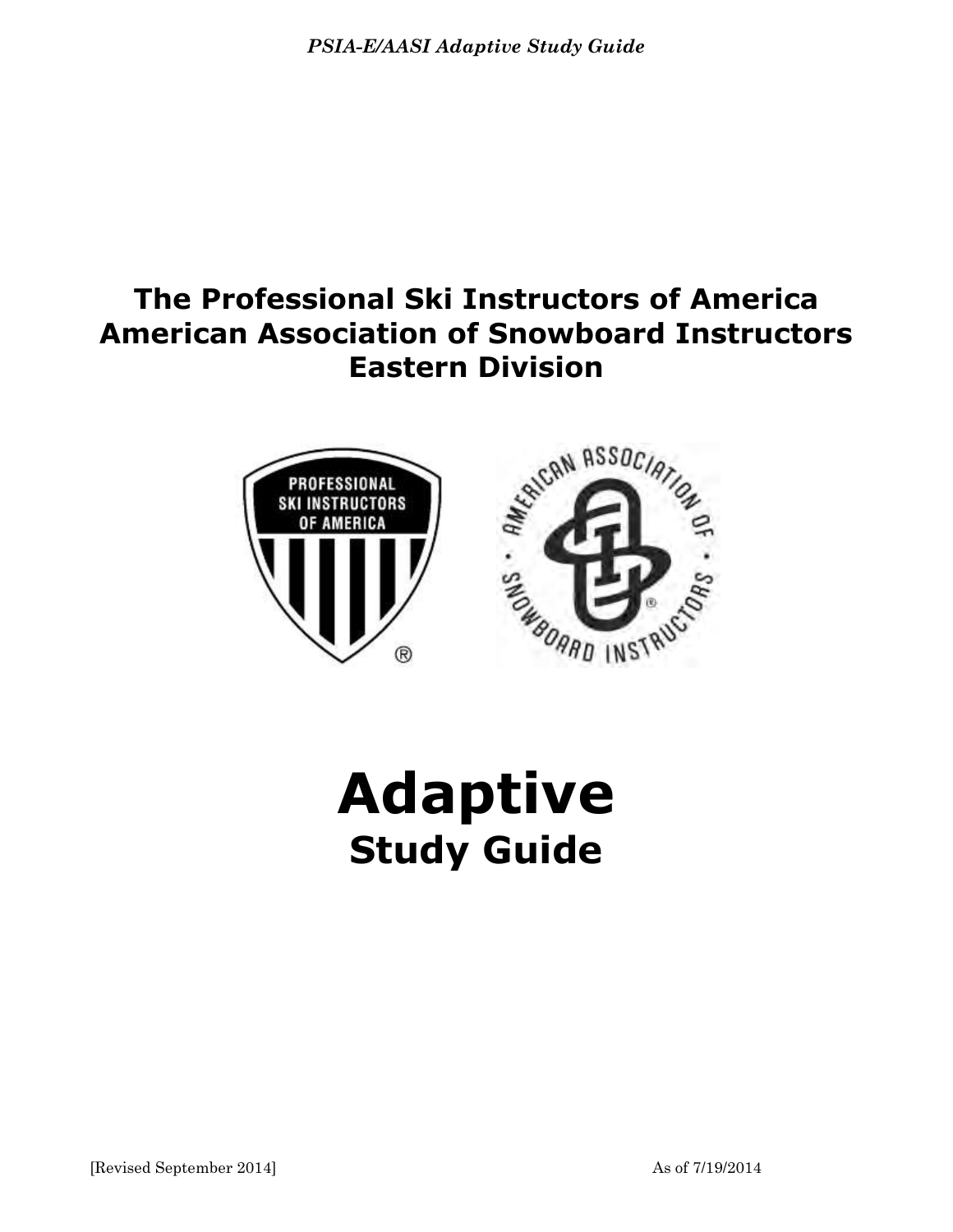## **PSIA/AASI EASTERN DIVISION**

## **Adaptive Study Guide Intro**

The Adaptive Study Guide is a reference aid to Snowsports Teaching Professionals and Adaptive Volunteers. The Guide provides information about the Adaptive Disciplines, Common Disabilities, Medications, Gaits, Behavior Management, Adaptive Equipment and Recommended Reading List.

It should be noted that some of the material presented in each section may be dated and refer to concepts we no longer use. However this material is still beneficial and has valuable information in preparing for a certification exam.

For information on the exam process and the National Certification Standards, please refer to the Adaptive Exam Guide. Best wishes pursuing your goals and kudos for accelerating your professional development.

## **PSIA-E Vision and Mission Statement**:

PSIA-E Vision Statement: PSIA-E works to inspire life-long passion for snowsports.

PSIA-E Mission Statement: To provide professional development opportunities that continuously improve member fulfillment and guest satisfaction in order to strengthen the snowsports industry.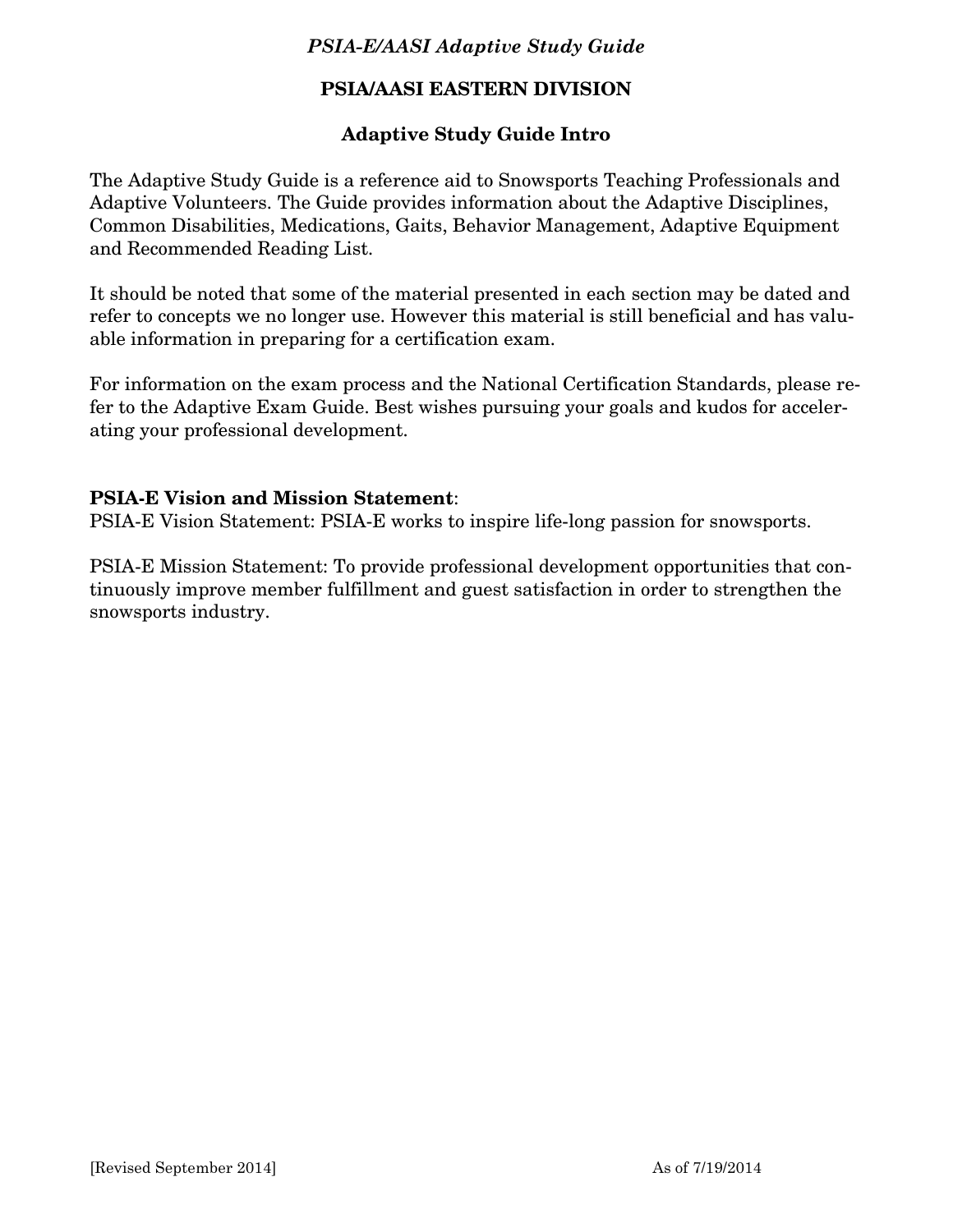# **PSIA-E/AASI ADAPTIVE STUDY GUIDE**

## **TABLE OF CONTENTS**

| <b>Adaptive Disciplines</b>                                   |  |
|---------------------------------------------------------------|--|
| Visual Impairment/Cognitive Disabilities Teaching Overview 10 |  |
|                                                               |  |
|                                                               |  |
| Stand-Up (Three-Track/Four-Track) Teaching Overview  17       |  |
|                                                               |  |
|                                                               |  |
|                                                               |  |
|                                                               |  |
|                                                               |  |
|                                                               |  |
|                                                               |  |
|                                                               |  |
|                                                               |  |
|                                                               |  |
|                                                               |  |
|                                                               |  |
|                                                               |  |
|                                                               |  |

Copyright © 1996-2014 by

 Professional Ski Instructors of America – Eastern Division 1-A Lincoln Ave., Albany, NY 12205-4907

 All rights reserved. No part of this book may be reproduced in any form, by any electronic or mechanical means, including information and retrieval systems, without permission in writing from the publisher.

Printed in the United States of America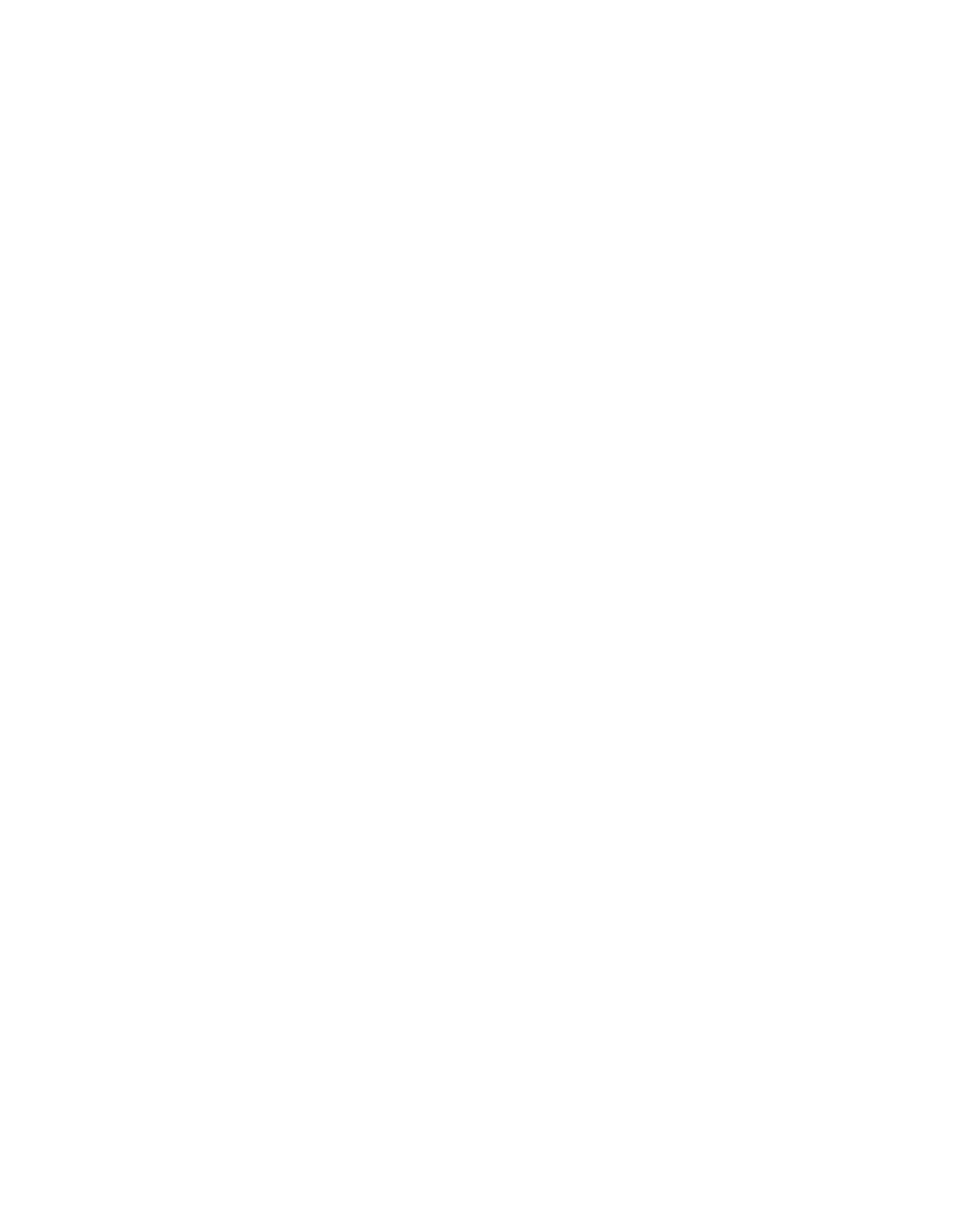## **INTRODUCTION**

It is only through determination, dedication and experience that one can gather enough knowledge of disabilities to learn what is necessary to competently teach adaptive snowsports. Specific resources concerning adaptive snowsports teaching are limited, scattered, and virtually unknown. Except for a few college texts, a basic overview of major disabilities is not available. Most of the time, it is necessary to wade through technical/medical disability texts to obtain even a general understanding. Only then can this hard-to-come-by knowledge be applied to snowsports teaching and skill development.

To independently assemble all of the written materials needed to become an adaptive snowsports teacher is not feasible. The sheer volume of materials needed and keeping that medical information updated and timely is prohibitive. This guide is meant to provide an overview of information and resources to assist our members in their pursuit of knowledge.

This Adaptive Study Guide is designed to provide the most elementary, introductory information plus specific recommendations for further research materials. This guide provides:

- \* Information on commonly found disabilities and their effects on skill performance
- \* Definitions of adaptive equipment
- \* Information on commonly found medications and their side effects

In addition, this guide provides information and references about the American Ski Teaching System (ATS), skill development, necessary modifications, and Adaptive Certification Exam information. We also provide information and references about the Snowboard Teaching System (STS), skill development, necessary modifications and Adaptive Certification Exam information.

We emphasize that this guide is only a framework on which to begin building knowledge of Adaptive Snowsports Teaching. The recommended reading list is the next step and then, individual exploration of specific disabilities/adaptive snowsports categories is encouraged. The last page of this manual is only the beginning!

 Many have contributed greatly to this guide. The Eastern Adaptive Board of Examiners has contributed its time, energies, efforts and expertise to offer the most comprehensive Adaptive Snowsports Teaching educational programs available. Each member has, either in person or through written materials, contributed to the contents of this manual. A special acknowledgment and thank you must go to Gwen Allard for spearheading the creation of this guide and her involvement in adaptive snowsports in the east since its inception.

 A special welcome as you begin your exploration of the world of Adaptive Snowsports Teaching. Each student, with his or her individual disabilities, brings a special challenge for you to design a student-specific lesson to best meet their needs. You will discover new meanings for the term "student-centered" and "outcome-based". An exciting, challenging chapter of your ski teaching career awaits you in the pages ahead. Welcome!

Kathy Chandler PSIA-E/AASI Adaptive Coordinator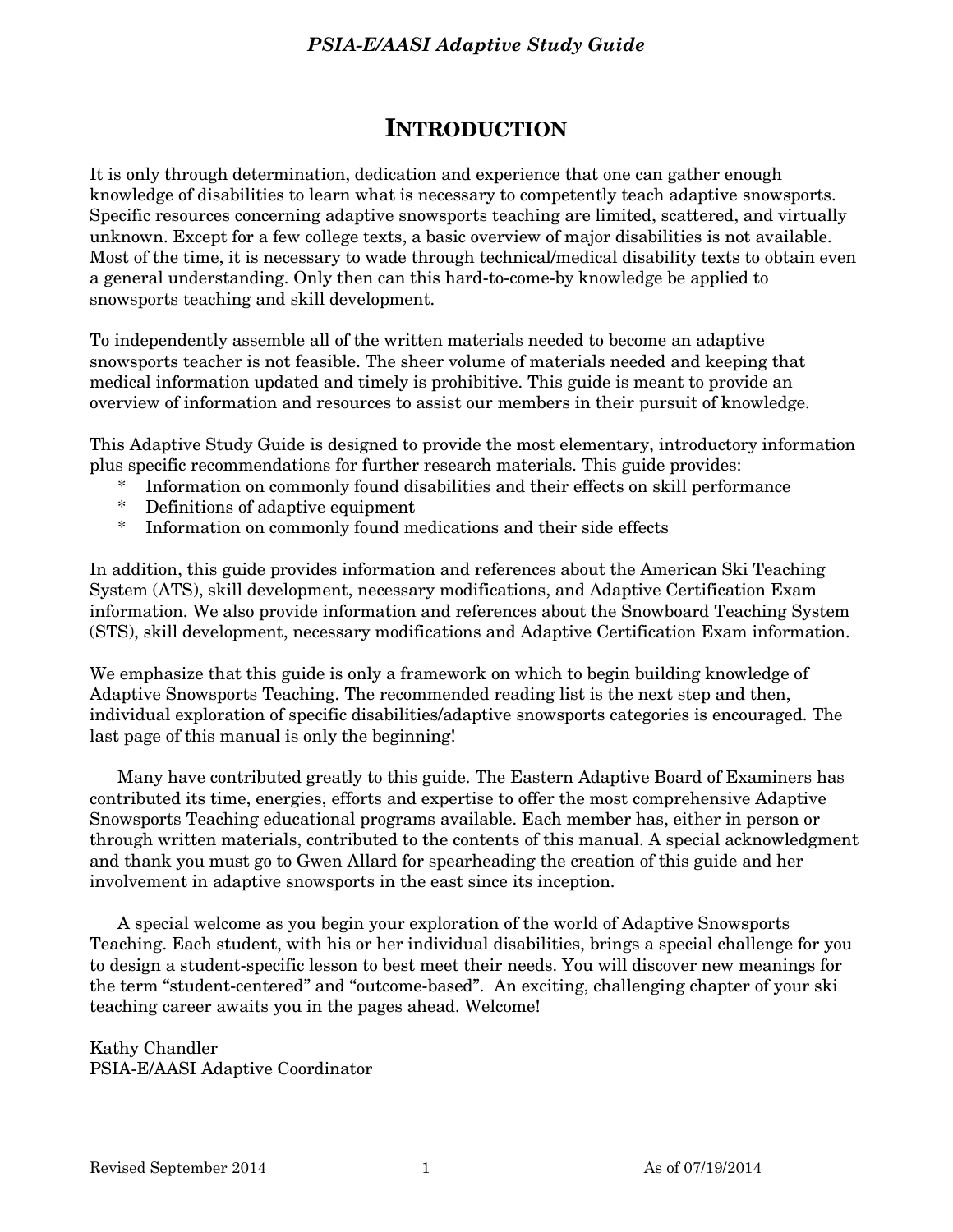# **EVALUATING YOUR KNOWLEDGE - PREPARING FOR CERTIFICATION**

Acquiring skills and knowledge are often accomplished in many different ways such as: observing, experiencing, researching/investigating, and discovering. We purposely expose ourselves to many different situations and environments to become better prepared to "perform". For example, when many finish high school, they then go to college. When we obtain a bachelor's degree, we may seek a MA or Ph.D. Then we climb the corporate ladder. When, finally, retirement comes, pleasurable adventures expand our knowledge in a variety of interest areas. Both academic and physical development is a never ending process keeping us motivated, plus mentally and physically fit!

As we develop our knowledge and skill base, we typically focus our attention on either developing our minds (academic studies) OR our bodies (physical development and endurance). We are accustomed to having our progress monitored so we can ensure successful completion of our particular task. Developing ourselves in one area at a time enables us to rely upon the solid foundation already established in other areas. For example, if we know we excel in sports we are better able to accept our weak mathematical or language skills. Seldom do we simultaneously monitor or evaluate both our mental and physical abilities at the same time, except... when you take a professional ski teaching exam! Awareness of what it encompasses will greatly assist you in preparing for this educational experience.

Adaptive snowsports teaching is technical snowsports knowledge plus more! Alpine- and snowboard-based principles and information are the foundation from which you will expand your knowledge. Adaptive snowsports teaching focuses on skill development, regardless of where the movement originates. This takes creativity, skill and experience. The required technical information, professional knowledge, PSIA/AASI National Standards for certification, and exam processes all parallel the Alpine and Snowboard sectors. /ASSI National Certification Standards are available online (refer to the *Adaptive Exam Guide* for information about the National Standards.

In addition to all the knowledge, professional components and physical requirements of the Alpine and Snowboard certification exams, the Adaptive exams include knowledge relative to common disabilities, their causes and effects upon the cognitive processing and voluntary motor movement, medications and their side effects, plus adaptive equipment.

Unlike the Alpine and Snowboard educational systems, the Adaptive sector is still developing its reference manual and materials. You will need to research, and then assimilate your findings to develop a comprehensive understanding of adaptive snowsports teaching. This guide can only assist you in this search; it will not provide all of the answers. Disabilities-related information may be found in college texts, medical journals, publications, pamphlets, association materials, legal documents (i.e. The Americans with Disabilities Act), or via online researh. One example of required knowledge is the five titles of the ADA, which are: Title I - Equal Employment Opportunities, Title II - Public Services (state and local government including public school districts and public transportation), Title III - Public Accommodations and Services operated by private entities, Title IV - Access to Telecommunications, and Title V - Miscellaneous Provisions (this title addresses such issues as the ADA's relationship to other laws).

Participation at an Adaptive educational event will assist in your adaptive educational development. The adaptive examiners and clinicians are a ready resource for you; as are other professionals within the disabled sports field. Involvement with adaptive sports groups such as Disabled Sports USA, Special Olympics or community-based groups can provide a "hands-on" experience. As you pursue the development of adaptive snowsports teaching skills, remember to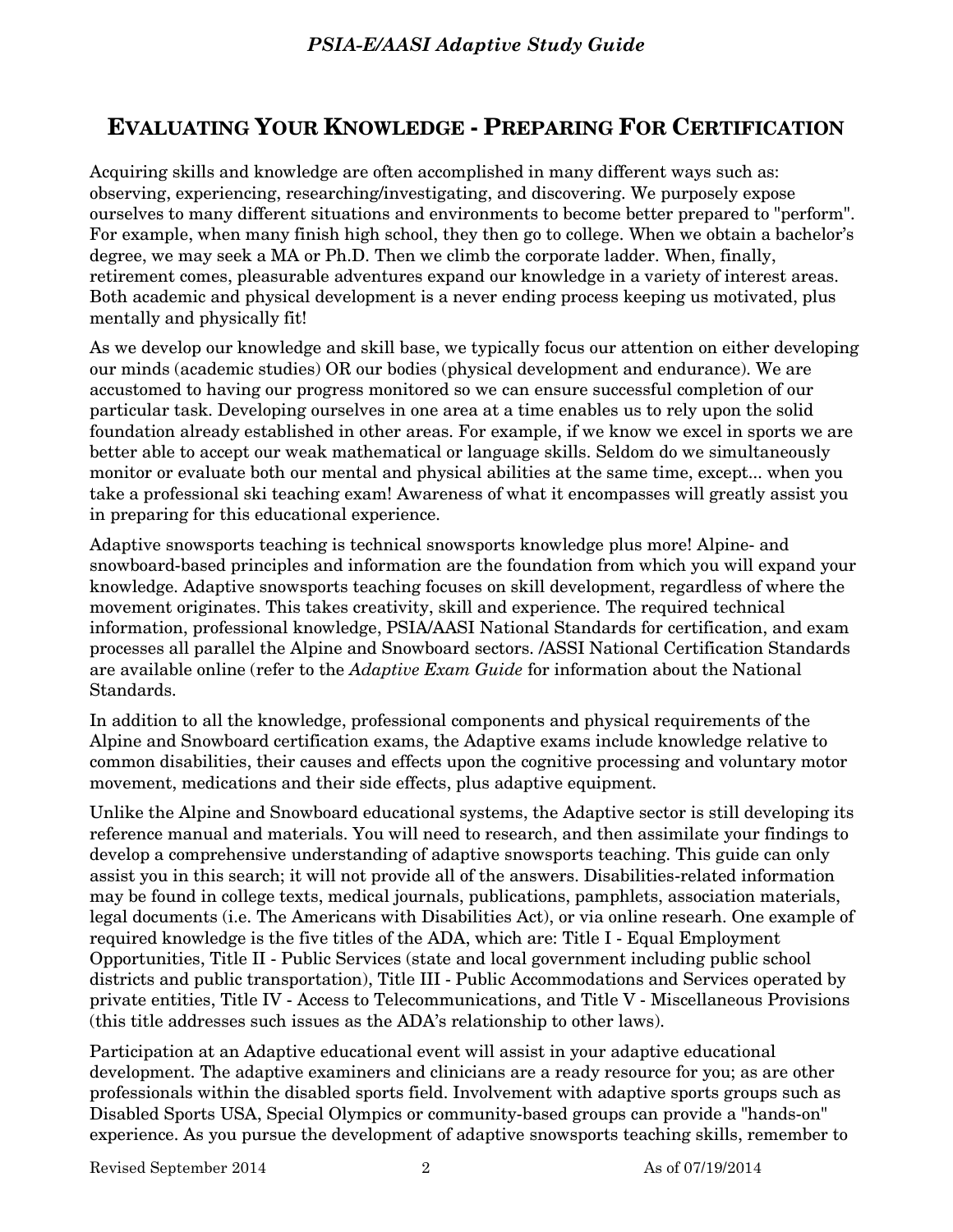encompass both the academic and physical components. Monitor your development, reinforce areas of weakness, and when ready, participate in an adaptive snowsports teaching exam.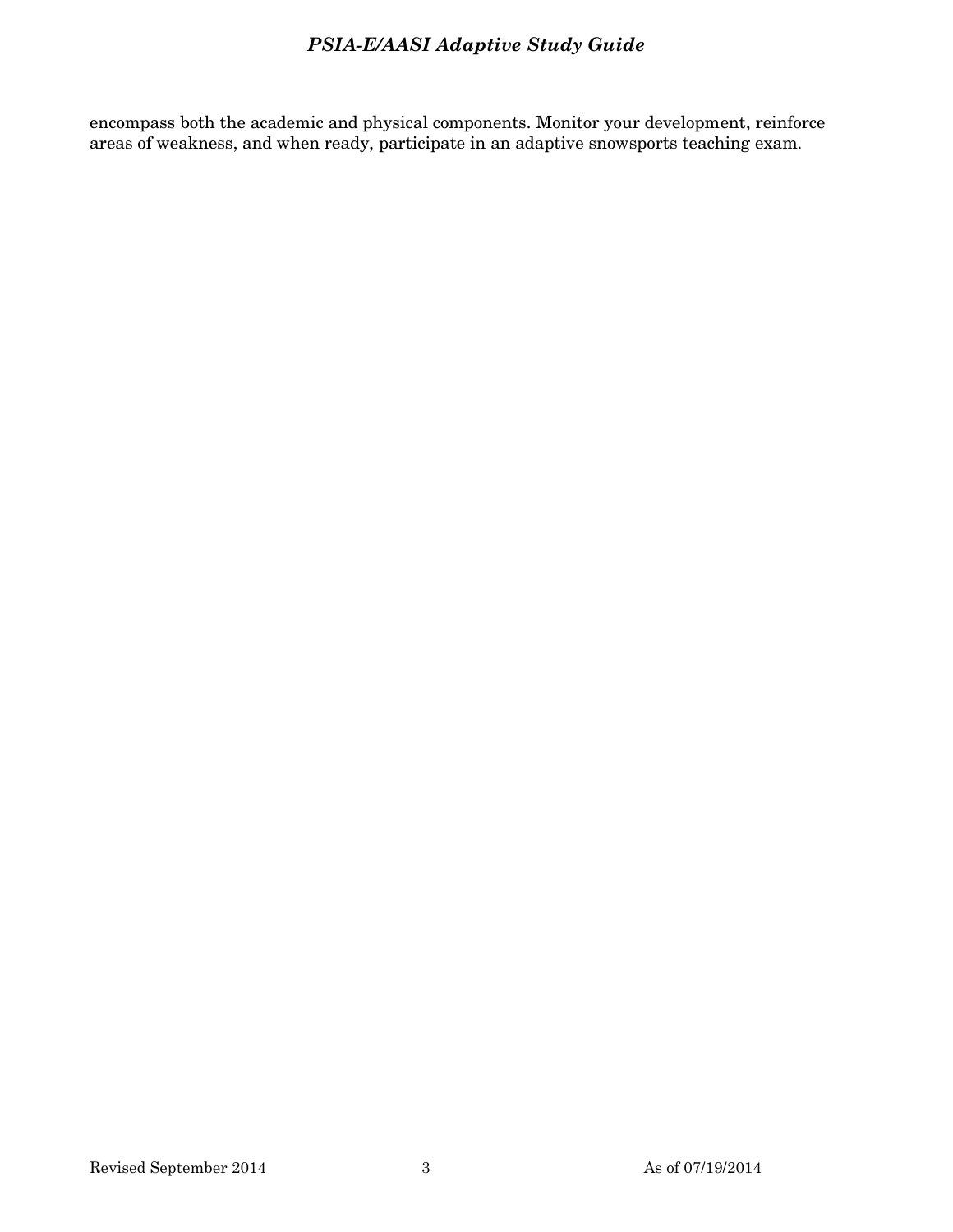# **PSIA/AASI TEACHING MODEL**

The Teaching Model is a pillar of PSIA/AASI's educational systems which encourages instructors to create a learning partnership with their students. The **Learning Partnership** is the combination of *Student Profile* (discovering the student's characteristics, background, learning styles, motivations, beliefs, attitudes, values and physical capabilities) plus *Instructor Behavior* (using the Teaching Cycle).

There are some minor terminology differences between the Alpine and Snowboard teaching cycles but the instructor's actions are similar. AASI breaks the teaching cycle into three (3) parts of the lesson - Introduction, Body and Conclusion. The steps within the three parts are very similar. To further complicate matters due to our clientele, the Adaptive Teaching Cycle has a few modifications. The adaptive changes reflect the need to conduct a thorough evaluation or assessment of the student's disability and abilities.

This Teaching Cycle is an amalgamation of the cycles from each of the disciplines. The Teaching Cycle documents the various aspects of the instructor's behavior before, during and after the lesson. *The instructor should*…

## **LESSON INTRODUCTION**

"The goal of the introduction is to develop a learning pathway for each student." (AASI *Snowboard Manual*, 1998)

- *Develop trust and rapport.* Create a supportive environment with the adaptive student.
- *Student Assessment.* Assess or evaluate the student's motivation, athleticism, physical conditioning and their movements (movement analysis). The purpose of the assessment is to see and understand the student's skills and capabilities. For the adaptive student, do a thorough evaluation of the adaptive student's disability (including strength, coordination, cognitive ability, adaptive equipment, medications, potential medical problems, and other sports or physical activities).
- *Goals.* Help determine goals based on the student's potential, disabilities and expectations. Effective goals should be specific, measurable and achievable.
- Action Plan. Plan the student's experiences and how the student can achieve his or her goals. For an adaptive student,
	- $\triangleright$  Select and fit appropriate adaptive equipment.
	- $\triangleright$  Select appropriate terrain and consider the current snow conditions.
	- $\triangleright$  Present a logical progression of the adaptive technique specific to the student's needs.
	- $\triangleright$  Determine the pacing of information and practice based upon the student assessment.

#### **LESSON BODY**

"The goal of the body of the lesson is to ride (and ski)." This is the time to implement the action plan. The Pattern of Teaching is teaching others to ride or ski through a combination of explanation, demonstration, practice, and feedback.

 *Explanation.* Present the information clearly and simply of the type of movement you want the student to make. Recognize the student's learning styles and preferences so you can teach in the appropriate teaching style for that student and disability.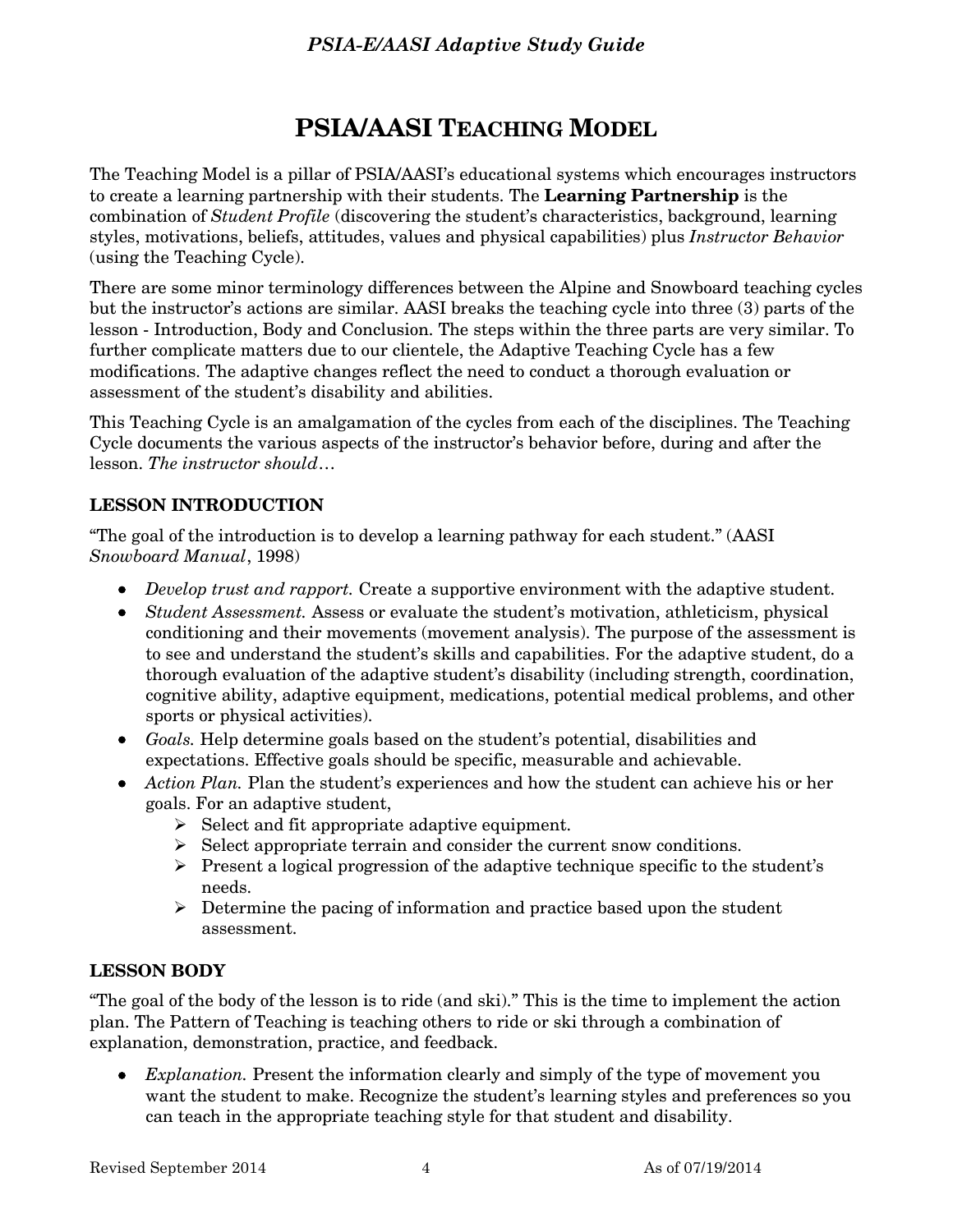- *Demonstrations.* Use a demonstration of the type of movement wanted (visual explanation). Demonstrate from a variety of angles (front, side, or back) and focus the student's attention on specific elements, area, and/or movements.
- *Guide Practice.* The student needs the opportunity to apply and reapply the information and movement he or she has acquired. Use the various teaching styles to facilitate practice. Use the appropriate guiding, tethering, and hands-on assistance, feedback, as necessary for adaptive technique.
- *Check for Understanding and Provide Feedback.* Make sure the student understands the task or movement you are seeking. Check for understanding based upon how the student is performing (visual) and/or ask the student to restate the task and desired movement. *Feedback* is vital and enhances practice time and speeds learning. There are various types of feedback but it should always be objective and constructive.

## **LESSON CONCLUSION**

The conclusion is very important as an opportunity to review the day, lessons, experiences and successes and to encourage the student to return for another lesson.

- *Debrief the Learning Experience.* 
	- $\triangleright$  Review what was covered in the lesson.
	- $\triangleright$  Relate the lesson content to the original goals and action plan.
	- $\triangleright$  Establish independent practice guidelines (or focus) for each student.
	- $\triangleright$  Discuss the next step in development. Encourage to return for another lesson



The Teaching Cycle courtesy of ASEA and taken from the Alpine Technical Manual, 2nd Edition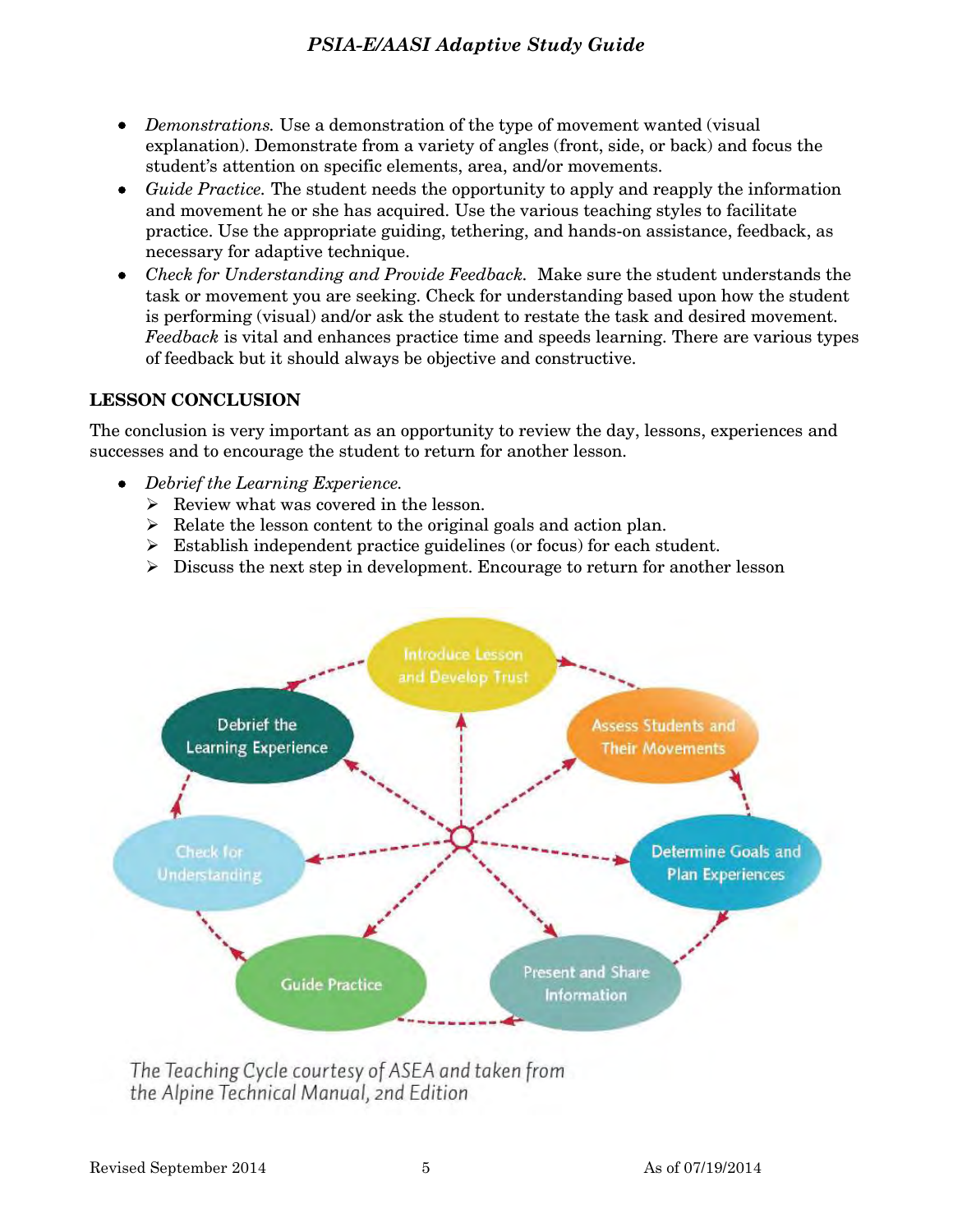# **ADAPTIVE STUDENT EVALUATION**

The Adaptive Student Evaluation is an extension of the Student Profile portion of the Learning Partnership. During the student assessment, discover your student's:

- Characteristics and background;
- Learning styles and preferences;
- Motivations, understandings, and desires;
- Emotional state;
- Beliefs, attitudes, and values; and
- Physical conditioning and health

For the adaptive student extend the assessment process to include the student's disabilities and capabilities.

## I. MEDICAL INFORMATION

- \* General physical condition
- \* Fitness level
- \* Medications
- \* Extent and effect(s) of disability
- \* Mental/Emotional/Learning preference

## II. BODY FUNCTION

- \* Balance: fore and aft, vertically and laterally
- \* Mobility: arms, legs, trunk and hips.
- \* Upper body strength: laterally, fore, aft and arms.
- \* Lower body strength: laterally, fore, aft and legs.

#### III. EQUIPMENT NEEDS

- \* Mono-Ski, Bi-Ski, two skis, one ski
- \* Snowboard, mono-board
- \* Outriggers
- \* Rider bar
- \* Snow Slider or Snow Legs
- \* Sno Wing®
- \* Ski-Pal®
- \* HulaHoop™
- \* Tip connector devices Ski-Bra, trombone, Edgie Wedgie, Wedgease, etc. (lateral stability devices)
- \* Board clips
- \* Bamboo pole(s)
- \* Reins/tethers
- \* Personal 2-way radios
- \* "Horse & Buggy"
- \* Poles
- \* Ski or snowboard boot(s)
- \* Adaptation needed for orthotic or prosthetic devices.

#### IV. EQUIPMENT FAMILIARIZATION

- \* Description of parts and inspection
- \* Safety features
- \* Use of adaptive equipment and stationary (indoor as appropriate) balance practice.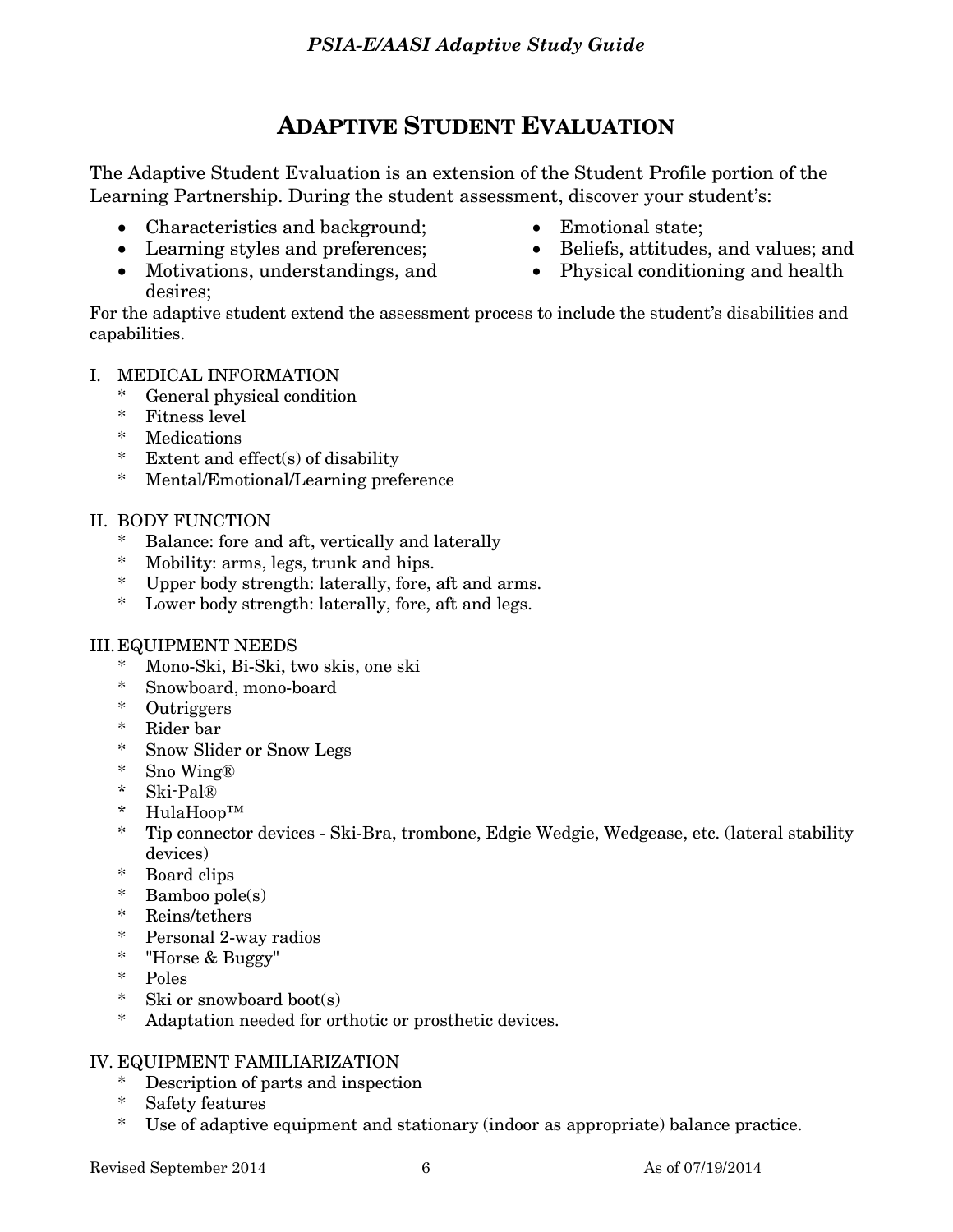- \* Proper clothing
- Special considerations for disability while in snowsports environment.

## V. IMPORTANT TO EMPHASIZE AT ALL LEVELS

- \* Safety, "*Your Responsibility Code"* and Smart Style
- \* Fun
- \* Success
- \* Mileage (practice)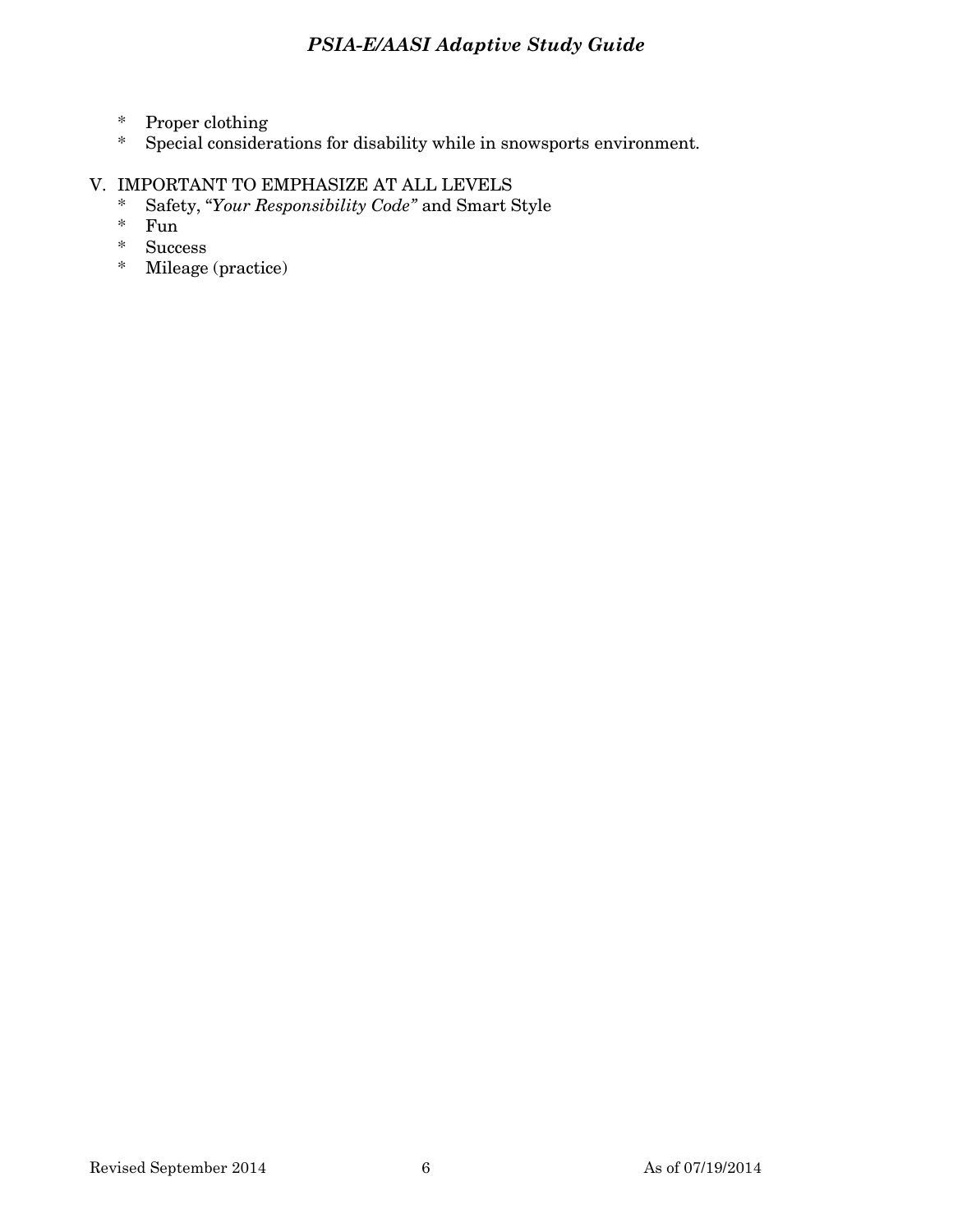# **ADAPTIVE ALPINE OVERVIEW**

## **TEACHING PROGRESSIONS FOR ADAPTIVE ALPINE**

The PSIA *Alpine Technical Manual*, 2nd Edition (2007) uses the term "Skier Zone" to define skill levels and terrain difficulty. Previously PSIA used a "level" system to define skier abilities. The following teaching progressions merge the use of the Skier Zones with the Skier Levels.

The *[Adaptive Alpine Standards Exam Supplement](https://www.thesnowpros.org/Portals/0/Cache/Pages/PSIA%20Adapative%20Alpine%20Exam%20Supplement%20Final%206.4.14.pdf)* (June 2014) provides the Adaptive Demonstration Equivalencies for mono-ski, bi-ski, three-track, and four-track skiers.

**Beginner/Novice Zone** – The student is unfamiliar with skiing; only comfortable on green terrain; and is mastering green terrain and venturing onto easy blue runs. Levels 1 - 3.

**Intermediate Zone** – The skier is skiing parallel on most runs; able to link turns on green or blue terrain; and mastering blue terrain and venturing onto easy moguls and easy black runs. Levels  $4 - 6$ .

**Advanced Zone** – The skier is linking turns on steeper terrain; able to handle all blue and black terrain; venturing into big moguls and double black diamond terrain; and competent in most snow conditions. Levels  $7 - 9$ .

## **Beginner / Novice Zone Objectives Certified Adaptive Alpine Level I Instructor**

| Level 1: | Welcome to Skiing / Build the Foundation<br>Develop familiarity with equipment, which helps promote identity as skier<br>Develop a balanced, athletic stance to build a foundation of balance through<br>mobility<br>Learn how to get up after a fall, which helps create independence<br>Learn to slide at slow speed, becoming familiar with the concept of a fall<br>line and the effect of changes in terrain<br>Glide and slide across the slope to experience the exhilaration of skiing                                                                             |
|----------|----------------------------------------------------------------------------------------------------------------------------------------------------------------------------------------------------------------------------------------------------------------------------------------------------------------------------------------------------------------------------------------------------------------------------------------------------------------------------------------------------------------------------------------------------------------------------|
|          | Change direction out of the fall line to develop speed control                                                                                                                                                                                                                                                                                                                                                                                                                                                                                                             |
| Level 2: | Introduction to Turning<br>Enhance mobility and confidence through skating<br>Use linked turns to develop the ability to change direction and establish<br>speed control<br>Vary the shape and size of turns as a tactic to manage speed and direction<br>relative to terrain<br>Learn to perform a braking wedge as a way to stop in lift lines and other<br>narrow areas on the mountain<br>Learn how to ride a chairlift, which expands terrain options<br>Develop sideslip skills in the beginner area to build confidence to navigate<br>and ski more of the mountain |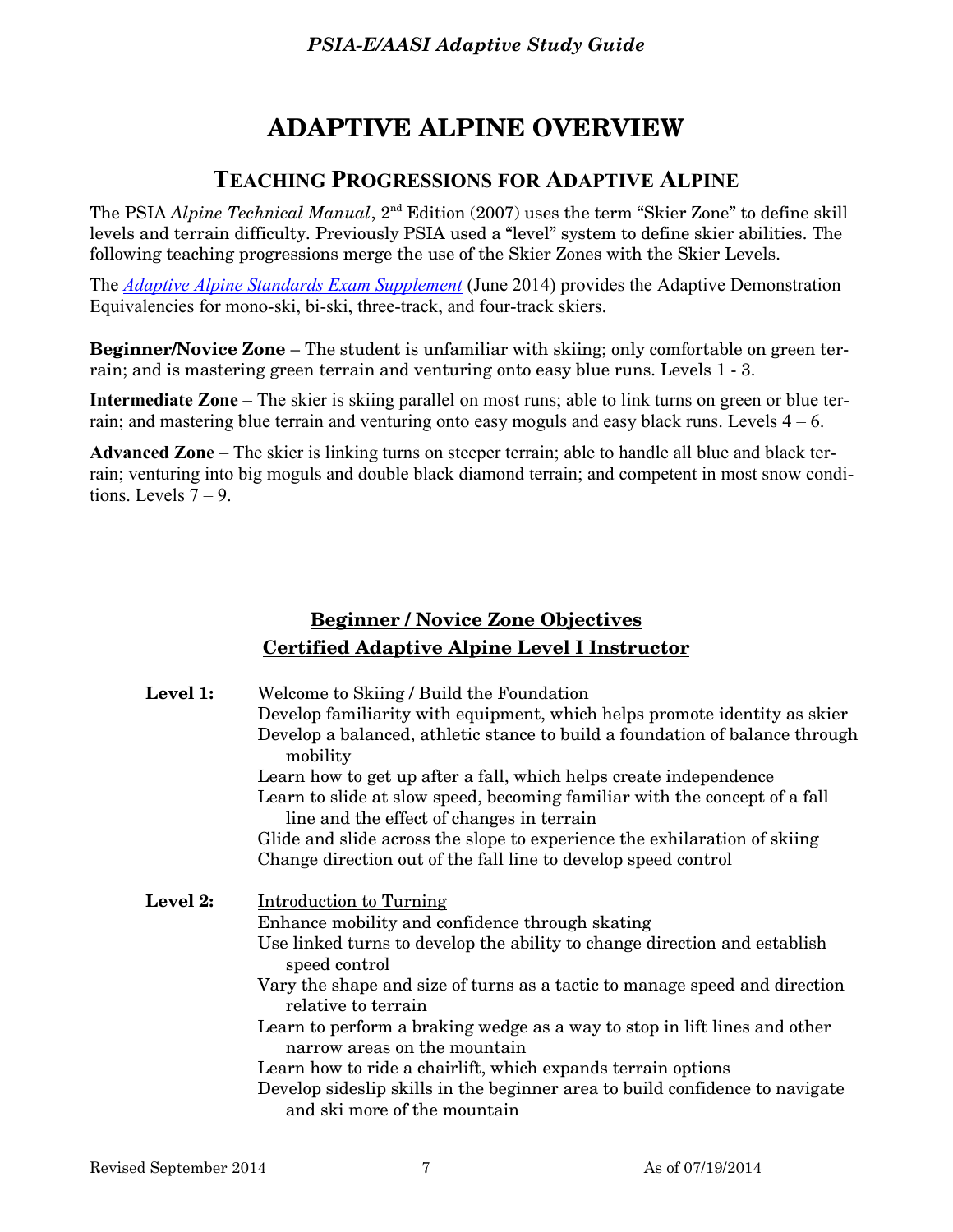**Level 3:** Introduction to Green Terrain Actively skid the skis for turn shape and speed control Apply proactive edging movements that release the skis and initiate a turn by moving the center of mass into the fall line. Explore terrain to hone skills and build confidence – go for lots of quality mileage

## **Intermediate Zone Objectives Certified Adaptive Alpine Level II Instructor**

| Level 4: | <b>Mastering Green Terrain</b><br>Develop and refine the ability to control the skis by turning the feet and legs<br>Develop edge control through edge engagement and release in a traverse<br>Experiment with turn shape by turning the legs at different rates<br>Adjust turn shape and size as terrain and situations change<br>Using a falling leaf exercise, develop an understanding of how changes in<br>stance affect the skis.<br>Learn a stem turn that includes a release move at the initiation phase for<br>tactical effect and versatility.<br>Learn how to use a hockey stop as a quick and efficient way to stop.                                                                                                            |
|----------|----------------------------------------------------------------------------------------------------------------------------------------------------------------------------------------------------------------------------------------------------------------------------------------------------------------------------------------------------------------------------------------------------------------------------------------------------------------------------------------------------------------------------------------------------------------------------------------------------------------------------------------------------------------------------------------------------------------------------------------------|
| Level 5: | Developing Skills to Enhance Parallel Skiing<br>Use skating to improve dynamic balance, increase range of motion, and feel<br>the edges.<br>Gain an understanding of upper and lower body independence, turning the<br>feet and legs simultaneously by using hockey stops and hockey slips.<br>Develop simultaneous edge release for parallel turns on blue terrain.<br>Develop tipping and turning skills to control speed, using turn shape and<br>tactics on green and groomed blue terrain.<br>Learn how to use a pole swing, touch, and/or plant to help with torso stabi-<br>lization.<br>Learn to ski a "green line" in the bumps.                                                                                                    |
| Level 6: | Anchoring Parallel Skiing and Learning Tactics for Bumps and Variable<br><b>Conditions on Blue Terrain</b><br>Link open, or basic, parallel turns with emphasis on simultaneous move-<br>ments to release and engage edges and develop rotary skills.<br>Learn how to do carved uphill arcs.<br>Refine tipping movements to become more dynamic.<br>Perform short-radius turns while developing upper and lower body inde-<br>pendence.<br>Explore using skidded and carved short turns as tactics for speed control on<br>steeper terrain.<br>Explore powder, crud and cut-up snow conditions.<br>Learn to ski a "blue line" in the bumps on blue terrain to build confidence in<br>changing conditions and provide access to more terrain. |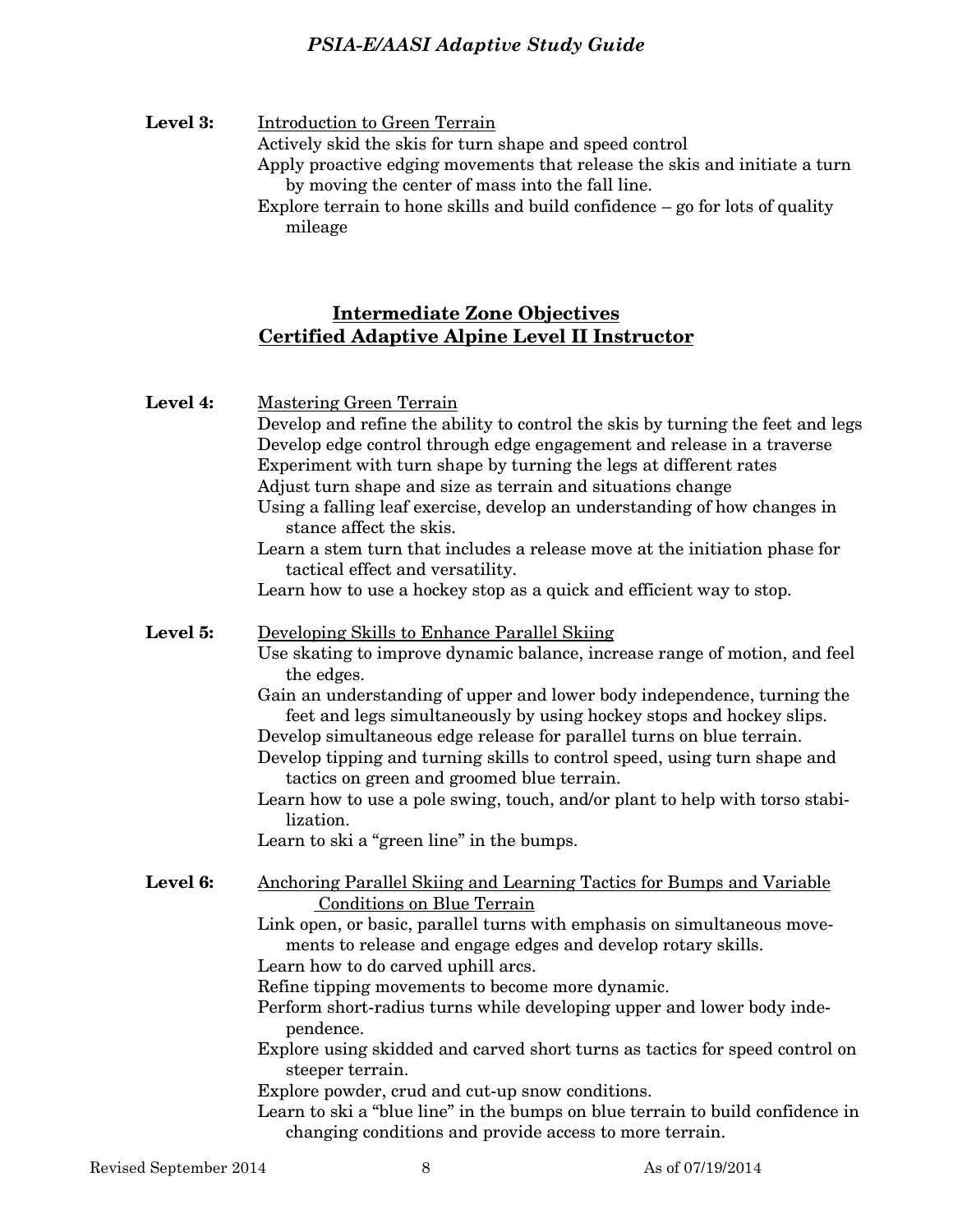## **Advanced Zone Objectives Certified Adaptive Alpine Level III Instructor**

| Level 7: | Linking Parallel Turns on All Blue and Some Black Terrain, and Increasing<br>Confidence in Variable Terrain and Conditions                                         |
|----------|--------------------------------------------------------------------------------------------------------------------------------------------------------------------|
|          | Perform carved railroad track turns.                                                                                                                               |
|          | Explore a variety of turn shapes on groomed and variable terrain to promote                                                                                        |
|          | versatility and freedom of movement.                                                                                                                               |
|          | Explore tactics for skiing different environments, developing the skills                                                                                           |
|          | needed to ski new environments with confidence and success.                                                                                                        |
| Level 8: | Mastering the Mountain and Exploring the Latest Ski Designs                                                                                                        |
|          | Use pivot slip exercises to enhance the ability to turn the feet and legs inde-<br>pendently of the upper body.                                                    |
|          | Carve medium-to-long-radius, using ski design effectively.                                                                                                         |
|          | Refine edge engagement and release movements, changing line, turn shape,<br>and speed to adapt to challenging terrain and snow conditions.                         |
|          | Refine flexion and extension movements to maintain balance, manage une-<br>ven terrain, and allow the efficient blending of all other movements.                   |
|          | Perform short-radius turns using upper and lower body independence in<br>variable conditions to develop more speed control and manage terrain<br>more efficiently. |
|          | Ski the "black line" in the bumps on a black run. Become comfortable skiing<br>all of the mountain's most difficult terrain.                                       |
|          | Level 9: Skiing Any Turn, Anytime, Anywhere, in Any Snow Condition                                                                                                 |
|          | Increase confidence I n ski design and speed in a safe environment (espe-                                                                                          |
|          | cially useful for the skier interested in racing).<br>Refine flexion and extension movements to enhance turn mechanics.                                            |
|          | Use timing and tempo to enhance the release of the old edges, tipping both                                                                                         |
|          | skis simultaneously from turn to turn while reducing anxiety and fa-<br>tigue to allow for more enjoyable skiing on challenging terrain.                           |
|          | Refine movements and options in short-radius turns, adjusting tactics at<br>will.                                                                                  |
|          | Explore alternative movement blends and tactics for variable conditions,<br>skiing the entire mountain efficiently.                                                |

## **Beyond Black Specialist**

Bumps, racing, off-piste, terrain parks and pipe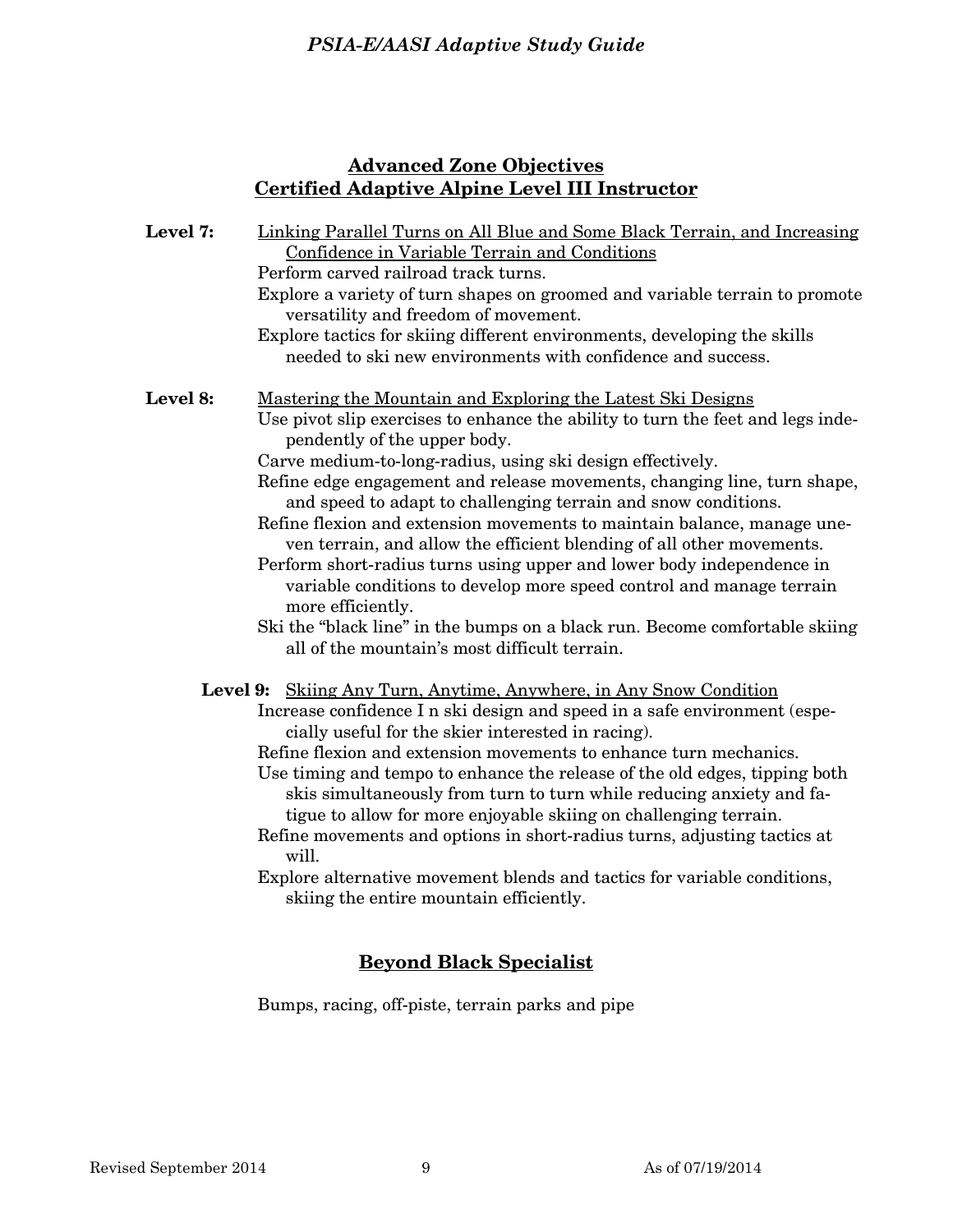# **VISUAL IMPAIRMENT/COGNITIVE DISABILITIES TEACHING OVERVIEW**

#### **Summary**

Students with visual impairment have decreased visual acuity. The student's visual acuity can range from a person who has limited depth perception, peripheral or tunnel vision, to someone who is legally blind or has a total loss of vision.

Cognitive-related disabilities broadly apply to a person's ability or method for processing information, applying knowledge and changing preferences. The Intellectual/Cognitive Disability classification includes intellectual disabilities (previously referred to as development disabilities or mental retardation), learning disabilities, and brain injuries (acquired, genetic or congenital, and neurodegenerative diseases).

Students in these classifications can usually ski or ride independently. The student has the ability to stand and maintain balance while in motion. However the student may need adaptive equipment such as tip connecting devices (ski bras), tethers or reins, climbing harness, horse and buggy or other equipment to help them maintain balance while moving and learning how to turn.

Many disabilities, various degrees of disability, and/or combinations of disabilities are included in the Visual Impairment (VI)/Cognitive Disabilities (Cog) classifications. Some disabilities included in this classification are: developmental, cognitive, various levels of visual impairment, deaf and hearing impaired, and acquired or traumatic brain injury. A student with a cognitive disability can also have other disabilities which may affect their mobility.

#### **Student Assessment**

A complete and detailed student evaluation is needed to determine if the student fits into this category. A review of physical strengths (range of motion, strength of limbs, ability to balance, move right and left, etc.) as well as a determination of cognitive strengths/weaknesses (do they comprehend left/right; can they follow commands; is there a delay in processing information?) assist in making this assessment. The student assessment also provides insight into the student's learning preferences and abilities which affect your selection of teaching style(s).

This evaluation will determine the equipment needed to create a successful learning environment; as well as discussion about current medications and/or other disability involvements and how they may affect the student and the lesson.

After becoming aware of your student's abilities, you will be able to construct a lesson plan to best meet their goals and needs. The lesson plan should be based on the PSIA/AASI Teaching Model and Teaching Cycle. Your plan seeks to facilitate learning while achieving the student's goals.

Be aware of and teach to the student's sensory preferences (VAK). These include (a) auditory (concise verbal instructions), (b) kinesthetic (body awareness and how the body feels when it moves) or (c) visual (learn best by seeing or watching; store information as a picture or image).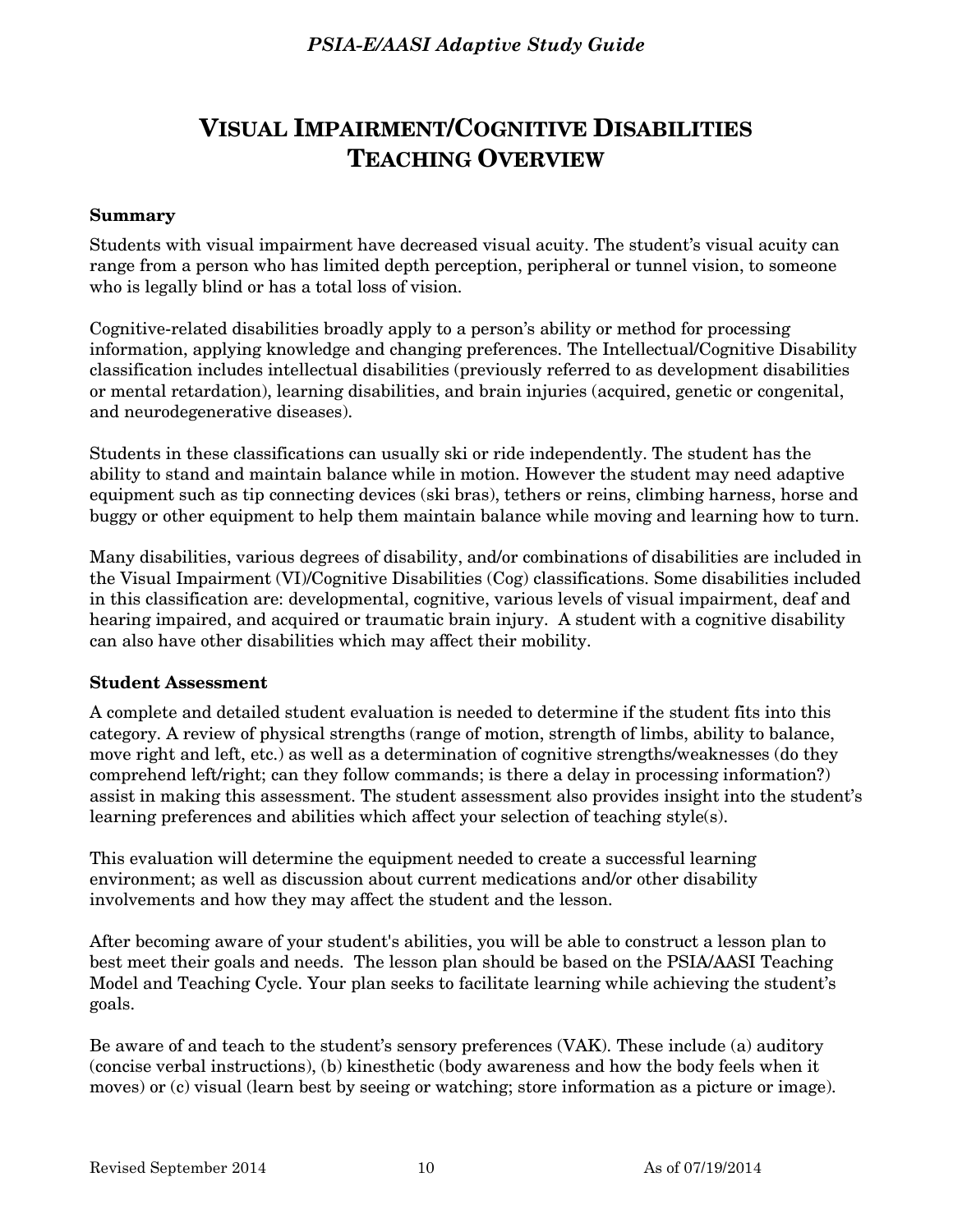## **VISUAL IMPAIRMENT**

A student who is visually impaired can usually ski or ride unassisted. Use a kinesthetic and concise, focused, verbal approach to the skill progression. Do not confuse this approach with learning style preferences of students. Due to the visual difficulties, the student with visual impairment must use his or her other senses (hearing, taste, smell and touch) to process information. However some people with visual impairment can "see" with their 'mind's eye." For example, when teaching a skiing student the "gliding wedge" the instructor may need to draw a wedge or V with his/her fingers on the student's palm or back. Another skiing example is for the instructor to physically place the student's skis side by side when instructing a student with visual impairment how to "match their skis".

For a student with visual impairment learning how to ride, the instructor can use the student's hands as a snowboard to teach the difference between a flat board and an edged board. The instructor can simulate an edged board by tilting and flattening the student's hands.

#### *Causes of Visual Impairment*

According to the National Eye Institute of the National Institutes of Health ([http://www.nei.nih.gov/health/fact\\_sheet.asp\)](http://www.nei.nih.gov/health/fact_sheet.asp), the leading causes of blindness in the United State are:

- *Age-related macular degeneration (AMD)* is the leading cause of vision loss in Americans aged 60 and older (estimated 10 million people).
- *Cataracts* commonly decreased vision in older adults. By age 80, more than half of all Americans have had a cataract or cataract surgery, amounting to 1.35 million cataract operations annually.
- *Diabetic retinopathy* is the leading cause of blindness in American adults and the most common diabetic eye disease, affecting an estimated 4.1 million adults over the age of 40.
- *Glaucoma* is a group of eye diseases that affect an estimated 2.2 million Americans.

The following are some other causes of blindness or visual impairment.

| Cataracts                 | Retinitis Pigmentosa        | Detached Retina               |
|---------------------------|-----------------------------|-------------------------------|
| Myopia                    | Friedreich's Ataxia         | Central Nervous System        |
| <b>Multiple Sclerosis</b> | <b>Macular Degeneration</b> | Vascular Diseases             |
| Surgery                   | <b>Corneal Diseases</b>     | <b>Nystagmus</b>              |
| Tumors                    | Light Damage (welding)      | <b>Traumatic Brain Injury</b> |
| <b>Chemical Burns</b>     |                             |                               |

#### *Student Evaluation*

The first part of the student assessment focuses on the student's:

- 1. Cause of visual impairment
- 2. Visual abilities (acuity, depth perception, range of vision)
- 3. Medication and any medical precautions
- 4. Hearing and other sensory abilities.

Next discuss the student's preferred guiding technique for use indoor, outdoor and on-snow. Some factors to consider are:

Revised September 2014 11 As of 07/19/2014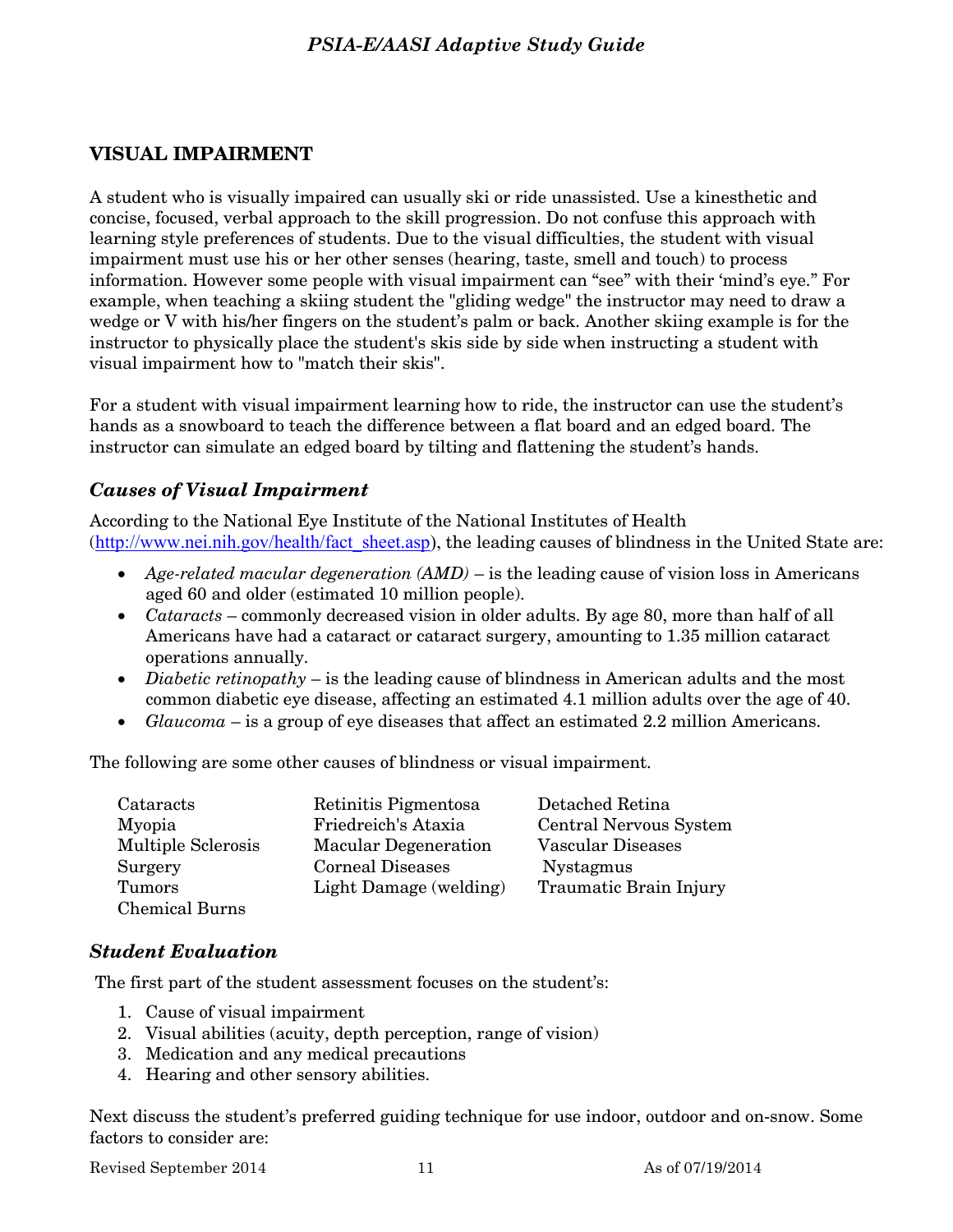- 1. Level of sight
- 2. Range of vision
- 3. Ability to hear
- 4. Skiing/riding skill level
- 5. Terrain and conditions

## *Guiding Overview*

## Guiding When Not Skiing or Riding

Most people with a visual impairment are independent and often need little assistance from a sighted person. However, when a person with a visual impairment needs assistance there are guidelines for a sighted person to follow. Many organizations focused on working with people who are blind or visually impaired offer advice on how to be a sighted guide. [Guide Dogs for the Blind](http://www.guidedogs.org.uk/)  [Association UK,](http://www.guidedogs.org.uk/) Sighted Guiding - How to help blind and partially sighted people, [Part 1](http://www.youtube.com/watch?v=yEoY6NeISs4) and [Part 2.](http://www.youtube.com/watch?v=K_tvyxIfPJ0)

Refer to the various resources listed when learning how to guide a person with a visual impairment. Remember it is a partnership so ask the person how they like to be guided and let them be independent when it is safe. Here are some basic guidelines.

- Introduce or identify yourself whenever you enter the room or approach a person with visual impairment.
- Ask the person if he or she would like assistance. If they say no, respect their wishes.
- If the person wants assistance, ask what he/she needs and how they prefer to be guided.
- A common guiding technique is to offer the back of your hand to the person and tap his/her hand with yours. The person will slide his/her hand up your arm and grab your arm just above your elbow. If the person is a child, the child may grab your wrist instead of your elbow due to the height difference. Some people may prefer to place their hand on your shoulder. Always be on the person's side opposite their cane or guide dog.
- Give specific and clear directions. Use words such as "go straight; straight ahead; turn left; on your right; the desk is five feet to your right; etc." You do not need to describe the surroundings to them unless they ask, or if you are orienting them to the room. Do tell them about any obstacles or dangers.
- The person will walk about a half pace behind you so that they can "feel" your movements. Stop when you need to change direction, at the top or bottom of stairs or to cross the street.
- If you travel into a narrow space, tell the person and move your guiding arm to the middle of your back, this brings the person right behind you. As the space opens up, move your guiding arm back to the appropriate position.
- At stairs, stop and tell them if the steps are going up or down. Place the person's hand on handrail while maintaining contact with your guiding arm. Let the person step on the first step before going up or down the stairs. At the end of the stairs, stop so the person has both feet on the level ground.
- To guide the person to a seat, describe the chair (high or low back, side arms, approximate height, if on wheels). Place your guiding hand on the back of the chair and let the person slide his/her hand down your arm to grasp the back of the chair. Assist them as needed to sit on the chair. If the chair does not have a back, place you guiding hand on the seat.
- Never leave the person in "free space." If leaving them in a room or office, leave them near a wall and describe where the nearest exit or door is located. The person needs to be able to leave the room independently.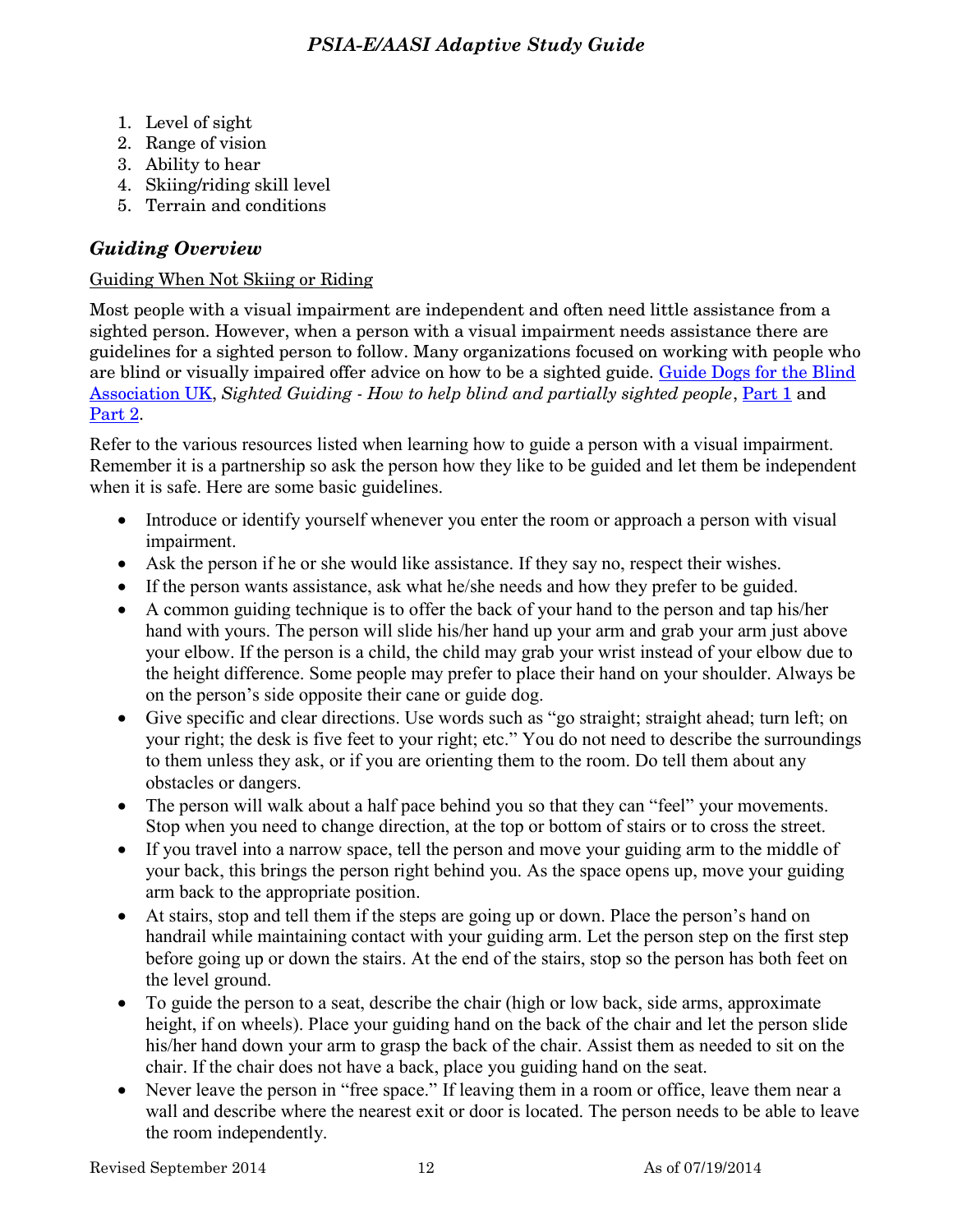*Clock System* - The clock system compliments the simple-directional command system. This is a system used commonly within the visually impaired/blind community. This command system is mostly utilized inside especially in crowded areas such as the lodge; at the bottom of the trail flats; in lift lines (corrals) and on the slope for orienting the student. The *student* is always facing 12 o'clock. If you want the student to turn 90 degrees to the right, your instruction is to turn to 3 o'clock. Once completed, the student is again at the 12 o'clock position and is ready to receive new instructions such as turn to 9 o'clock (a 90 degree turn to the left.) It is never used while riding or skiing.

## When Guiding on the Slopes

The focus in guiding someone who is blind or has a visual impairment is to provide clear, concise instructions that will enable the student to ski or ride safely. The instructor essentially "*becomes their eyes*." Verbal, as well as kinesthetic instructions are utilized to establish a solid communication base between student and instructor. The pair becomes comfortable with each other to develop a strong bond of trust, ensuring the student's safety. A beginner snowboard VI lesson can be taught effectively by an instructor on skis or a snowboard; but as the student progresses, the instructor will be more effective if riding a snowboard.

Auditory communication is kept to a minimum of pre-determined verbal commands while the student and instructor/guide are moving. Teaching comments and instruction takes place while stopped. New tasks and skill development instructions are explained clearly before skiing or riding, and then practiced while the guide simultaneously calls verbal commands for turning. Your voice tone and inflection will dictate the rhythm and flow of their turns.

For the student who is completely blind, or has visually acuity that is severe enough to need all directional movements to be verbally given, the guide must learn the following:

*Simple-directional verbal commands* - This method of instruction can be done by using a set of voice-activated head-sets, or loud verbal call-out method with pre-determined commands using universal words. These commands are universally understood, and given clearly and concisely. Simple, basic commands can serve as the basis for communicating on and off the slope with students, regardless of their skill level.

Some of the universal commands whether a snowboarder or skier are: *hold* (for a traverse); *and* (preparatory word); *slower* or *faster*; *go*; *stop*, etc. The words used to cue the student to make a turn vary between snowboarders and skiers. For a **snowboarding student** the commands are: *Heel-turn* or *toe-turn.* For **skiers** the guide says *right turn* or *left turn.* If the student does not know which way is right or left you need to come up with other words to get the student to turn in the desired direction. Instructors have used colors (blue, red) animals, or any other system the student may use normally.

*Grid System* - The grid system is used primarily on open, uncrowded trails and enables *intermediate/advanced* students with visual impairment to be aware of their location within the confines of the present trail terrain. When using the grid system, image the trail being divided based on a number system; usually "0 to 5" to "0 to 10." Picture the trail width where one side of the trail is "0", the other side is "10", the center of the slope is "5", etc. Make sure you agree whether "0" is the right or left side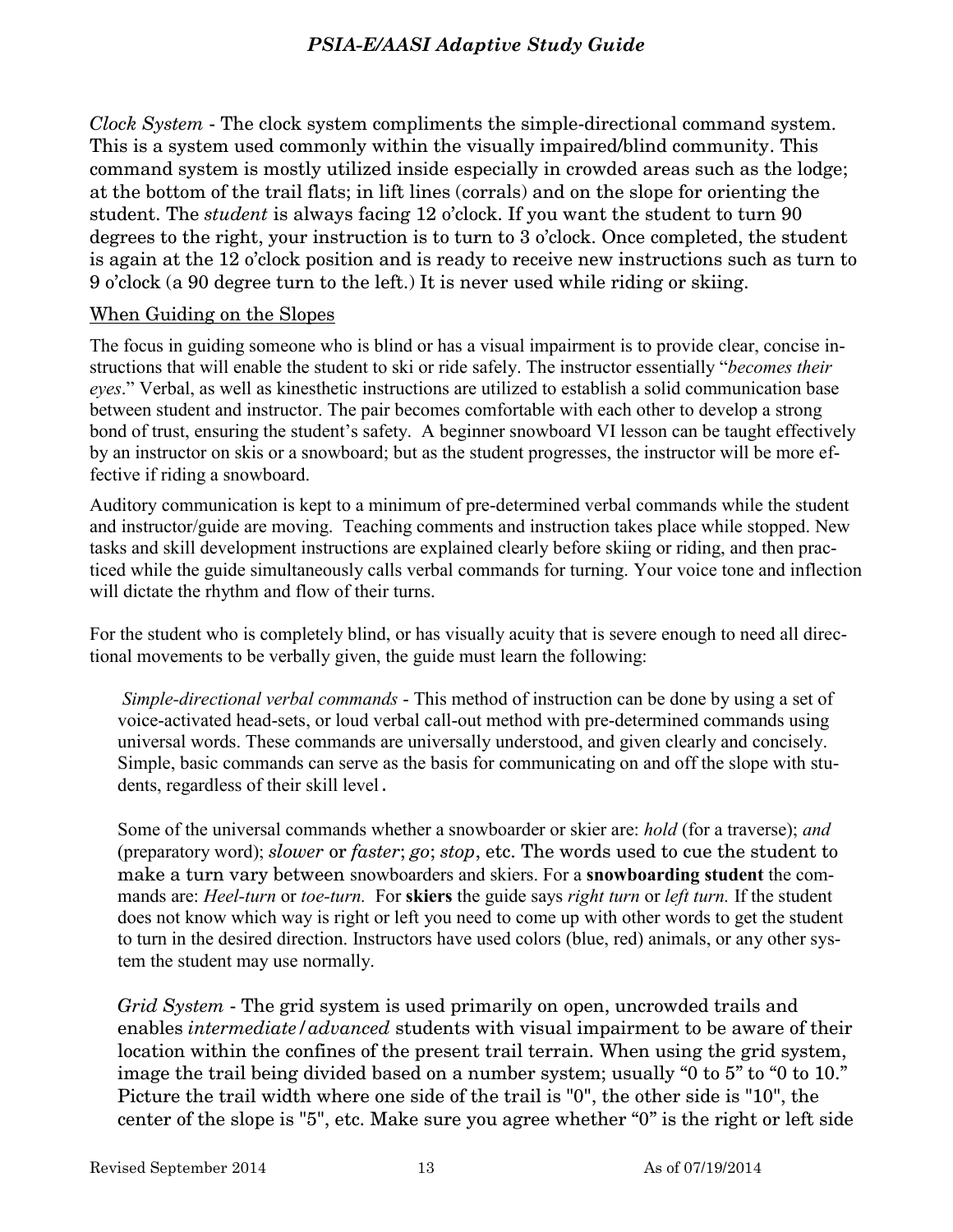of the trail. Generally "0" is skier/rider's left and "10" is the right side of the trail. The guide repeatedly calls out the appropriate numbers based on the student's position on the trail and grid. The grid system allows the student to make turns independently while adjusting position based on knowing where they are on the trail. The guide may also use the Simple-Directional Command System (or a modification thereof) to tell the student of any terrain changes, obstacles or directional changes in the trail. The goal is to keep the student well informed of their position on the trail, while experiencing some independence. The grid system works best with students who have some vision; or when riding or skiing on wide, uncrowded trail.

As the student progresses in skill, the need for an agreed upon abbreviated/concise command system greatly increases, because timing is of the essence in upper level, blind teaching/guiding. Having the same person guide the rider or skier is ideal as they develop their own rhythm and flow. But an experienced guide can adapt to the skills of their student.

## *Emergency Word*

The guide needs to be able to convey any imminent danger (such as a collision with another person or an object) to the student. Therefore, the student and instructor should agree on an emergency or "bail out" word such as *sit, down, fall, or crash*. An experienced student may have an emergency word they use when skiing or riding. The word needs to be established before each lesson or whenever the person is being guided on the slopes.

The emergency word tells the student there is imminent danger and the student should stop immediately or fall to the ground. If the student falls to the ground he or she should cover his/her head and protect their body as much as possible.

## *Adaptive Equipment*

Students with visual impairment are usually independent skiers or riders however some adaptive equipment may be useful for the beginning student. For safety purposes, both the student and the instructor should wear bibs to identify themselves to other skiers and riders on the mountain.

Other adaptive equipment that may be used:

- Tip connector devices (ski bra, Edgie Wedgie, Wedgease, Hookease, etc.)
- Board clips
- $\bullet$  Bamboo pole(s)
- Reins/tethers
- Personal two-way radios
- Ski-Pal®
- Sno Wing®
- Horse and Buggy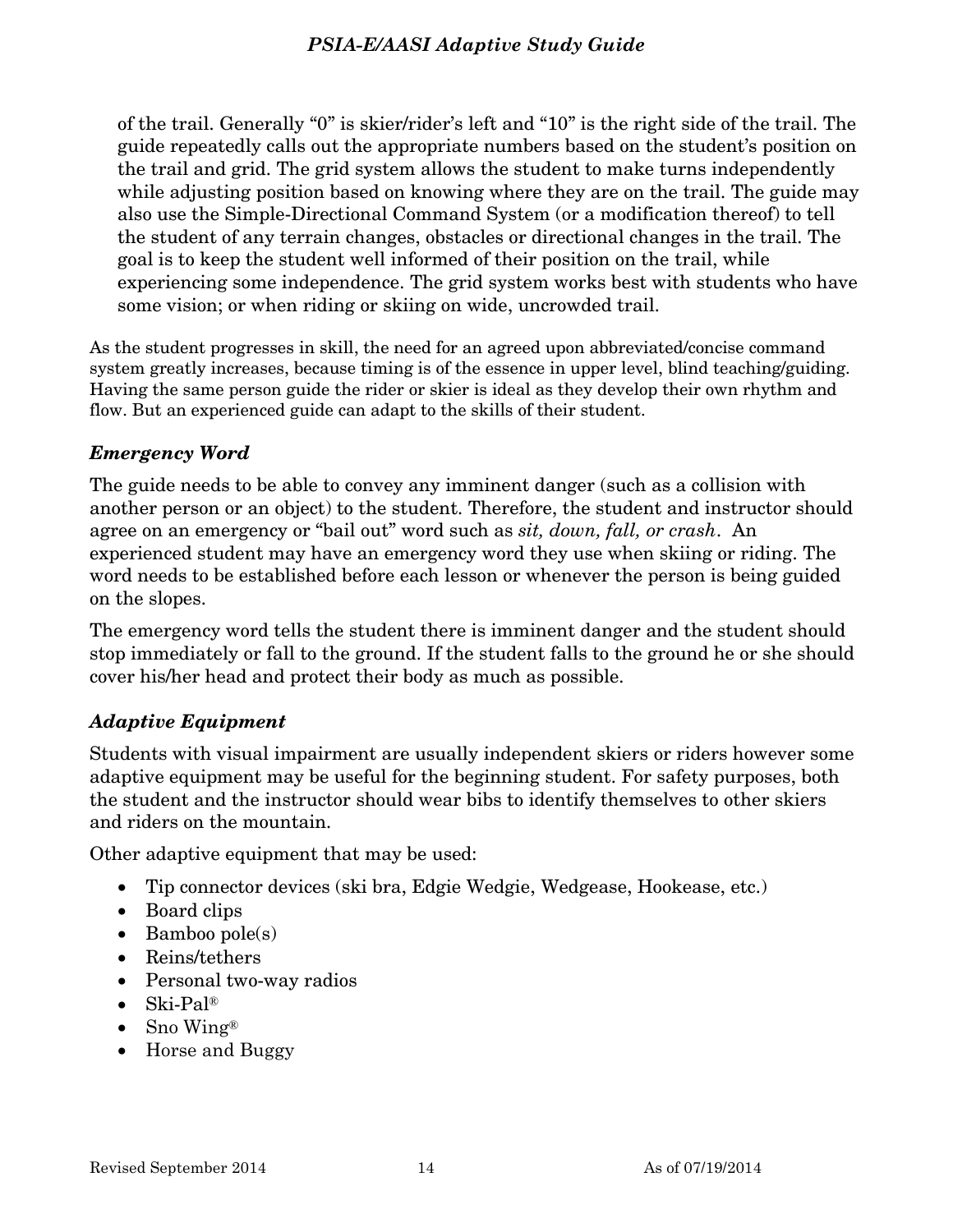## **COGNITIVE DISABILITIES**

Students in this classification comprise a widely diverse population, representing many different cognitive disabilities. The commonality in this diverse population at the bottom of the trail flats is that the student usually has some difficulty processing information. The complexity of this classification requires knowledge of the many disabilities, their causes and effects upon skiing or riding performance, plus commonly used medications. *A complete and detailed student analysis is imperative to determine the physical, cognitive and emotional strengths/ weakness of the student*. A thorough check of present medications will provide important information relative to stamina and sensitivity to the environment, as well as attentiveness, and interpersonal relations.

Students with a cognitive disability usually ski or ride standing up. Sometimes students with multiple disabilities including cognitive-related diagnosis will use sit down equipment such as a bi-ski. The skill progression needs to be modified to comply with the physical and cognitive skills of the student. Matching learning preferences with teaching styles enhances the learning environment for the student. Frequent demonstrations and a focus on small, obtainable goals and accomplishments provide positive feedback to maintain motivation and interest of the student.

## *Common Intellectual/Cognitive Disabilities*

| Intellectually Disabled | Down Syndrome                  | Traumatic Brain Injury (TBI)      |
|-------------------------|--------------------------------|-----------------------------------|
| Fragile "X" Syndrome    | Learning disability            | <b>Attention Deficit Disorder</b> |
| Epilepsy                | Stroke                         | Friedreich's Ataxia               |
| Deaf                    | Dyslexia                       | Neurological Impairment           |
| Seizure Disorder        | Autism Spectrum Disorder (ASD) | Fetal Alcohol Syndrome            |

## *Student Evaluation*

A thorough review of primary and secondary abilities, their cause and effect upon skill performance and cognitive processing, should be made. Students with cognitive issues frequently have other involvements, some apparent and some hidden. A thorough evaluation will indicate this. Often there may be medical problems that are not evident. For example:

- 1. Secondary or hidden disabilities A person with Down syndrome may have heart complications, hearing problems or cervical subluxation.
- 2. A person with an acquired or traumatic brain injury may be impulsive, unable to evaluate dangers, have aphasia, and other processing issues.
- 3. Speech and/or language disorders may be evident.
- 4. Behavior can frequently be an issue within this population. Determine and review any behavior management techniques being used by the student's caregivers and family. Use these techniques in your lesson. Refer to the Behavior Management section.
- 5. Seizures are a common medical issue within this classification. Determine if the student has had seizures, the nature and frequent of such incidents. Make sure you follow your program's guidelines for working with students with seizure disorders.

#### *Medications*

Depending upon the cognitive disability, the student may be taking various medications (meds) which may cause side effects and need to be reviewed. Side effects of medications can, for example, make a student listless, slow to respond, nervous, sensitive to the sun, tire easily, and/or muscular weakness. Medication schedules are important because adverse reactions to lack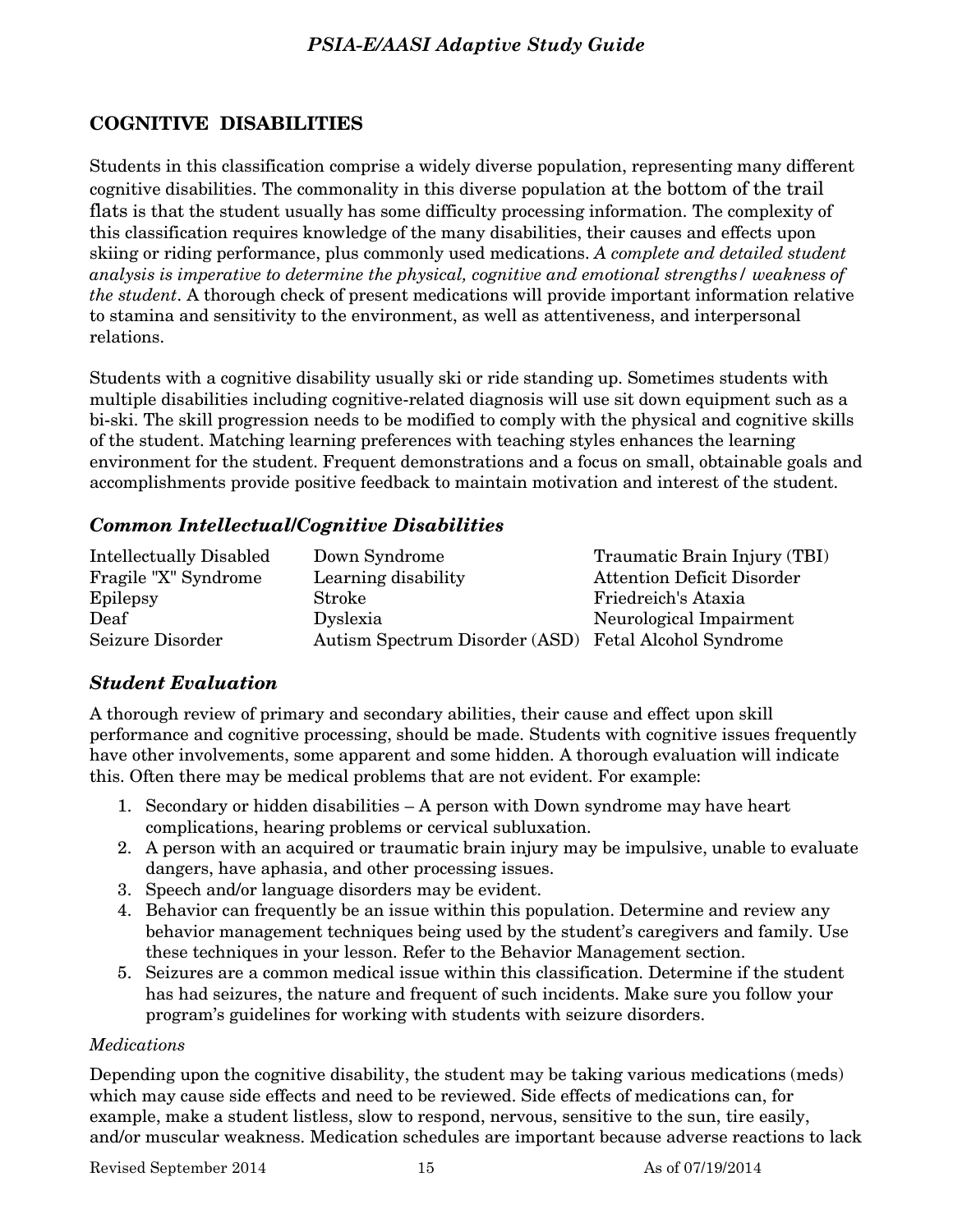of medication, or low medication level, are common. It is not unusual for students to stop taking some of their medications over the weekend or while on vacation.

Much information can be gained by asking your student about other sports and activities in which they participate. Bicycle riding indicates some balance and independent leg action; ball activities indicate eye-hand or hand-foot coordination and some spatial judgment. Knowledge of sports activities and interests, plus information about their daily schedule can help you to access both physical and cognitive abilities.

## *Adaptive Equipment*

Balance and fine muscle coordination difficulties are commonly found within the cognitiverelated classification. Some of the adaptive equipment used frequently with this population to increase balance and coordination:

- Tip connector devices (ski bra, Edgie Wedgie, Wedgease, Hookease, etc.)
- Board clips
- $\bullet$  Bamboo pole(s)
- Reins/tethers
- Ski-Pal®, hula hoops
- Sno Wing®
- Horse and Buggy
- Snow Slider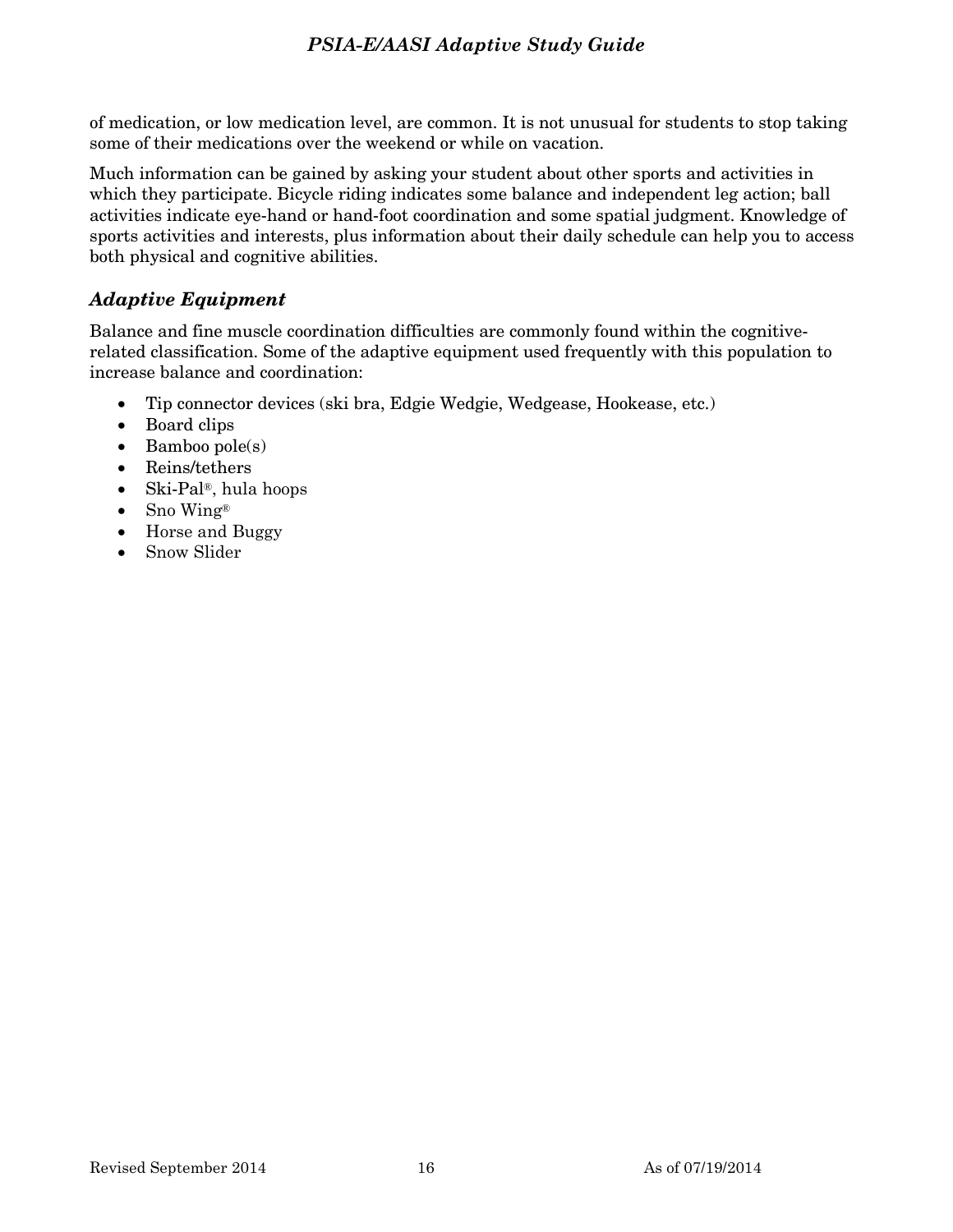# **Stand-Up Teaching Overview Three-Track and Four-Track**

## **Summary**

This classification includes a varied and vast population, the only commonality is the students stand-up to ski or ride. Maintaining dynamic balance can be a challenge for our stand-up students so they may use outriggers, Snow Slider or Snow Legs, a rider bar, tethers or other stand up equipment to help them with their balance. As a skier, the student may use one or two skis. Adaptive equipment is used to compensate for any balance issues and/or weakness or involvement of limbs to enhance dynamic skiing and riding movements.

Some examples of disabilities included in this classification are cerebral palsy, muscular dystrophy, multiple sclerosis, and post polio syndrome. Limb amputations, arthritis, spina bifida, spinal cord injury (SCI), traumatic brain injury (TBI), polio, neuromuscular disease, cerebrovascular accident (Stroke), and cancer are other types of disabilities an adaptive instructor can encounter in his or her Stand-Up students.

## **Student Assessment**

A complete and detailed student assessment is needed to determine the adaptive equipment that is appropriate for the student. A primary concern with these disabilities is a review of physical strengths such as range of motion, strength of limbs, length of residual limbs, ability to balance, and ability to move in all directions – right/left, fore/aft and up/down. A review of current medications and any other disability involvements should be discussed during the evaluation. The assessment will support the selected equipment needed to create a successful learning environment. Even after the preliminary assessment, adjustments may need to be made as the student demonstrates his or her abilities during the lesson.

In addition to the physical evaluation, an assessment of the student's makeup (characteristics, background, learning styles/preferences, motivations, understandings, desires and emotional states) is an important part of the learning partnership. During this process the instructor builds trust with the student and helps determine the student's goals for the lesson. This provides a platform from which to design the lesson plan.

The student's learning preference can be matched with a complementary teaching style and an acceptable pace established which is based upon the physical, cognitive and affective assessment. The lesson plan will follow the skill development progression with obvious modifications to accommodate physical limitations. The focus is the development of the skiing or riding skills, regardless of where the movements originate!

For a skier, an athletic stance where hips are aligned over ankles and shoulders in a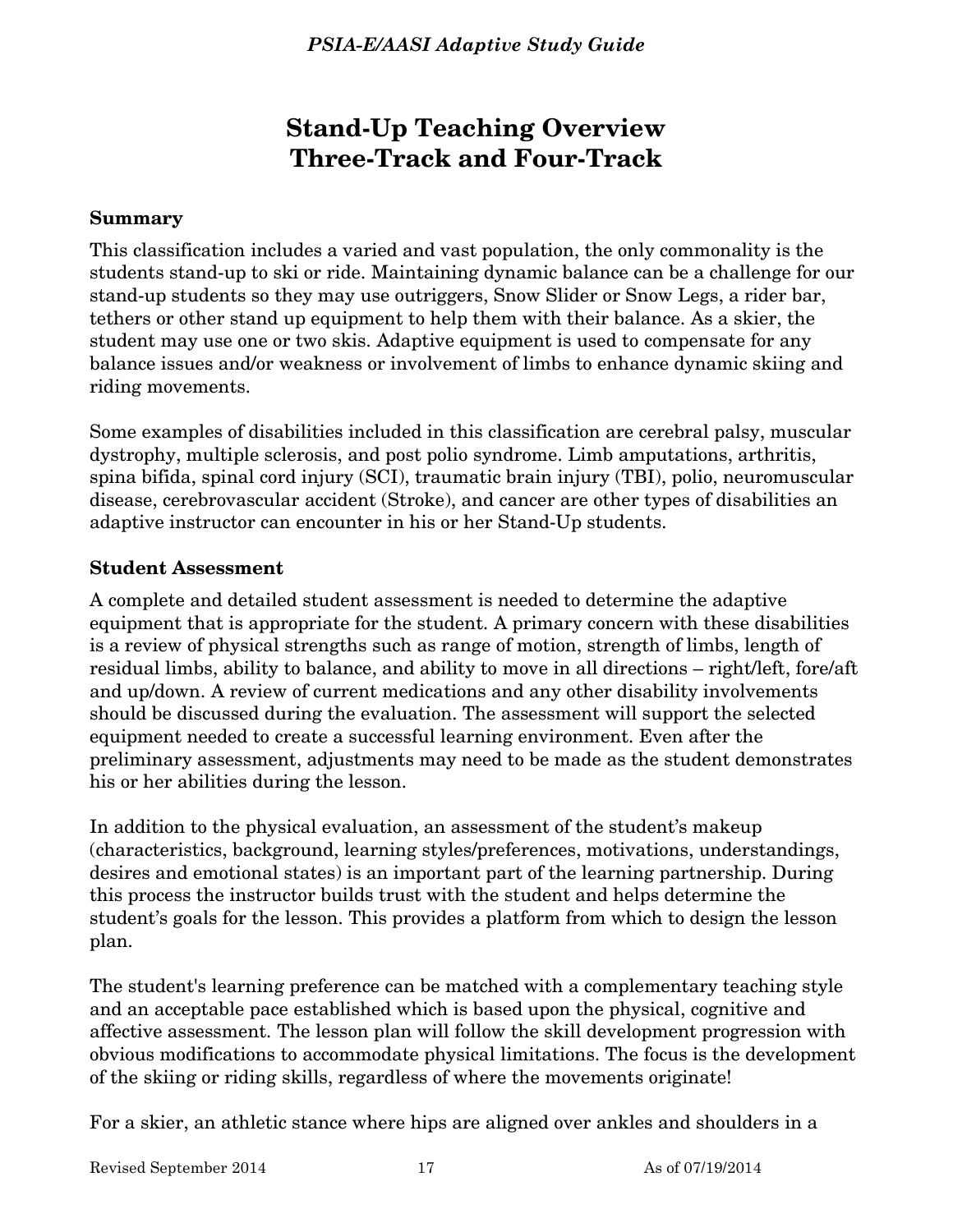stacked , upright position is very important to enable the student to develop sound fundamentals skills. Similarly a snowboarder wants "an active, athletic, ready stance." The goal is for the student to ride with his or her weight centered over the split between his or her feet. The student wants to be balancing over both feet with his or her hips centered between the feet to create even pressure distribution. The instructor must work with the student to get the student into the desired athletic stance for skiing or riding.

## *Common Stand-Up (3 Track/4 Track) Disabilities*

Students in this classification will ski or ride while standing up with or without adaptive equipment. The variety of disabilities within this classification is wide and new causes arise occasionally. The following are some of the causes and types of disabilities seen within this classification.

Cerebral Palsy Muscular Dystrophy Multiple Sclerosis Polio Post Polio Syndrome Neuromuscular Diseases Amputations

Arthritis Spina Bifida Spinal Cord Injury (SCI) Traumatic Brain Injury (TBI) Cancer Cerebrovascular Accident (Stroke)

## **THREE-TRACK**

Three-track is primarily a skiing discipline since many snowboard students with a leg amputation may be able to ride while wearing his or her prosthetic leg. This specialty includes any person who can stand and ski/ride on one leg and use outriggers to assist balance while in motion. Some advanced 3 track skiers develop to a level of proficiency such that they can eliminate the use of outriggers and ski only with poles.

The student evaluation should explore the student's disability and include a thorough physical evaluation. The student may be a 3 track skier due to a congenital or other disability. Amputations are the most common cause for a person to ski as a 3 tracker. The amputation can be the result of cancer, diabetes, blood clots, or accidents. A stroke, traumatic brain injury, or polio can cause the loss of function or ability to use one or both legs. Additional physical or motivational challenges may also be present and need to be explored.

## *Student Evaluation*

During the student evaluation, some key considerations are:

## *Amputations*

- When did the amputation occur? Has the residual limb healed adequately?
- What is the length of the residual limb?
- What is the present condition of the residual limb?
- Is the residual limb wrapped and padded?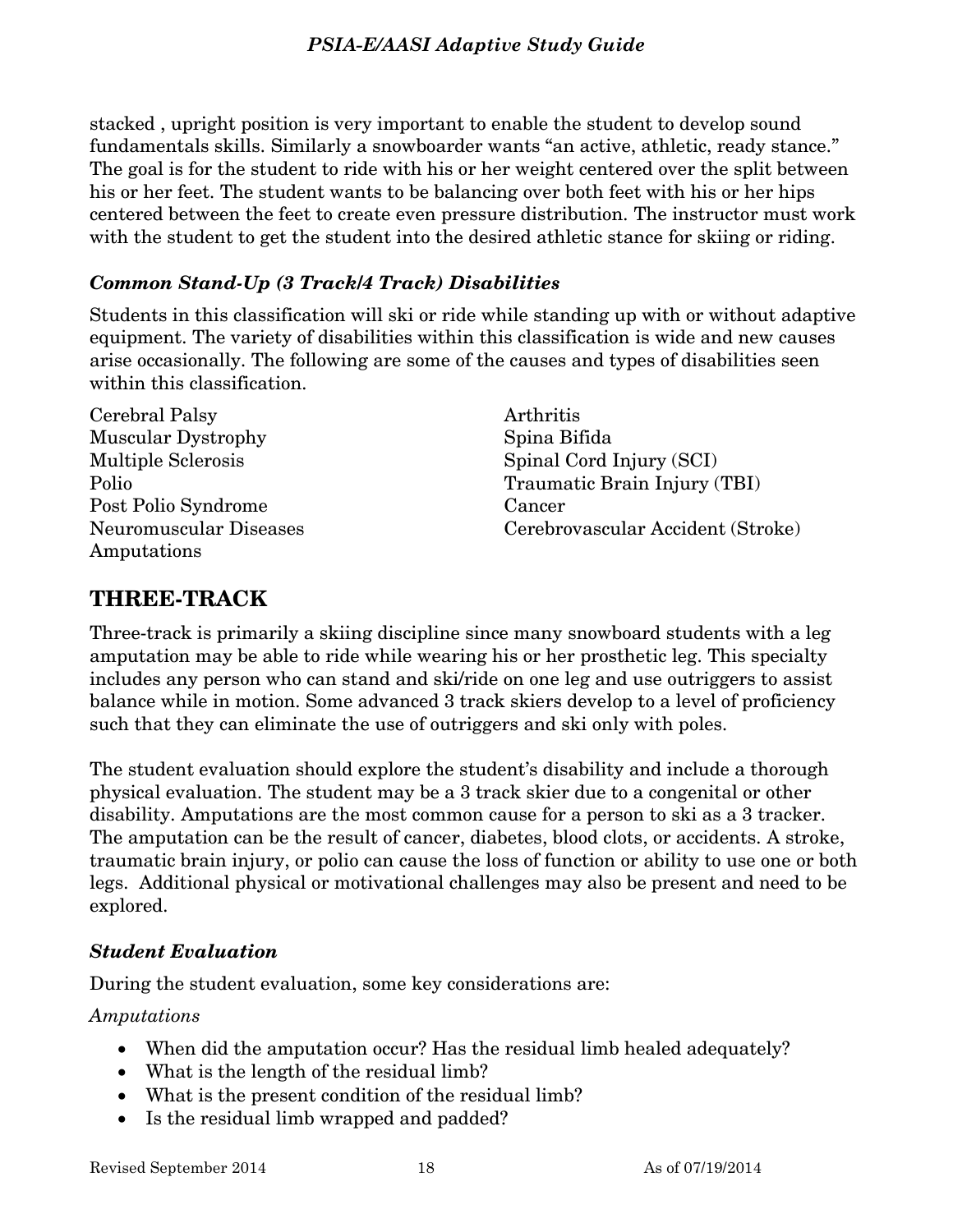## *Physical Ability and Endurance*

- How does the student ambulate vs. how would they ski? (with or without prosthetic?)
- How athletic is the student?
- Are there physical limitations that should be known by the instructor?

## *Other considerations*

If one of the student's legs has atrophied:

- Amount or quality of circulation
- Amount of feeling, sensation of hot or cold
- Ability to control or initiate movement of the atrophied leg

## *Medications*

The student evaluation should also include a review of medications. Insulin, chemotherapy, and radiation are some common medical issues encountered in the threetrack specialty. Some medications increase fatigue levels; others increase sensitivity to sun. Exploration and research of present medications currently in use provides some insight into their effects upon the student.

## *Adaptive Equipment*

Three track students usually have a limited need for adaptive equipment. Outriggers are the biggest need however as the student progresses he or she can decide to ski with poles instead of outriggers. Refer to the Adaptive Equipment section for a detailed discussion of the use of outriggers. Typical adaptive equipment for a three track skier follows:

**Outriggers** Harness Poles

Tethers/Reins Horse and buggy

# **FOUR-TRACK**

This specialty includes any people who can stand/ski/ride on both legs or with their prosthesis. The student may need assistance with balance so they can use outriggers with or without tip connectors. Four track skiers may use a Snow Slider, Ski Legs or a walker to assist balance while in motion. A snowboard student may use outriggers or a Rider Bar. Some 4-track students develop such good balance that they no longer need or use outriggers.

## *Student Evaluation*

The student evaluation explores the causes and extent of the disability. Balance problems or a general weakness in the lower extremities are frequently caused by strokes, traumatic brain injury, and polio or spinal cord injuries. The student's gait and stance should be closely observed.

The student evaluation should include a review of medications. Insulin, anti-convulsives, antibacterials, antispasmodics, antibiotics and analgesics are commonly encountered in the four-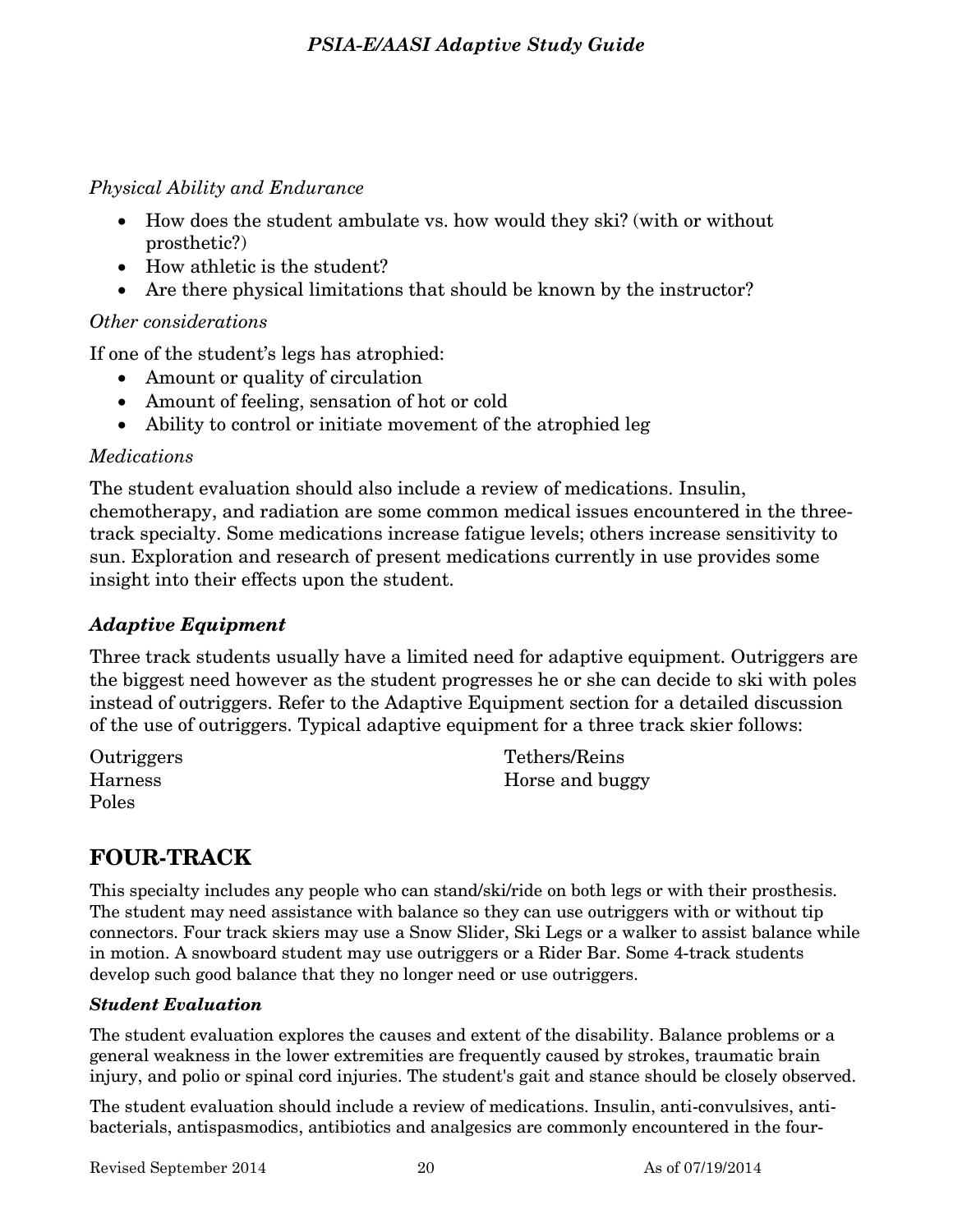track specialty. Some medications increase fatigue levels, interfere with the ability to balance, or increase sensitivity to sun. Exploration and research of currently used medications provide insight into their effects upon the student.

Some key concerns include whether a skier or rider:

- Can the student balance without assistance?
- What type of assistive devices does the student use in daily life?
- What is the student's gait and stance?
- Will the student use outriggers?
- How is the student's stamina?
- Student's sense of hot or cold?
- Any other physical, emotional or motivational problems?

For skiers:

- Will the student's stance be parallel or in a wedge?
- Is the student capable of keeping the skis flat without adjustments to boots?
- Will the student use a Snow Slider or Ski Legs or other types of adaptive equipment?

For riders:

- How will the student's bindings be set?
- Will the student use a rider bar?

#### *Adaptive Equipment*

The stand-up student often has many mobility and balance issues so the instructor will be challenged to set up the student to be in a balanced athletic stance. However an instructor can also "over-equip" the student by putting on or using every conceivable piece of adaptive equipment for a four track/stand up student. The instructor's and student's goal should be maximum independence for the student so use the minimal amount of equipment need to let the student be successful.

Equipment adjustments, physical assists and terrain selection all enhance flow of movements and maintenance of balance in motion.

Outriggers provide a three- or four-point balance system. Length of the outriggers and the degree of the claws are adjustments that are individual to each student. Ongoing student assessment is necessary in order to determine whether outrigger length and/or claws need adjusting. As the student develops skills, movement options may increase, necessitating a review of outrigger settings.

For skiers:

 Ski Legs or the Snow Slider offers more support than outriggers but may limit the student's ability to become an independent skier. Ski Legs and the Snow Slider offer a very stable base of support for the skier, are easily adjustable for any skier and allow the skier to move with the unit, while being tethered by the instructor. Ski Legs and Snow Sliders are always tethered and generally used on green and moderate (blue) terrain.

Tip connectors are often used to enhance lateral strength and to keep the skis from spreading apart. Tethers are often used to assist in the development of rotary movements and they assist with flat land crossings.

For riders: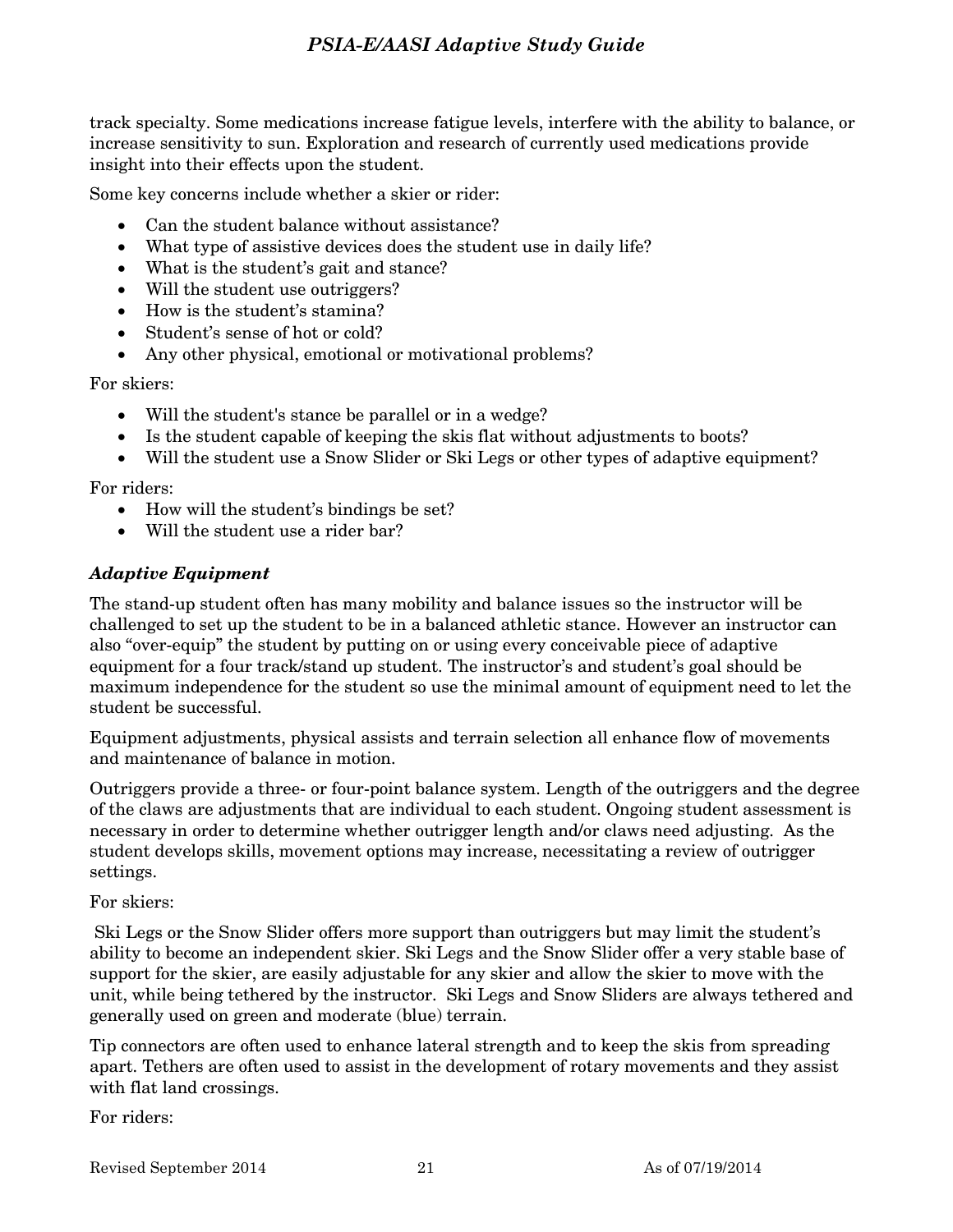A stand-up snowboarder with balance issues can use one or two outriggers, Sno Wing or rider bar.

Refer to the Adaptive Equipment section for a detailed discussion of the use of outriggers.

Here is the adaptive equipment available to a four track/stand up student.

Bamboo Poles Harness Reins Tethers Horse and buggy **Outriggers** Rider Bar Snow Slider/Ski Legs Tip Connectors Sno-Wing® Ski Pal® Walker Spacer Bar Snowboard Clamps HulaHoop™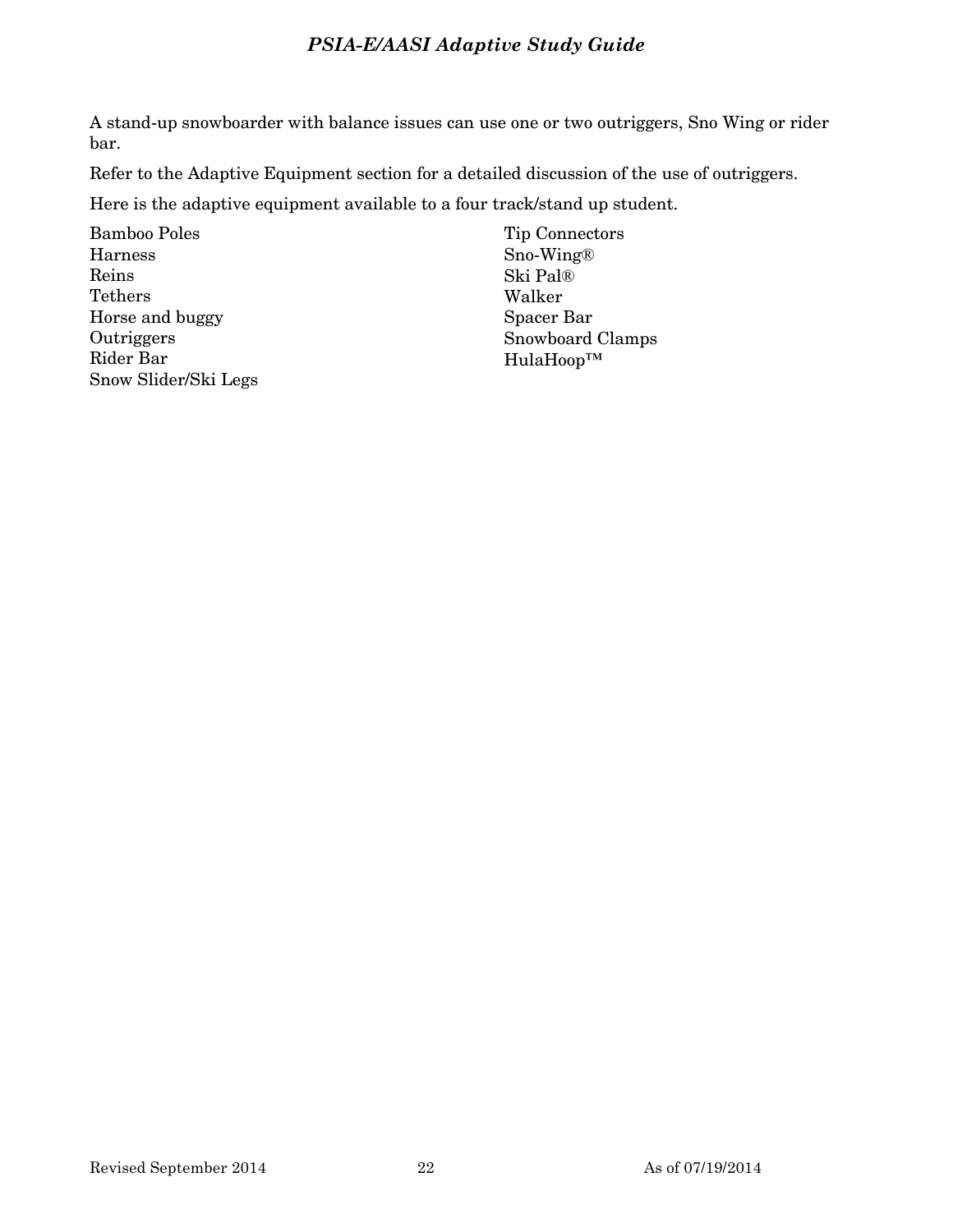# **SIT-DOWN TEACHING OVERVIEW MONO-SKI / BI-SKI**

## **Summary**

The mono-ski and bi-ski are two types of adaptive equipment designed for any student who has significant problems standing and balancing while in motion. These standing and balancing problems could be caused by physical trauma, neurological issues and neuromuscular diseases.

## *Equipment Selection*

A crucial component for success in teaching people to ski using sit down equipment is the selection of the best piece of equipment for the student. A thorough student evaluation of the effects of an injury or disability assessment guides the instructor and student in the selection of the best piece of equipment for that person.

The first decision is whether the student should use a mono-ski or bi-ski. There are differences and similarities between mono- and bi-skis. The most noticeable difference is in their visual appearance. The bi-ski has a medium base of support. The mono-ski has the smallest support base, requiring good balance and independent skill development. There are also performance and suitability differences within the various bi-skis and within the family of mono-skis.

## **Student Assessment**

Treat every student as an individual; the effects of an injury or disability can vary for each person. Only a thorough student evaluation enables the instructor and student to determine which piece of equipment is best suited for the student. Factors to consider in selecting the equipment are the student's physical strength, mobility, and the ability to maintain balance.

Take time to initially set up and evaluate a student to determine which type of equipment is best for them. Decide with the student whether the student should use a mono-ski or bi-ski. Then discuss the various types of mono- or bi-ski available for the student.

Do not rush the set up for the first time skier. Proper time spent during the initial set up will equal success for the student in the long term and a better return and enjoyment of the sport for the participant.

Additionally, the instructor can obtain valuable information by learning what other activities the student may participate. The student, parents, guardians or other care givers are a valuable source of information is available from the student, parent or guardian along with the information provided in the student's application or evaluation.

## Spinal Cord Injury

A person with a spinal cord injury is one of the most common disabilities seen within the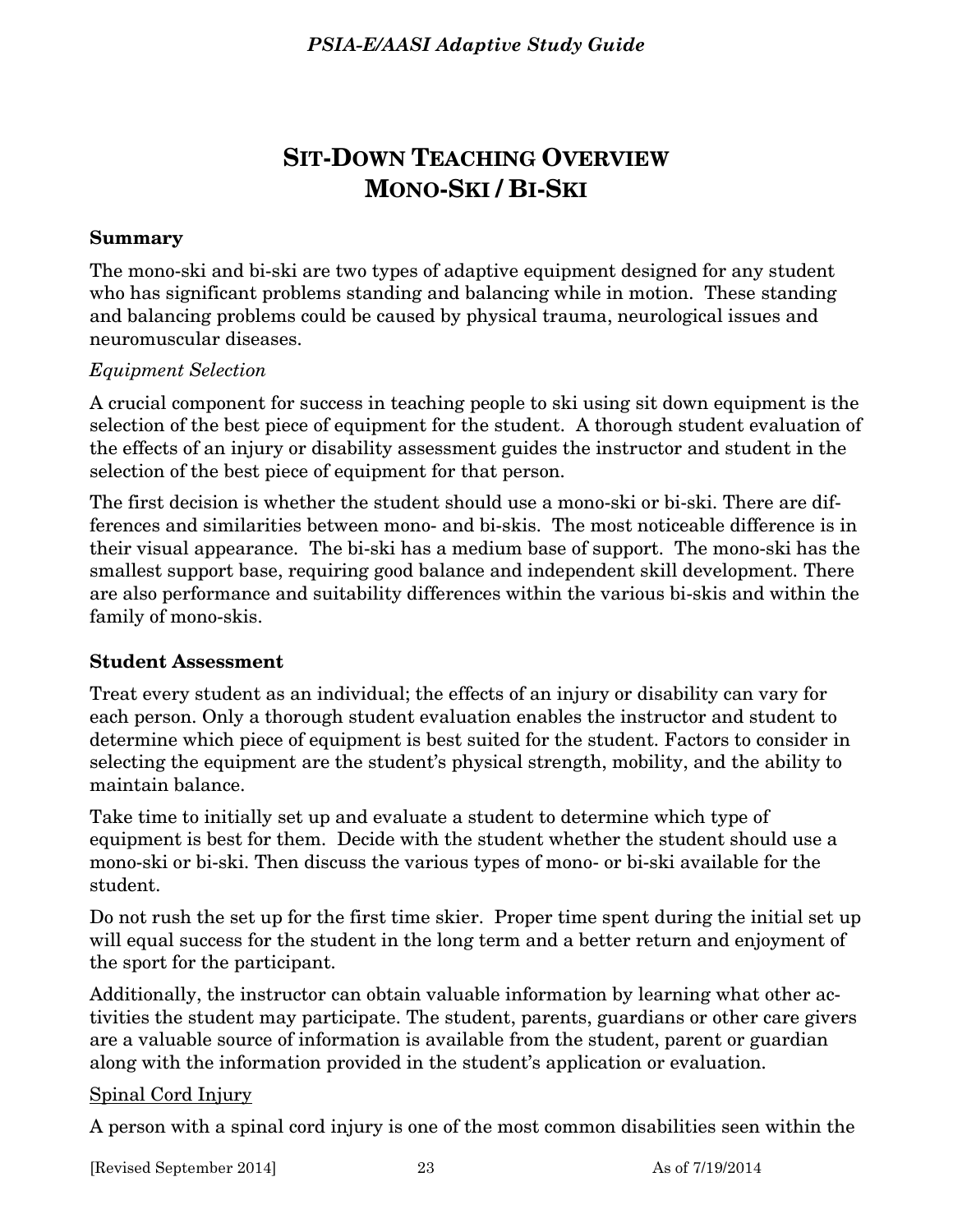Sit Down disability classification. No two spinal cord injuries are the same. Factors to consider are the level of the spinal cord injury (where on the spine is the injury) and whether the spinal cord injury is complete or incomplete. The answers to these and other questions guide the instructor and student in selection of the most appropriate sit down equipment.

A quick rule of thumb is a person with a spinal cord injury at T-6 or lower level will use a mono-ski. A person with a T-5 or higher level might use a bi-ski. Each injury is different so the effects of a T-6 injury in one individual may vary from the same level of injury in another person. Student assessments and evaluations are important factors to the student's success.

## *Medications*

A sit down skier can take a variety of medicines and have other medical concerns that both the student and the instructor need to monitor. The medications for each sit down student is different but the most common medications seen in this disability classification are analgesics; antibiotics; anticholinergic (treatment for bladder spasms); anticonvulsives; antispasmodics; sedatives (anxiety); and antidepressants. The student may have other medical conditions requiring medication such as diabetes, high blood pressure, etc. Review the student's medications carefully and ask the student any questions about the medications. The student's parents/caregivers are another resource to explain any unfamiliar medications. When in doubt, research the medication online to learn what the medicine is treating and any potential side effects.

## *Common Sit Down (Mono-Ski/Bi-Ski) Disabilities*

The types of disabilities associated with students using sit down equipment are extremely diverse. Some examples are spinal cord injuries (SCI), traumatic brain injury (TBI), neuromuscular diseases, amputations, cerebral palsy, multiple sclerosis, muscular dystrophy, stroke, and cancer. In addition to traumatic or congenital disabilities some students can have a progressive or generative type of disability. The person may have been a Stand Up student but will eventually become a Sit Down student due to the progressive nature of the disease.

The following are some of the causes and types of disabilities seen within this classification.

Cerebral Palsy Muscular Dystrophy Multiple Sclerosis Polio Post Polio Syndrome Neuromuscular Diseases Amputations Arthritis Polio

Spina Bifida Spinal Cord Injury (SCI) Traumatic Brain Injury (TBI) Cancer Cerebrovascular Accident (Stroke) Autism Spectrum Disorder (ASD) Intellectual Disabilities Dwarfism Post Polio Syndrome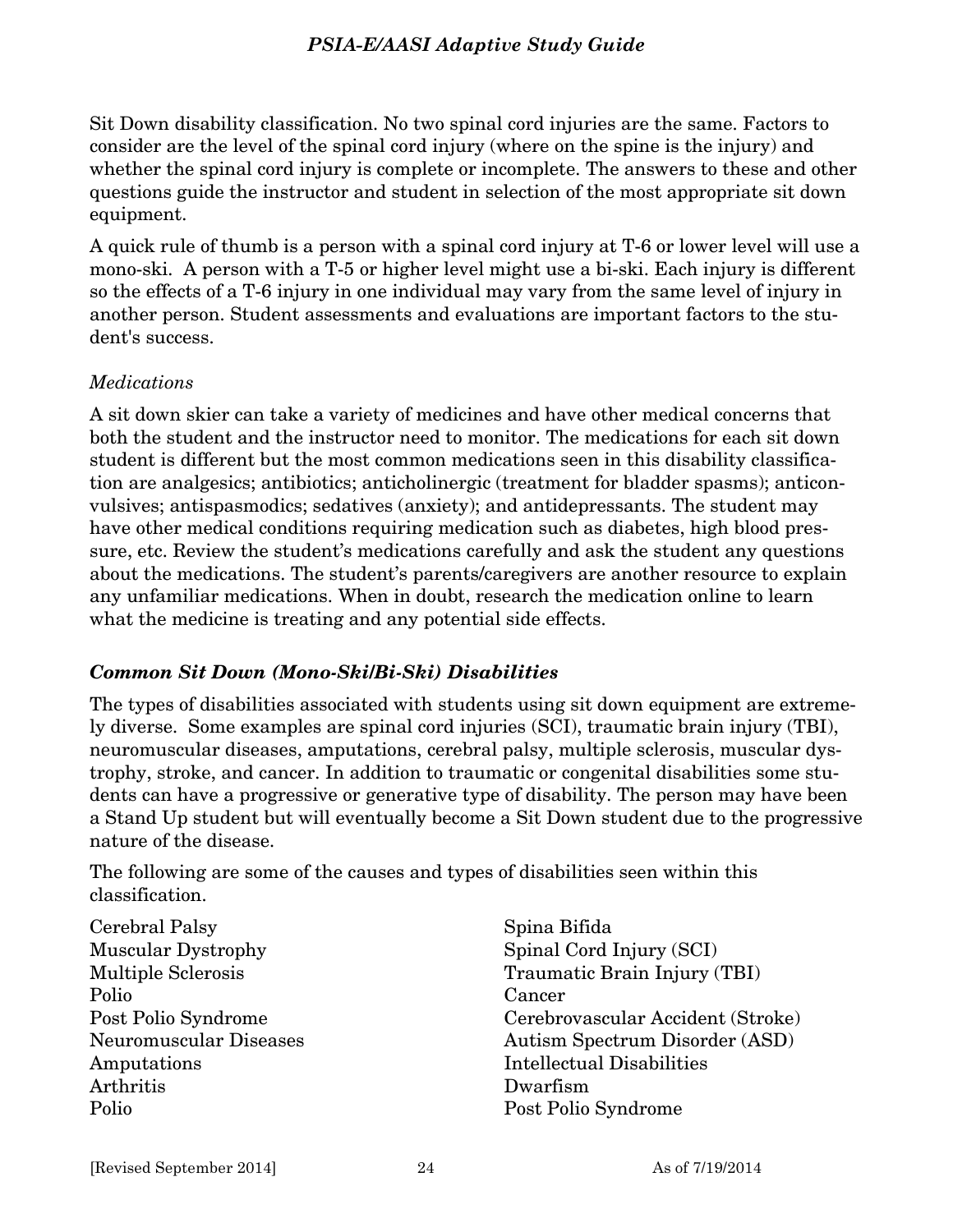## Spinal Cord Injuries Considerations

A person with a spinal cord injury can have some medical issues unique only to someone with damage or injury to his or her spinal cord. Depending upon the location and extent (complete or incomplete) of the injury the person may use bladder management devises (leg bag, catheter, etc.) and be concerned about pressure sores, temperature sensitivity and poor circulation.

## Autonomic Dysreflexia (AD)

According to the [Christopher & Dana Reeve Foundation's](http://www.christopherreeve.org/site/c.ddJFKRNoFiG/b.4048063/k.C5D5/Christopher_Reeve_Spinal_Cord_Injury_and_Paralysis_Foundation.htm) [Paralysis Resource Center](http://www.christopherreeve.org/site/c.mtKZKgMWKwG/b.4453413/k.5E2A/Autonomic_Dysreflexia.htm), "Autonomic dysreflexia (AD) is a potentially life threatening condition that can be considered a medical emergency. It mainly affects people with injuries at thoracic T6 or higher. If left untreated, it can lead to a stroke, seizures, or even death."

## [Christopher & Dana Reeve Foundation's AD Wallet Card](http://www.christopherreeve.org/site/c.mtKZKgMWKwG/b.7745873/k.4E76/AD_Wallet_Card_Request/apps/ka/ct/contactus.asp?c=mtKZKgMWKwG&b=7745873&en=4nLxEFMfH3KGKPOiF2LCKRNzGmLRLWMpHeIRLZNAKrG)

## *What happens during an episode of AD?*

Autonomic dysreflexia (AD) means an over-activity of the autonomic nervous system – the part of the system that controls things you don't have to think about, such as heart rate, breathing, digestion, etc. AD can occur when an irritating stimulus is introduced to the body below the level of injury. The stimulus sends nerve impulses to the spinal cord, where they travel upward until they are blocked at the level of injury.

Since the impulses cannot reach the brain, a reflex is activated that increases activity of the sympathetic portion of the autonomic nervous system. This results in spasms and a narrowing of the blood vessels, which causes a rise in the blood pressure. Nerve receptors in the heart and blood vessels detect this rise in blood pressure and send a message to the brain.

The brain then sends a message to the heart, causing the heartbeat to slow down and the blood vessels above the level of injury to dilate. However, the brain cannot send messages below the level of injury, due to the spinal cord lesion, and therefore the blood pressure cannot be regulated.

Medications are generally used only if the offending trigger/stimulus cannot be identified and removed - or when an episode persists even after removal of the suspected cause. Potentially useful agents include: Nitroglycerine, Clonidine, Hydralazine, Minipress, Catapres.

## *What to do*

The first thing to do if AD is suspected is to have the student sit up, or raise his or her head to 90 degrees. If the student can lower their legs, do so. Next, loosen or remove anything tight. Most importantly, locate and remove the offending stimulus, if possible.

## *The signs of AD include:*

- High blood pressure
- Pounding headache, flushed face
- Sweating above level of spinal injury
- Nasal stuffiness, nausea
- Slow pulse, lower than 60 beats per minute
- Goose flesh below the level of injury

*AD is caused by an irritant below the level of injury, usually related to bladder or bowel function. Among causes are:*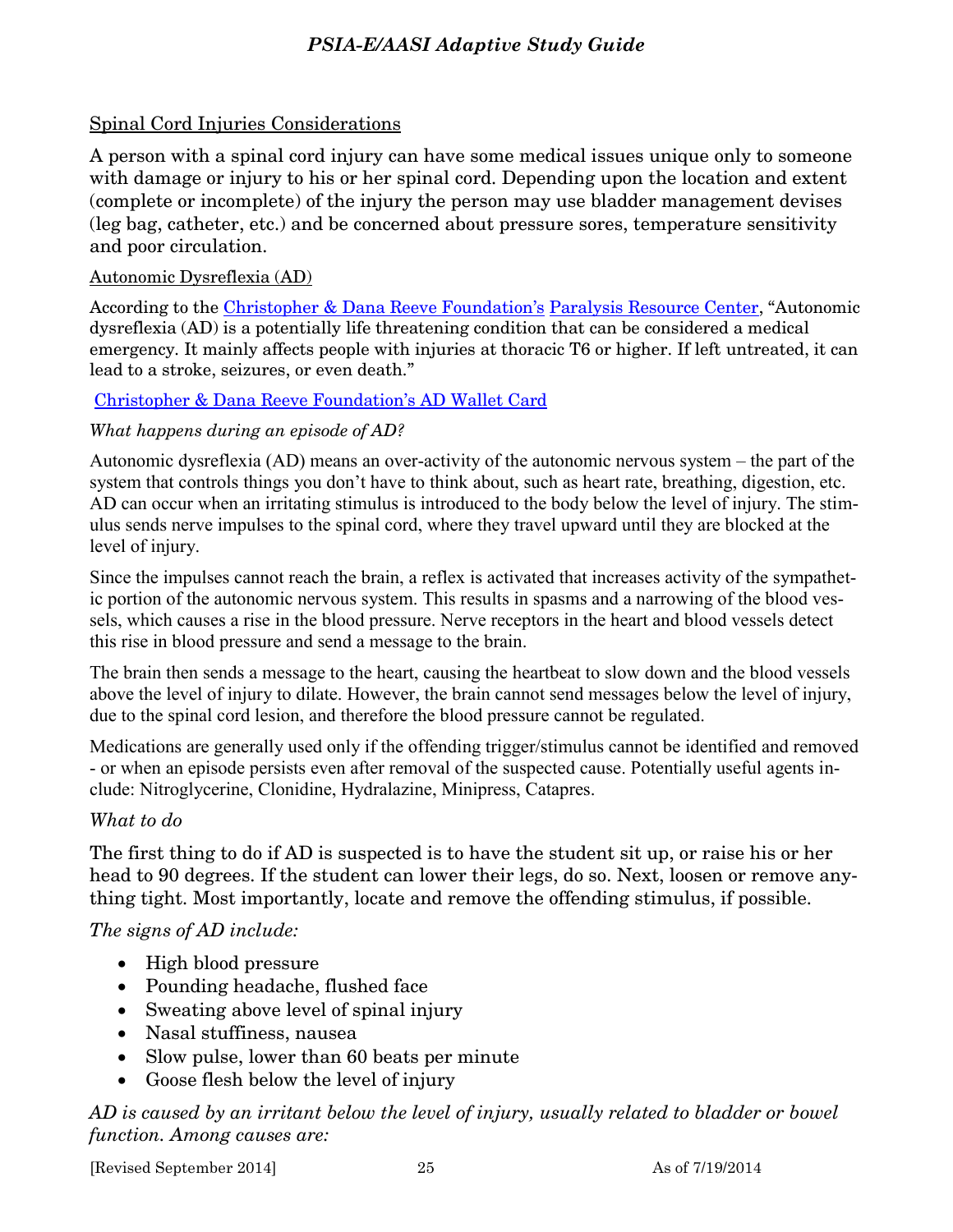- Irritation of bladder wall, urinary tract infection
- Blocked catheter
- Overfilled collection bag
- Over-distended or irritated bowel
- Constipation/impaction
- Hemorrhoids or anal infections
- Skin infection or irritation, cuts, bruises, abrasions
- Pressure sores (decubitus ulcer)
- Ingrown toenails
- Burns (including sunburn, burns from using hot water)
- Tight or restrictive clothing
- Sexual activity
- Menstrual cramps
- Labor and delivery
- Abdominal conditions (gastric ulcer, colitis, peritonitis)
- Bone fractures

## *AD can be prevented:*

- Relieve pressure in bed/chair frequently
- Use #15 sunscreen, watch water temperatures
- Adhere to bowel program, faithfully
- Keep catheters clean and stick to catheterization schedule

*Sources: Paralyzed Veterans of America, Spinal Injuries Association, London, National Spinal Cord Injury Association, Miami Project to Cure Paralysis/University of Miami School of Medicine* 

AD is a serious condition so both the student and instructor need to know the signs and what action to take if AD is suspected. If the instructor or student suspects AD take immediate action to eliminate any possible causes. Keep the person upright (head at 90 degrees), loosen all straps and clothing and readjust the student to eliminate any pressure areas. Follow your program's or ski area's protocols for medical emergencies such as call ski patrol and advise it is a life threatening emergency.

# **MONO-SKI**

The mono-ski is a single ski unit, which includes a seating system often referred to as the "bucket seat" (that acts like a boot) mounted on a suspension/shock absorption system. The bucket seat acts as mono-skier's ski boot. Therefore the bucket/boot should have a snug fit with no major air spaces, so that the forces from the mono-skier's body are easily transferred to the ski. Foam and other forms of padding are a good way to fill any air spaces so the mono-skier's movements are transmitted to the ski.

Some of today's mono-skis have a mechanism that enables the mono-ski to be loaded onto a chair lift. Most mono-skis enable the skier to self-load onto the chair lift. The various mechanisms, levers or devices enable the mono-skier to position him/her to facilitate the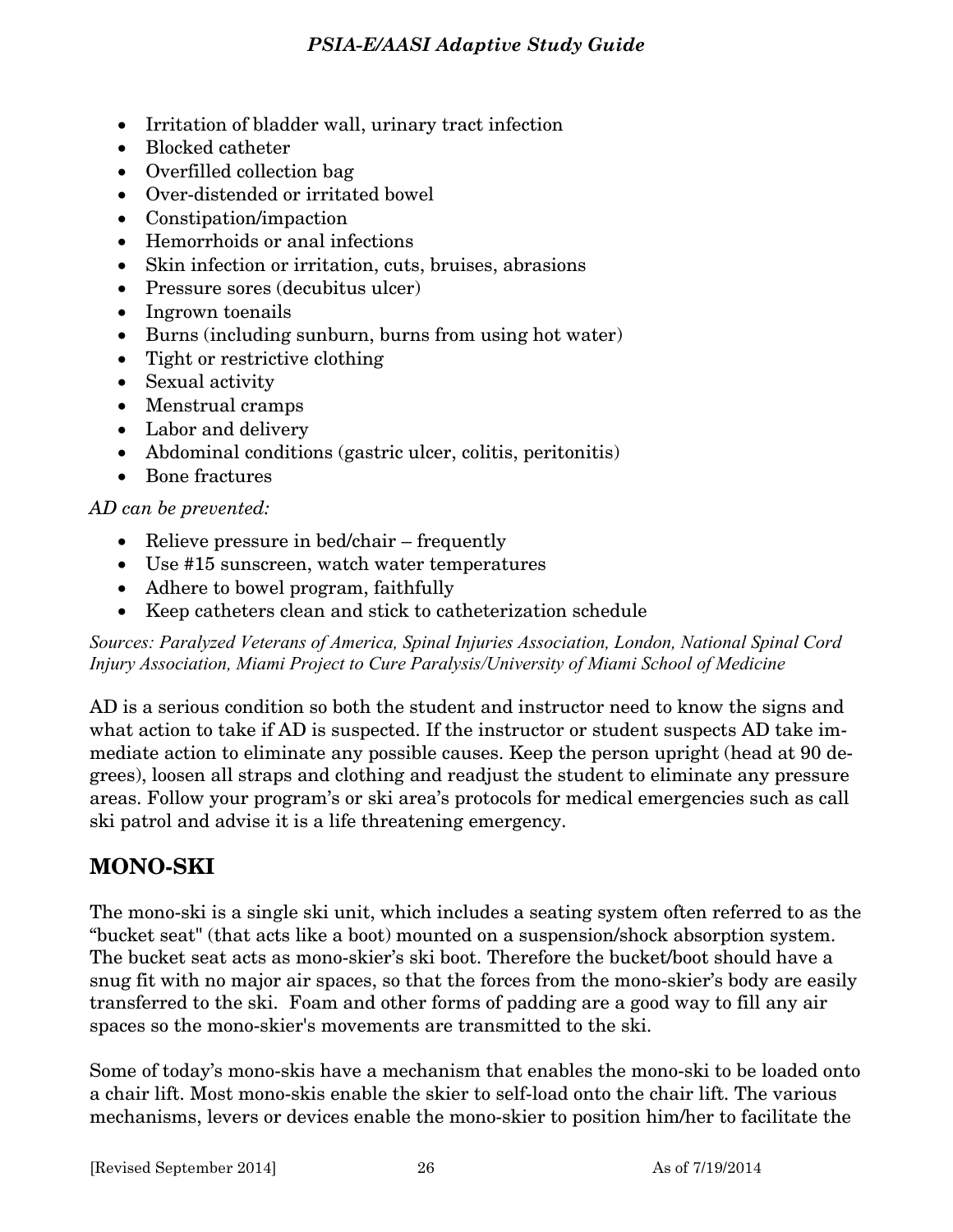skier to be able to load him/herself onto the chair. Often mono-skiers develop the ability to position themselves on the loading platform to push him/her up onto the chair (self loading) which allows for independent skiing.

Mono-skiers use outriggers to assist with balance and loading the chairlift. Outriggers are like ski poles. They can be used for timing, turn initiation, base of support and helping to load and unload. Adjustment of the outrigger is equally as important as set up of the mono ski. For starters think of the student's arm and shoulder in a relaxed position, the cuff of the outrigger should be midway between the wrist and the elbow. The ski of the outrigger should be between the knee and the ankle. The adjustment of the outrigger needs to be long enough to allow independent loading, but not so long that it effects turn initiation. This is a starting point and further adjustment might become necessary. As a skier progress or snow conditions change, additional adjustments may become necessary.

Some outriggers may have an adjusting bolt mounted on the ski behind the pivot mechanism. This is usually referred to as the drag adjuster; when backed out it will prevent the ski from opening up fully. This may be beneficial for beginners to create additional friction. This may help with balance and/or to help initiate turns. As the beginner progresses this friction can become difficult to manage and the bolt should be wound in or removed altogether.

Similar to any skier, a mono-skier needs to be in a balanced position while in the monoski. Proper balance is when the student can easily engage the tip or tail of the ski by moving fore and aft. A "dowel test" is one method to evaluate the student's balance and the position of the bucket seat on the ski. With the mono-skier sitting in the bucket, place the dowel under the ski at its boot center to see if the ski tip or tail rests on the floor. Ask the student to lean fore and aft to see how the ski reacts while on the dowel. Can the student push the ski tip to the floor? Can the student lean to place the tail on the floor? Move the bucket forward or back on the ski until it is balanced over the center balance point of the mono-ski. A good rule of thumb to see if a mono-skier is balanced is that mono-skier should be able to "teeter totter" on the dowel with minimal or no body moment.

## Step-In Bindings

With step-in binding systems for mono-skiers, the dowel test is still required. Some mono-skis' frames allow for some adjustment on the foot plate. Some skiers such as those with less or no mass in front of the binding (such as double leg amputees) might need to have the binding mounted slightly forward of boot center.

## *Student Evaluation*

Spinal cord injuries, double leg amputation, muscular dystrophy, multiple sclerosis, and spina bifida are the main disabilities of student who mono-ski. Good upper body strength, balance and agility are helpful in becoming a successful mono-skier.

For a person with a spinal cord injury a general rule of thumb is for the injury to be at the T6 level or lower (this is a reference point only). All spinal cord injuries are unique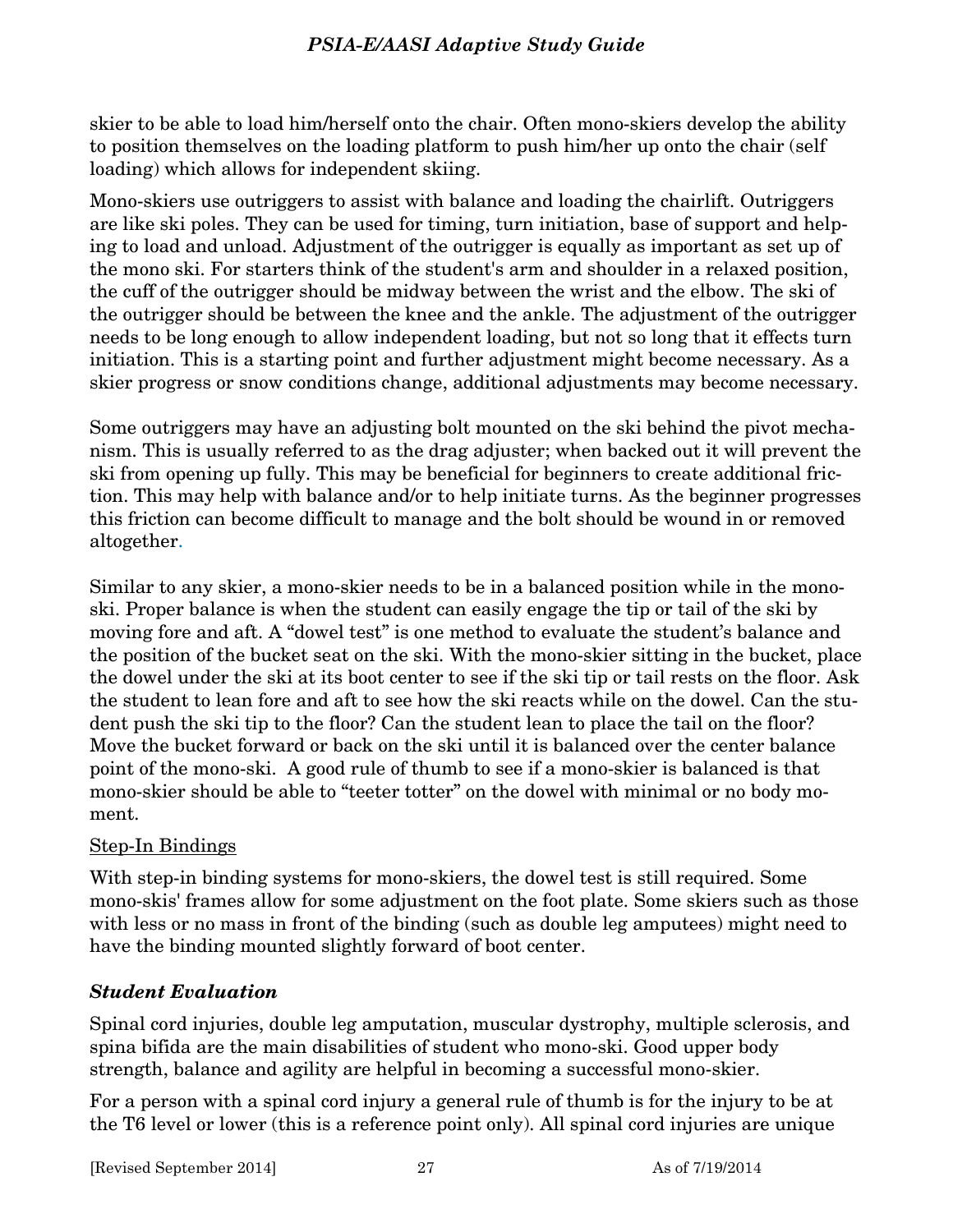therefore an assessment of the student's strength and balance is essential.

Here are some general factors to evaluate in assessing the student's ability to mono-ski:

## *Strength*

- Person's grip ability and strength (ask to shake hands, both)
- Ability and strength to push or pull against the instructor's hands
	- $\triangleright$  Forward (towards the instructor) and back (away from instructor)
	- $\triangleright$  Out to sides; towards the middle (bringing hands together)
- Ability to retrieve an object from the floor inside of student, on each side (look to see if the student uses the other hand to push or pull themselves back up)
- Ability to self-transfer

## *Balance*

- Able to sit in wheel chair without side aids; or level of aids
- Ability to twist torso in both directions

# **BI-SKI**

 Like the mono-ski, the bi-ski has a bucket (seat) that is mounted to a suspension system. However, the bi- ski is mounted on two short skis with a radical side cut. The bi-ski can be used with fixed outriggers mounted to the frame or with the student using handheld outriggers.

## *Tethers*

All bi-skis have locations for the tethers to be attached to the equipment. The tethers allow the instructor to assist the skier in turning, speed control or in emergency situations. **If fixed outriggers are used, it is mandatory to also use a tethering system with the bi-skier.** With fixed outriggers attached to the bi-ski in some situations it is very difficult if not impossible for the student to stop the bi-ski so the instructor with tethers are able to stop the bi-skier similar to a ski brake.

A bi-skier using handheld outriggers may be able to ski independently however **each ski area and adaptive program has different rules for the tethering requirements for bi-skiers.** Some ski areas require that all bi-skiers must be tethered at all times regardless of their ability. Other resorts may allow a bi-skier to ski without a person tethering the bi-ski subject to certain requirements. However, it is suggested for someone using handheld outriggers to remain on tethers until they demonstrate that they can control their speed and can stop the bi-ski independently. The student will have to be an upper level intermediate or advanced skier to ski un-tethered.

## *Outriggers*

If the student possesses the necessary strength, balance and agility, he or she can use handheld outriggers. However, if the student cannot grip and/or control handheld outriggers, the instructor can attach "fixed outriggers" to the bi-ski's frame. Fixed outriggers can be adjusted (height or width) as needed or use only one fixed outrigger if the student can use one handheld outrigger.

Some bi-skis have a self-loading mechanism that allows a bi- skier to become an independent skier. However, most bi-skiers will still need one or two lifting/loading assistants.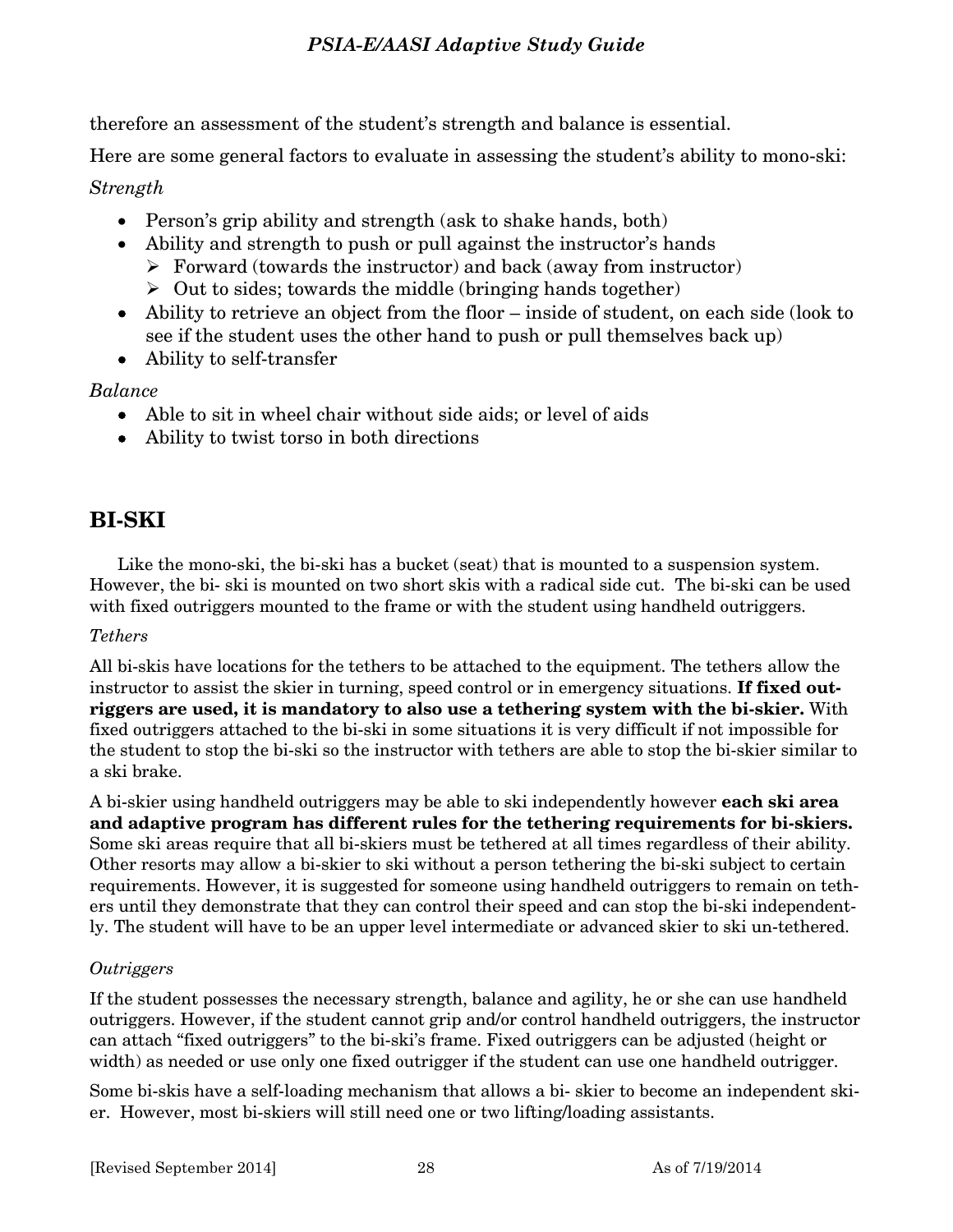#### *Student Evaluation*

People with extensive physical and/or cognitive disabilities are the most common bi-ski students. The radical sidecut of the skis allow the ski to turn with as little movement as a tipping action. With proper adjustments, the student can do as much as he or she is capable of with the instructor able to assist (if needed) through the tethering system.

A complete physical evaluation will help determine how the bi-ski should be adjusted such as fixed, handheld or a combination of outriggers. Similar to the mono-ski, the bi-ski must be properly balanced with the student fitted properly to the bucket. It can be a challenge to get a biski student positioned to keep the bi-ski balanced. Use the same strength and balance evaluation tools as with a mono-ski student.

A cognitive evaluation is also important. The student may have a traumatic brain injury or other cognitive-related disability that affect the person's ability and speed with which he or she can process information. In terms of physical disabilities, a bi-skier may have the same types of disabilities as a mono-skier but with a much higher level of involvement. The student can have a spinal cord injury, multiple sclerosis, muscular dystrophy, cerebral palsy, severe epilepsy, severe balance impairments, and/or traumatic brain injury.

## **Safety: Lift Loading and Unloading Procedures – General Overview**

Each ski area, resort or resort has its own guidelines for the loading and unloading of people using sit down equipment. Make sure you know and understand the procedures for using the lifts at your ski area. Whenever going to a new ski area or resort, research its rules and guidelines for loading and unloading from its various lifts. The procedures can vary by type of lift (double, triple, quad, gondola, etc.). Know the types of lifts and procedures before you try to load yourself or another person in a piece of sit down equipment. It is recommended to check the information board at each lift to find out the chair lift height.

#### *Communicating with Lift Operators*

Again each ski area has its own procedures for communicating with its lift operators. Remember never interfere with a person while they are operating or monitoring lift operations.

Communicating with the lift operators is important for all adaptive lessons not just sit down. The instructor may need the lift to be slowed down or stopped to load or unload an adaptive student. So make sure all instructors know the methods for communicating with the lift operators.

One of the main topics of discussion is whether the lift is to be slowed or stopped for the loading or unloading process. Some areas mandate the lift must stop, others slow the chair and some older chairs cannot be slowed. Also discuss with the lift operator/attendant whether you want their assistance with the load such as a "pull back."

#### *Hand Signals*

Since you can't talk to the lift operator at the top before getting on the lift it is important to know if there are certain hand signals to use with the attendant. The main signals are to stop, slow or maintain the lift's speed. Hand signals can differ by ski area so please check with your area how you should communicate with lift attendants.

## *For Sit Down Equipment*

Each ski area has its own lift loading and unloading procedures so check with the ski area for its

[Revised September 2014] 29 As of 7/19/2014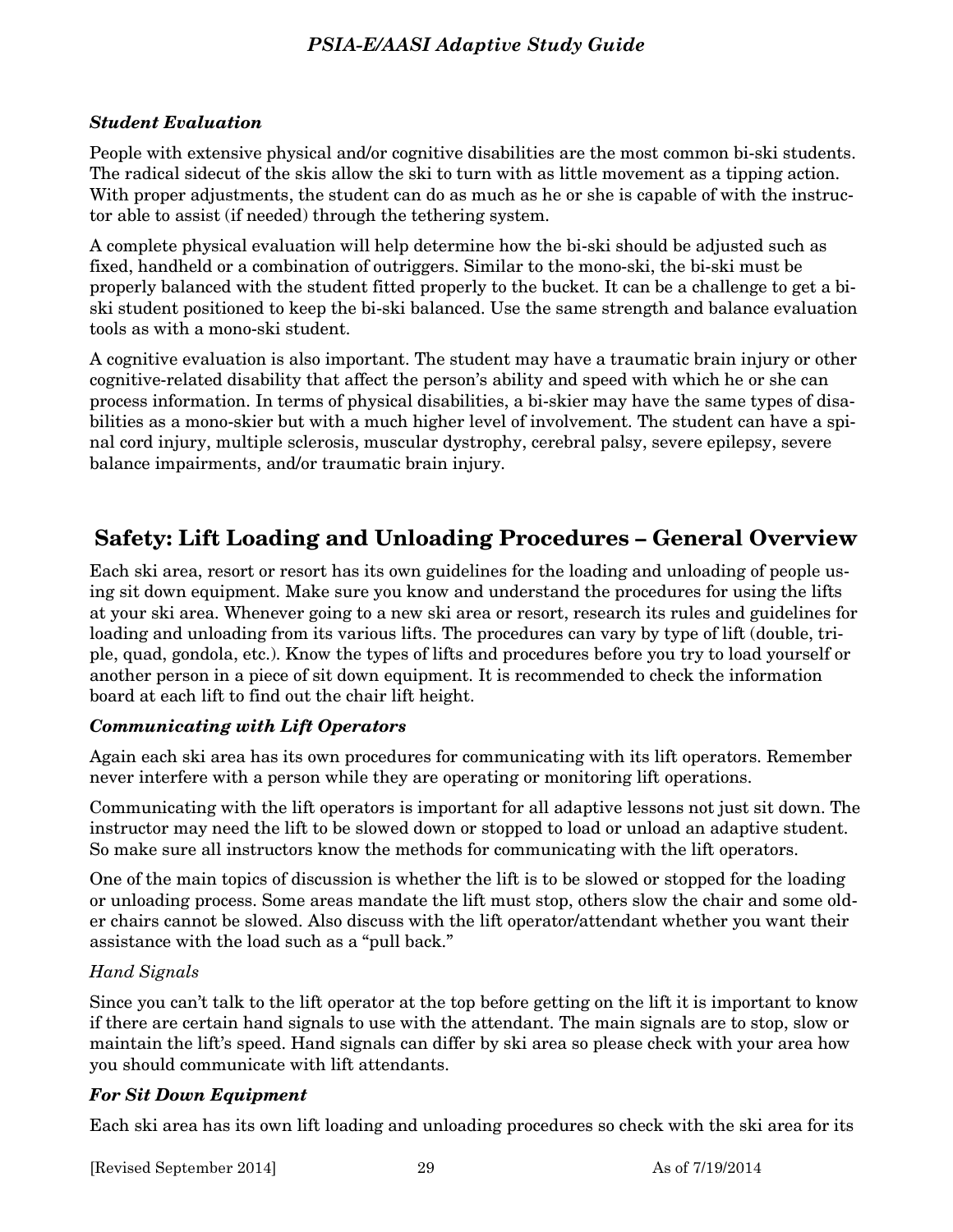protocols.

The following procedures are general and can be adapted to meet the procedures for each ski area.

- Do a practice lift before entering the lift line and before the first load of the day for timing and safety.
- If the student is not helping with the lift and load, outriggers should be placed in his or her lap, or have an assistant carry them.
- If the student is assisting with the lift and load to learn how to self-load, the outriggers should be long enough for the person to boost the mono-ski to the height of the lift chair. When self-loading the student should place outriggers close in next to the bucket seat.
- Communicate with the lift attendants regarding the lift speed and if you want any assistance.
- For the equipment lift, the lead instructor calls a count or cadence (agree on the cadence before doing it), for example, "Ready, 3, 2, 1, Lift Up and Back," when in the loading zone of the chair lift.
- Instructors should sit in the chair just after the student is on the chair.
- Once on the lift, first put the restraint bar down as far as it will go and then attach the restraining strap to the chair.
- Keep the restraint bar down during entire ride. Do not lean on the restraint bar since it may apply pressure to the student's body or tip the sit down equipment forward.
- Disconnect the restraining strap as you approach the unloading platform or ramp. Do not lift the restraint bar until the chair is over the netting of the unloading ramp.
- When at unloading area, lead instructor calls a count or cadence, for example "Ready, 3, 2, 1, Go (or Lift up and down). The lead instructor continues to guide or "bucket assist" the student away from the unloading area to a safe place to prepare the equipment and student to ski.

## **Lift Evacuations**

The NSAA [Your Responsibility Code](http://www.nsaa.org/safety-programs/responsibility-code/) applies to all adaptive skiers and riders. One of the points of Your Responsibility Code is "Prior to using any lift, you must have the knowledge and ability to load, ride and unload safely." An important part of knowing how to ride a lift is to know what to do in the event you need to be evacuated from a lift. The ski area's ski patrol or other safety personnel are responsible for guiding guests through the evacuation process. However it is helpful for all adaptive instructors to know and understand the procedures for evacuating sit-skis, monoskis and bi-skis (SMBs) from a lift.

For the instructor's home ski area, check with resort management and its ski patrol to learn their lift evacuation procedures. Check to determine the best way to interface the sit down equipment (SMBs) to the current evacuation equipment used at that resort.

Should the need arise for a rope evacuation of a chairlift, the instructor when accompanying an adaptive skier or rider is to prepare and assist the student with the evacuation process. The evacuation team will provide guidance to both the instructor and student in the evacuation process. However the instructor should inform the evac team if there are any special considerations for your student due to his or her disability.

Each piece of sit down equipment should have an evacuation system. Some SMBs have a single strap system and others have a three point strap system.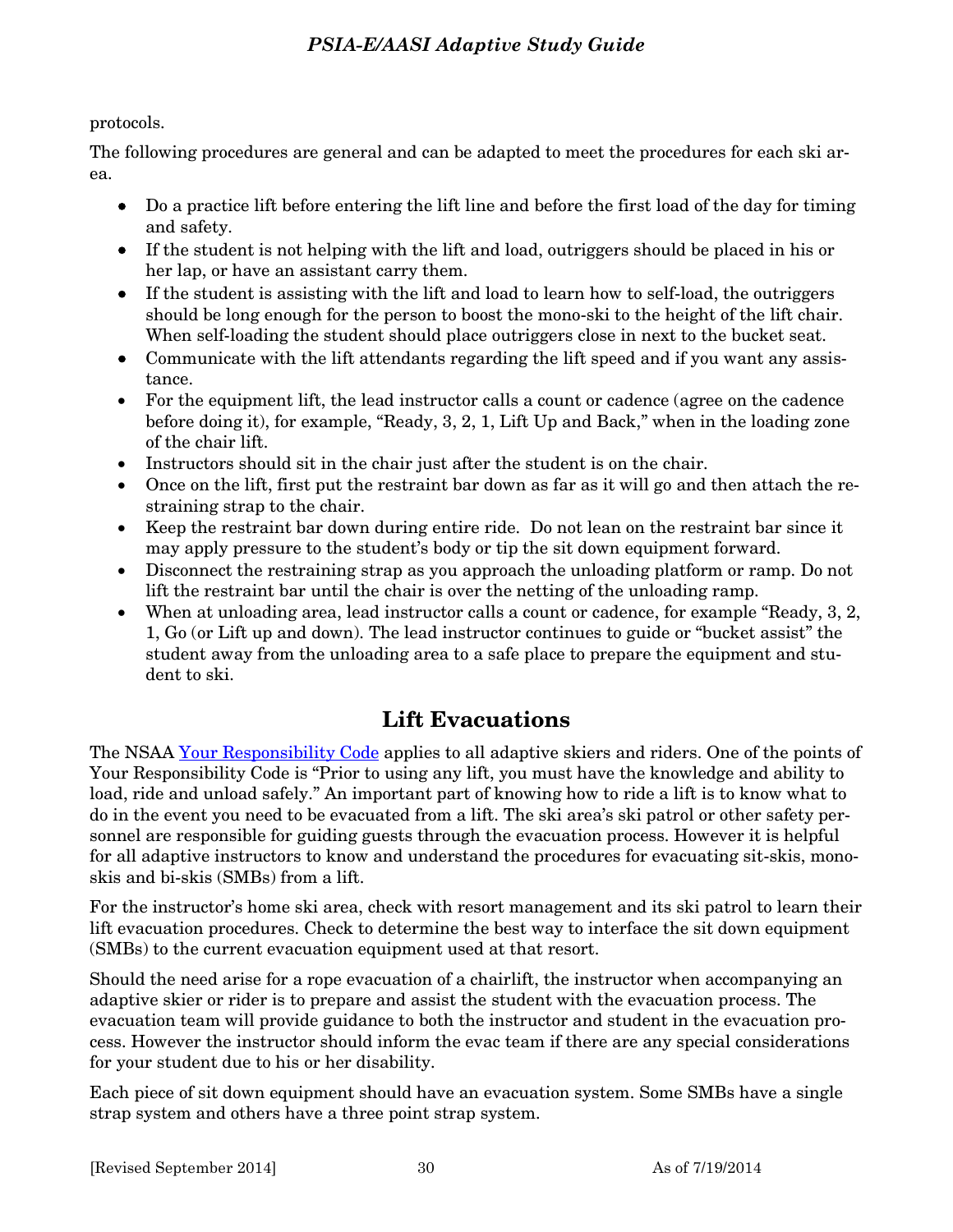- Prior to riding the lift become familiar with the type of evacuation system installed by the SMB manufacturer on that specific piece of equipment. Know how the evac system works.
- Check and make sure that the SMB evacuation system is complete, in good working condition such as all straps in good condition, readily accessible and has a locking carabineer.
- Once the student is in the SMB make sure the evacuation system is readily accessible; not intertwined with the bucket straps or other adaptive equipment; and always ready for an evacuation.
- In the event of an evacuation:
	- $\triangleright$  Help prepare the student to be evacuated
	- $\triangleright$  Set up the SMB evacuation system so it is ready to interface with the ski area's evacuation equipment
	- $\triangleright$  The evacuation carabineer should only be mounted to a manufacturer suggested or installed evacuation strap.
	- $\triangleright$  Make sure the evacuation strap(s) have no slack and the carabineer is in place. For three strap evacuation systems, all three straps must be connected to the carabineer.
	- $\triangleright$  Work with the evacuation team to get the student onto/into the evacuation device and lowered to the ground.

It is paramount for every adaptive instructor to be familiar with the ski area's evacuation procedures and equipment. If possible, either watch or participate in a lift evacuation practice at your area annually.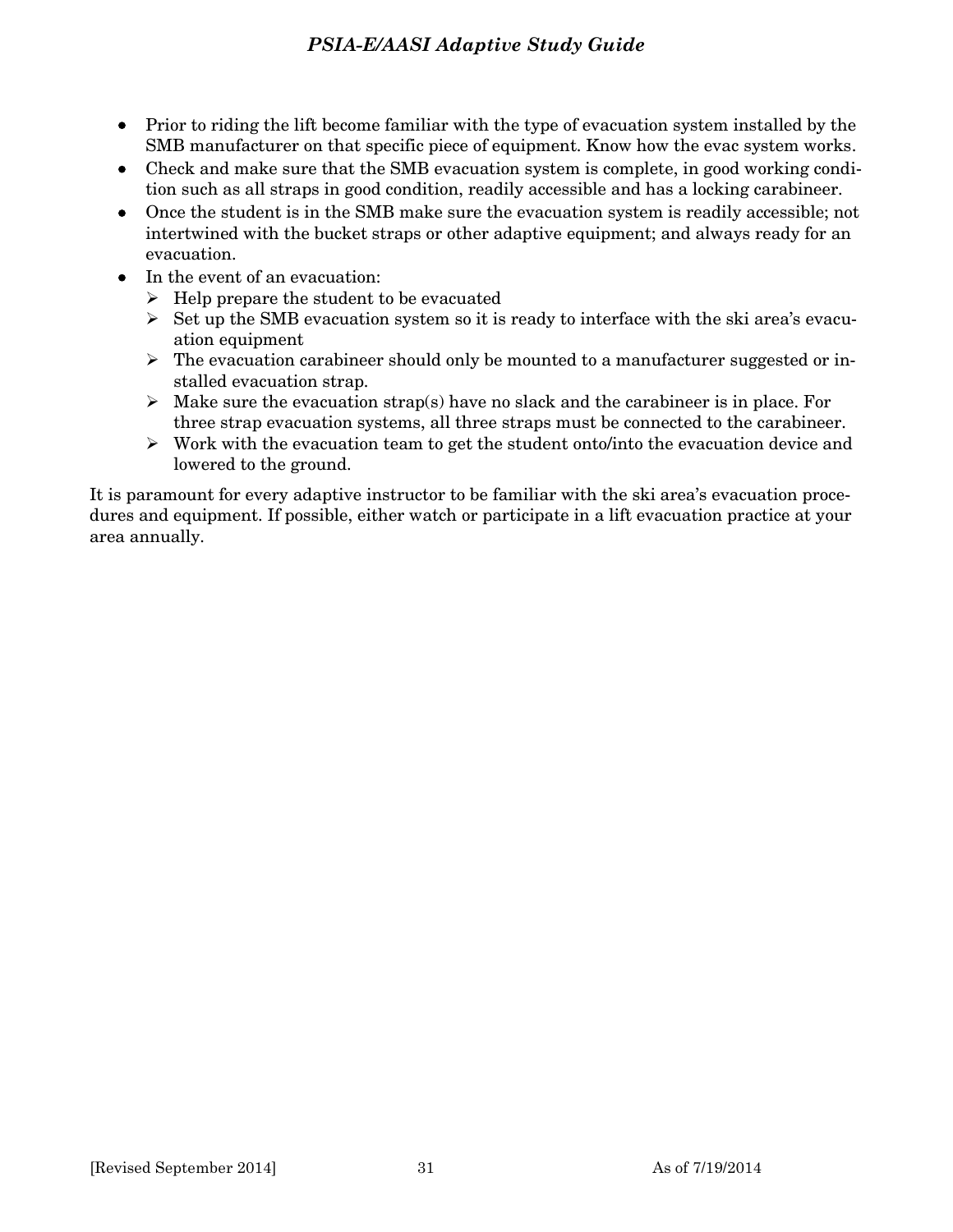# **COMMON DISABILITIES**

## AMPUTATIONS: Congenital, surgical or traumatic loss of a limb or part of a limb

## **AK**

Above knee - usually skis without prosthesis.

## **BK**

 Below knee - An agreed upon guideline is if the stump is four inches or longer and the skin is in good condition, the individual may ski with prosthesis.

## **AE**

Above elbow

## **BE**

Below elbow

## **Hip Disarticulation**

 Amputation at the hip joint, this preserves the pelvis and the soft tissue to the buttocks - usually skis without prosthesis

## **Syme's**

Amputation at the ankle.

## **HP**

 Hemipelvectomy - The most severe level of amputation. This amputation includes half of the pelvis and the limb leaving, only the soft tissue of the buttocks.

### **Shoulder Disarticulation**

Amputation at the shoulder joint.

#### **Unilateral**

 Amputations on the same side. Although obtaining and maintaining dynamic balance when skiing is difficult, unilateral amputees do ski. (i.e. a unilateral BK/BE could ski on both skis with one outrigger).

## **Bilateral**

 Amputations on both sides. This can include: 1) amputation of both legs, 2) amputation of both arms, 3) amputation of an arm on one side and leg on the other (arm and leg amputees usually ski on one ski with one outrigger).

 Look for the hidden causes: if due to cancer, recent or current, chemotherapy may cause fatigue or impaired temperature control. If amputation is due to Diabetes, the individual may lack sensation in other areas (often hands or feet), plus may need to eat or take medication on a certain schedule. Injuries resulting in amputation may encompass other hidden disabilities for example, minimal brain damage, need for a bladder control device, or hearing impairment. The residual limb (stump) needs to be protected while skiing. An ace wrap should be applied to prevent swelling and/or the limb should be padded and covered to avoid damage from falls or cold. Skiing with a prosthesis is determined by the length of the residual limb plus advice from a prosthetist to be sure it is strong enough to withstand the stresses of skiing.

APHASIA: Aphasia is an acquired communication disorder that impairs a person's ability to process language, but does not affect intelligence. Aphasia impairs the ability to speak and understand others, and most people with aphasia experience difficulty reading and writing. The disorder ranges from having difficulty remembering words to being completely unable to speak, read, or write. Aphasia disor-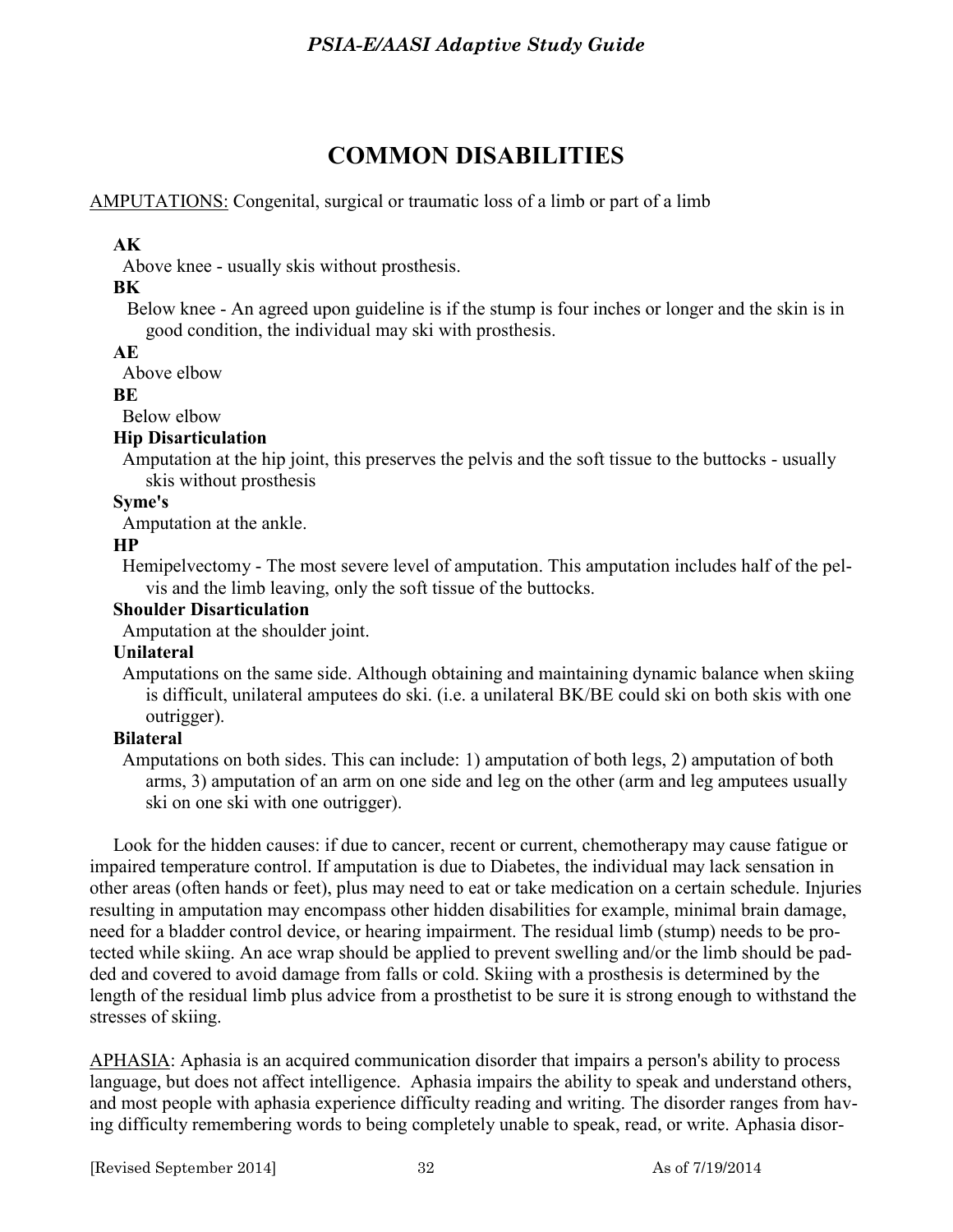ders usually develop quickly as a result of head injury or stroke, but can develop slowly from a brain tumor, infection, or dementia, or can be a learning disability. To communicate, give the person with aphasia time to speak and do not finish the person's sentences unless asked. Be sensitive to background noise and turn off competing sounds such as radios or TVs where possible. Be open to means of communicating other than speech, e.g., use drawing, gesturing. Confirm that you are communicating successfully.

ARTHRITIS: An inflammatory disease of the joints as well as other parts of the body. It causes pain and loss of movement. This disease is chronic.

#### **Ankylosing Spondylitis**

Chronic inflammation of the spine. Bones will often fuse together.

## **Juvenile**

A general term that is used to define any arthritis that affects children.

## **Osteoarthritis**

Degenerative joint disease common in seniors, the most common form of arthritis.

## **Rheumatoid**

Total body inflammation of moving and weight bearing joints. Most disabling form of arthritis.

ATTENTION DEFICIT HYPERACTIVITY DISORDER (ADHD/ADD): Many people use the generic term of ADD for all types of ADHD but ADHD is the official clinical diagnosis term. According to the Attention Deficit Disorder Association (ADDA, [http://www.add.org/\)](http://www.add.org/), approximately 4% to 6% of the U.S. population has ADHD which is 8 to 9 million people.

Children and adults who consistently display certain characteristic behaviors over a period of time are diagnosed with ADHD. The most common features include:

- Distractibility/Inattention (poor sustained attention to tasks)
- Impulsivity (impaired impulse control and delay of gratification)
- Hyperactivity (excessive activity and physical restlessness)

The exact nature and severity of ADHD symptoms varies from person to person. Approximately onethird of people with ADHD do have the hyperactive or overactive behavior component.

There three subtypes of ADHD: Combined Type, Predominantly Inattentive Type, and Predominantly Hyperactive-Impulsive Type.

## **PREDOMINANTLY HYPERACTIVE-IMPULSIVE**

Most of the person's symptoms are in the hyperactivity-impulsivity categories with fewer symptoms of inattention.

## **PREDOMINANTLY INATTENTIVE TYPE**

The majority of symptoms are in the inattention category and fewer than six symptoms of hyperactivity-impulsivity.

## **COMBINED**

Six or more symptoms of inattention and six or more symptoms of hyperactivity-impulsivity. Most people have the combined type.

#### *Hyperactivity symptoms include:*

• Fidgeting, squirming when seated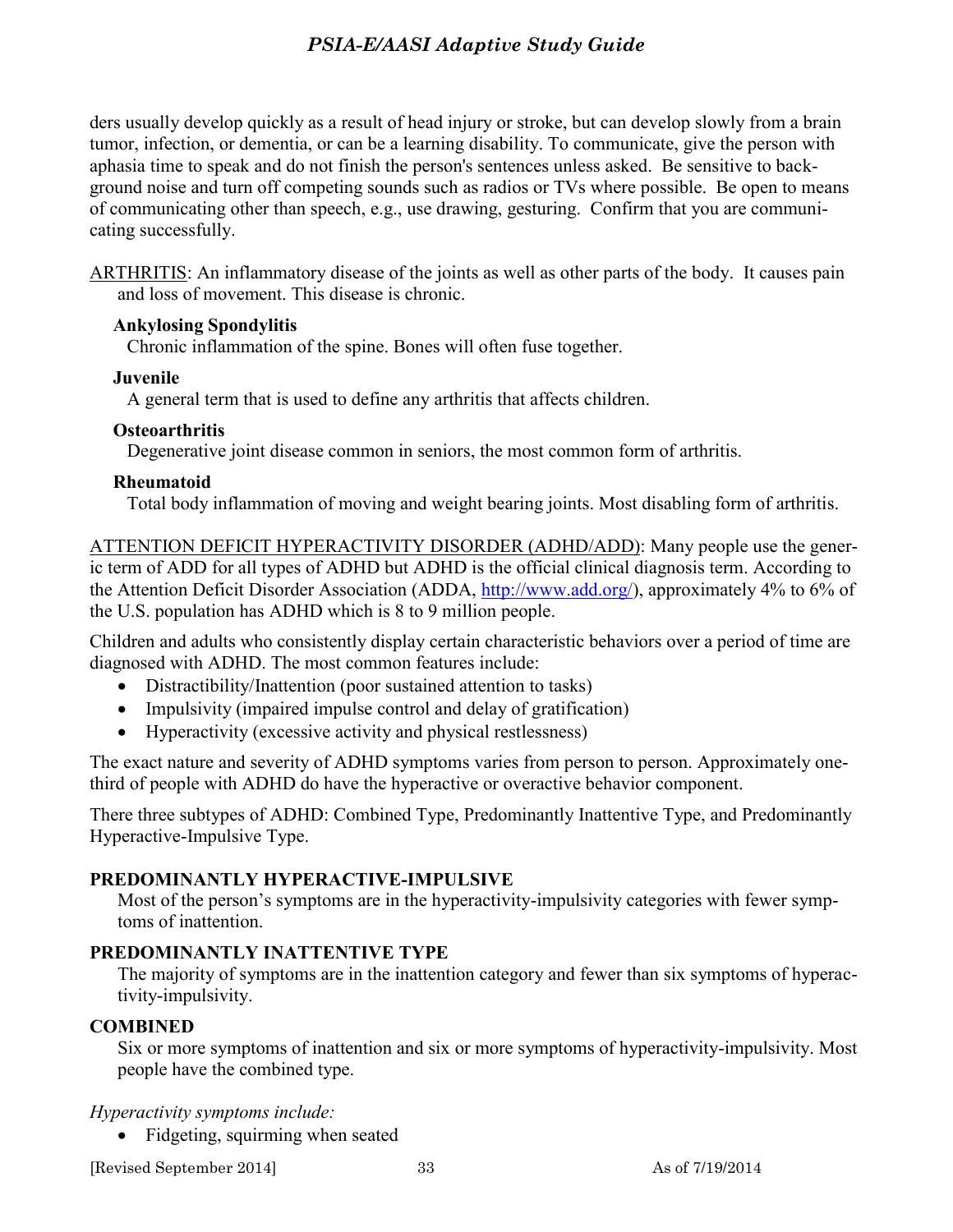- Getting up frequently to walk or run around
- Running or climbing excessively when it's inappropriate
- Having difficulty playing quietly or engaging in quiet leisure activities
- Being always on the go
- Often talking excessively

## *Impulsivity symptoms include:*

- Impatience
- Difficulty delaying responses
- Blurting out answers before questions have been completed
- Difficulty awaiting one's turn
- Frequently interrupting or intruding on others to the point of causing problems
- Initiating conversations at inappropriate times

#### *Inattention symptoms include:*

- Difficulty paying attention to details and tendency to make careless mistakes
- Producing work that is often messy and careless
- Easily distracted by irrelevant stimuli and frequently interrupting ongoing tasks to attend to trivial noises or events that are usually ignored by others
- Inability to sustain attention on tasks or activities
- Difficulty finishing paperwork or performing tasks that require concentration
- Frequent shifts from one uncompleted activity to another
- Procrastination
- Disorganized work habits
- Forgetfulness in daily activities (missing appointments, forgetting to bring lunch)
- Failure to complete tasks
- Frequent shifts in conversation, not listening to others, not keeping one's mind on conversations, and not following details or rules of activities in social situation.
- Have difficulty processing information as quickly and accurately as others.

#### **Treatment of ADHD**

The most effective treatment for ADHD is a combination of medication (when necessary), therapy or counseling to learn coping skills and adaptive behaviors. Many adults receive ADHD coaching.

#### *Medications*

The most common type of medication used for treating ADHD is a stimulant which may have a calming effect on people with ADHD. The medications can reduce hyperactivity and impulsivity and improve the person's ability to focus, work and learn. Medication may also improve physical coordination. Common ADHD medications are: Adderall, Concerta, Dexedrine, Focalin, Ritalin and Strattera.

## *Teaching Tips*

Many children with ADHD may have a specific behavior management or therapy program. If possible ask the student or parents how the behavior program works so you can support the student. Additionally, Try to limit distracting stimuli; give one direction at a time; try to maintain eye contact; avoid complex instructions; and be clear and concise. Since these children are easily frustrated, maintain a calm attitude. Some students may exhibit inappropriate fear in new situations. Due to side effects of the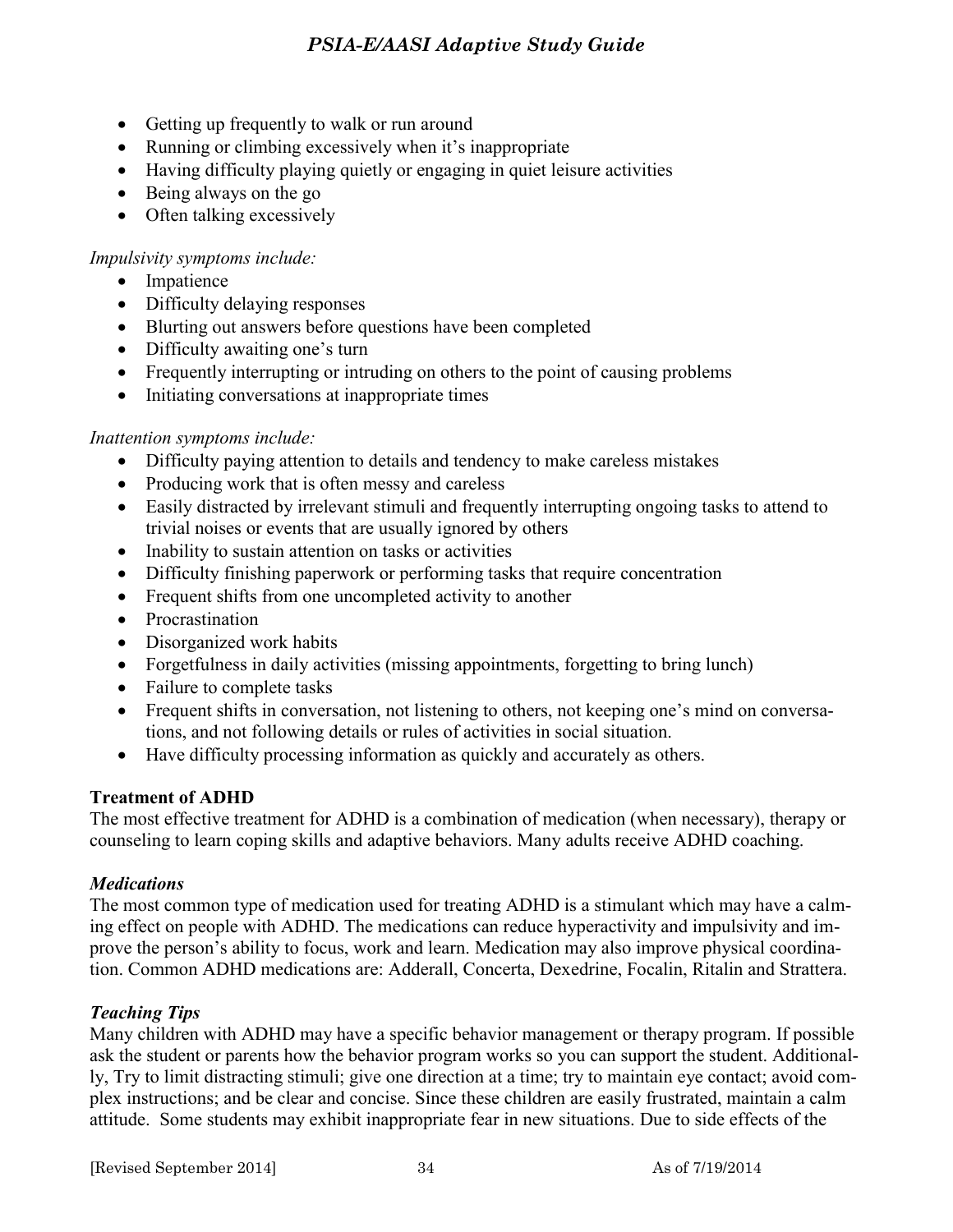medications, some students do not take their medication during the weekend or holiday periods.

*Sources:* 

- *National Institute of Mental Health* [\(http://www.nimh.nih.gov/health/publications/attention](http://www.nimh.nih.gov/health/publications/attention-deficit-hyperactivity-disorder/complete-index.shtml)[deficit-hyperactivity-disorder/complete-index.shtml\)](http://www.nimh.nih.gov/health/publications/attention-deficit-hyperactivity-disorder/complete-index.shtml) T
- *Attention Deficit Disorder Association [\(http://www.add.org/?page=ADHD\\_Fact\\_Sheet\)](http://www.add.org/?page=ADHD_Fact_Sheet)*
- WebMD [\(http://www.webmd.com/add-adhd/guide/adhd-symptoms\)](http://www.webmd.com/add-adhd/guide/adhd-symptoms)

AUTISM SPECTRUM DISORDER: ASD is a developmental disability caused by differences in the brain. The disorder can cause significant social, communication and behavioral challenges. According to the [Centers for Disease Control and Prevention](http://www.cdc.gov/ncbddd/autism/index.html) (CDC), it estimates that about 1 in 68 children has been identified with autism spectrum disorder. It is almost five times more common among boys than among girls.

There are three different types of ASDs:

## **Autistic Disorder** (also called "classic" autism)

This is what most people think of when hearing the word "autism." People with autistic disorder usually have significant language delays, social and communication challenges, and unusual behaviors and interests. Many people with autistic disorder also have intellectual disability. Characteristics can include impaired social interaction, impaired communication, and restricted and repetitive behavior.

## **Asperger Syndrome**

People with Asperger syndrome usually have some milder symptoms of autistic disorder. They might have social challenges and unusual behaviors and interests. However, they typically do not have problems with language or intellectual disability.

**Pervasive Developmental Disorder – Not Otherwise Specified** (PDD-NOS; also called "atypical autism")

People, who meet some of the criteria for autistic disorder or Asperger syndrome, but not all, may be diagnosed with PDD-NOS. People with PDD-NOS usually have fewer and milder symptoms than those with autistic disorder. The symptoms might cause only social and communication challenges.

From the CDC website, **Signs and Symptoms** 

## **Possible "Red Flags"**

A person with ASD might:

- Not respond to their name by 12 months of age
- Not point at objects to show interest (point at an airplane flying over) by 14 months
- Not play "pretend" games (pretend to "feed" a doll) by 18 months
- Avoid eye contact and want to be alone
- Have trouble understanding other people's feelings or talking about their own feelings
- Have delayed speech and language skills
- Repeat words or phrases over and over (echolalia)
- Give unrelated answers to questions
- Get upset by minor changes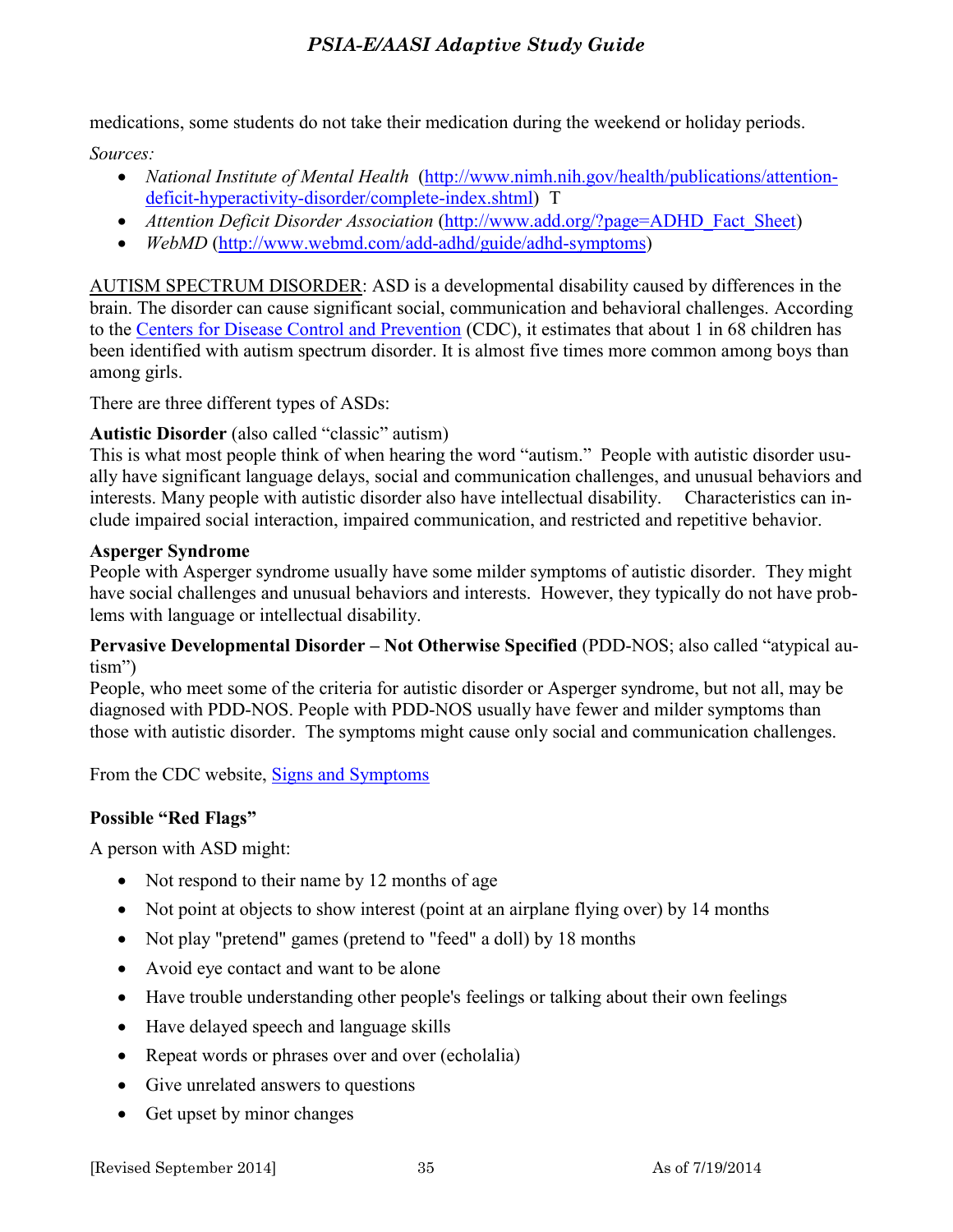- Have obsessive interests
- Flap their hands, rock their body, or spin in circles
- Have unusual reactions to the way things sound, smell, taste, look, or feel

#### **Social Issues**

Social issues are one of the most common symptoms in all of the types of ASD. People with an ASD do not have just social "difficulties" like shyness. The social issues they have cause serious problems in everyday life.

Examples of social issues related to ASD:

- Does not respond to name by 12 months of age
- Avoids eye-contact
- Prefers to play alone
- Does not share interests with others
- Only interacts to achieve a desired goal
- Has flat or inappropriate facial expressions
- Does not understand personal space boundaries
- Avoids or resists physical contact
- Is not comforted by others during distress
- Has trouble understanding other people's feelings or talking about own feelings

#### **Communication**

Each person with ASD has different communication skills. Some people can speak well. Others can't speak at all or only very little. About 40% of children with an ASD do not talk at all. About 25%–30% of children with ASD have some words at [1](http://www.cdc.gov/ncbddd/autism/signs.html#1)2 to 18 months of age and then lose them.<sup>1</sup> Others might speak, but not until later in childhood.

Examples of communication issues related to ASD:

- Delayed speech and language skills
- Repeats words or phrases over and over (echolalia)
- Reverses pronouns (e.g., says "you" instead of "I")
- Gives unrelated answers to questions
- Does not point or respond to pointing
- Uses few or no gestures (e.g., does not wave goodbye)
- Talks in a flat, robot-like, or sing-song voice
- Does not pretend in play (e.g., does not pretend to "feed" a doll)
- Does not understand jokes, sarcasm, or teasing

#### **Unusual Interests and Behaviors**

Many people with ASD have unusual interest or behaviors.

Examples of unusual interests and behaviors related to ASD:

• Lines up toys or other objects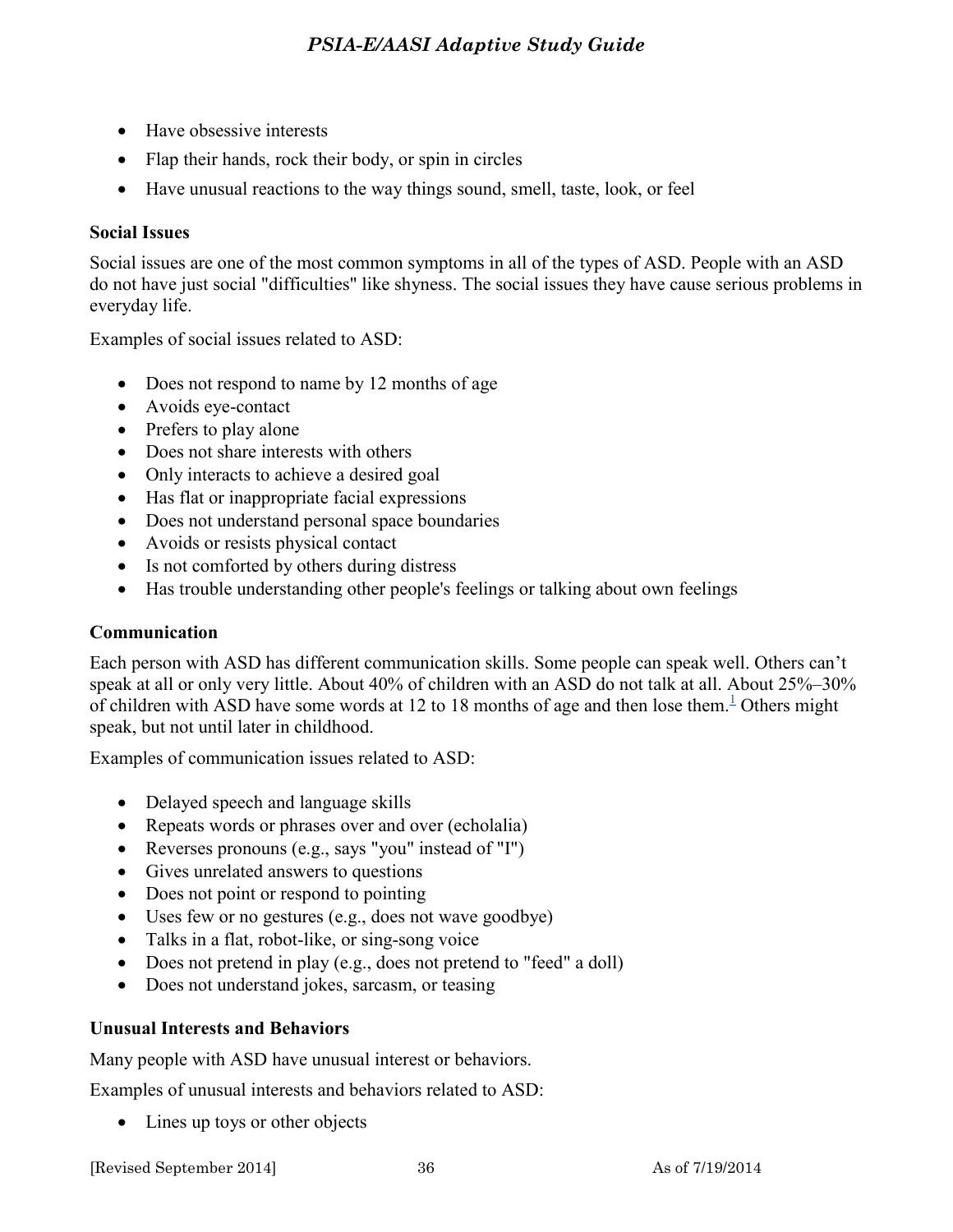- Plays with toys the same way every time
- $\bullet$  Likes parts of objects (e.g., wheels)
- Is very organized
- Gets upset by minor changes
- Has obsessive interests
- Has to follow certain routines
- Flaps hands, rocks body, or spins self in circles

## **Other Symptoms**

Some people with ASD have other symptoms. These might include:

- Hyperactivity (very active)
- Impulsivity (acting without thinking)
- Short attention span
- Aggression
- Causing self injury
- Temper tantrums
- Unusual eating and sleeping habits
- Unusual mood or emotional reactions
- Lack of fear or more fear than expected
- Unusual reactions to the way things sound, smell, taste, look, or feel

#### **Resources**

- Autism Speaks [http://www.autismspeaks.org/?utm\\_source=autismspeaks.org&utm\\_medium=web&utm\\_campa](http://www.autismspeaks.org/?utm_source=autismspeaks.org&utm_medium=web&utm_campaign=primarymenu) [ign=primarymenu](http://www.autismspeaks.org/?utm_source=autismspeaks.org&utm_medium=web&utm_campaign=primarymenu)
- Autism Society -<http://www.autism-society.org/>
- National Institute of Neurological Disorders and Stroke [http://www.ninds.nih.gov/disorders/autism/detail\\_autism.htm](http://www.ninds.nih.gov/disorders/autism/detail_autism.htm)
- Temple Grandin, Ph.D -<http://www.templegrandin.com/>

BLIND / VISUALLY IMPAIRED: Partial or total loss of vision which may include, but not be limited to: tunnel vision, peripheral vision, myopia, or loss of depth or distance perception. Some causes include: Diabetes, Glaucoma, Detached Retina, Eye Injury, Multiple Sclerosis, Brain Tumor or Head Injury. Ask specific questions and define the student's range of vision.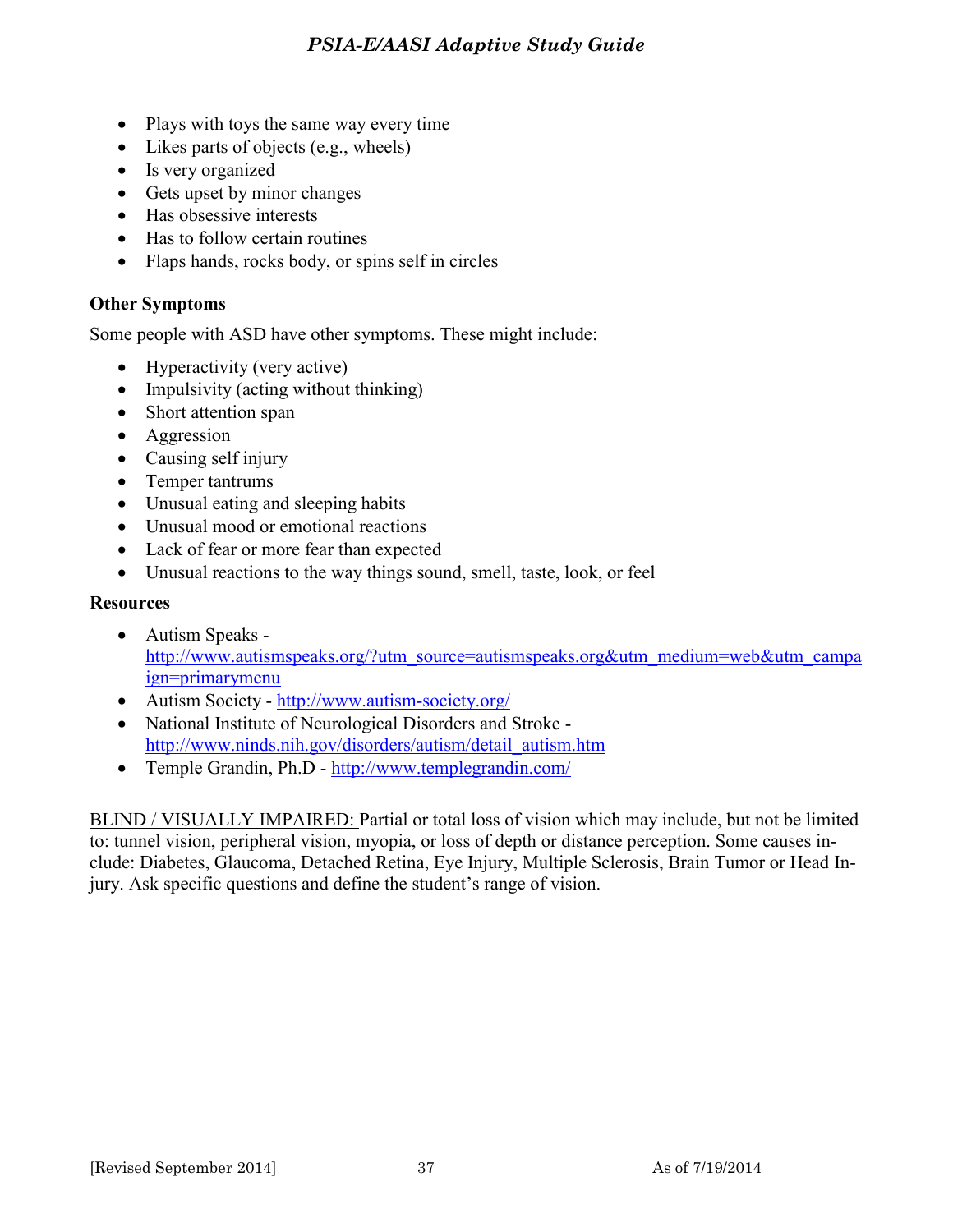PARTS OF THE EYE To understand eye problems, it helps to know the different parts that make up the eye and the functions of these parts.



#### Source -

[http://www.nei.nih.gov/nehep/programs/visionandaging/materials/EyeHa](http://www.nei.nih.gov/nehep/programs/visionandaging/materials/EyeHandout_508.pdf) [ndout\\_508.pdf](http://www.nei.nih.gov/nehep/programs/visionandaging/materials/EyeHandout_508.pdf)

Here are descriptions of some of the main parts of the eye:

- *Cornea*: The cornea is the clear outer part of the eye's focusing system located at the front of the eye.
- *Iris*: The iris is the colored part of the eye that regulates the amount of light entering the eye.
- *Lens*: The lens is a clear part of the eye behind the iris that helps to focus light, or an image, on the retina.
- *Macula*: The macula is the small, sensitive area of the retina that gives central vision. It is located in the center of the retina.
- *Optic nerve*: The optic nerve is the largest sensory nerve of the eye. It carries impulses for sight from the retina to the brain.
- *Pupil*: The pupil is the opening at the center of the iris. The iris adjusts the size of the pupil and controls the amount of light that can enter the eye.
- *Retina*: The retina is the light-sensitive tissue at the back of the eye. The retina converts light into electrical impulses that are sent to the brain through the optic nerve.
- *Vitreous gel*: The vitreous gel is a transparent, colorless mass that fills the rear two-thirds of the eyeball, between the lens and the retina.

See Well for a Lifetime: An Educational Series on Vision and Aging

#### **Myopia:**

Also known as nearsightedness. Common type of refractive error where close objects appear clearly and distant objects appear blurry. Images are focused in front on the retina rather than on it.

#### **Glaucoma:**

A group of diseases that can damage the eye's optic nerve and result in vision loss and blindness. It is one of the main causes of blindness in the United States. Glaucoma is an eye disease in which the normal fluid pressure within the eye raises slowly. The increased pressure may damage the optic nerve causing partial or total blindness.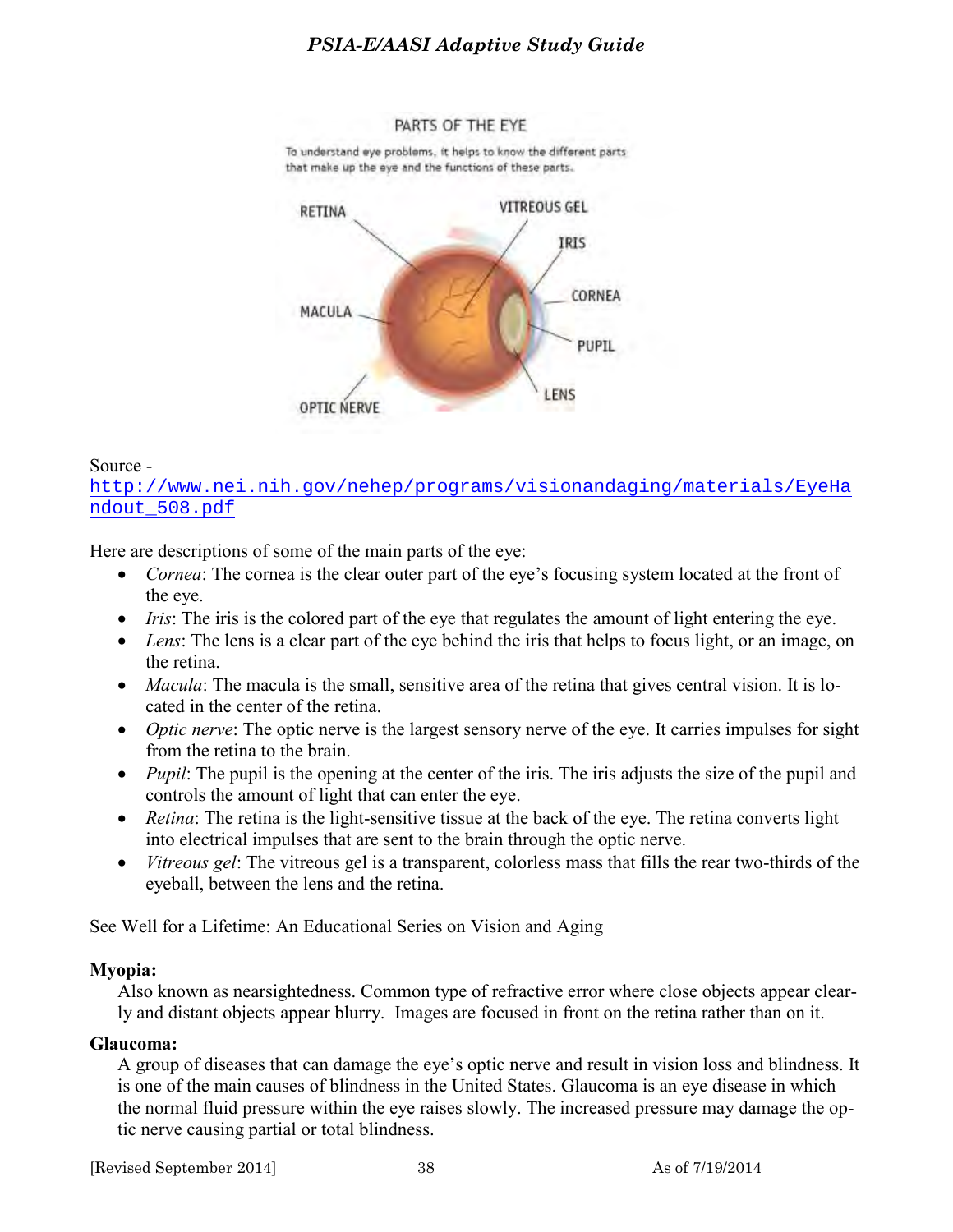#### **Cataracts:**

A clouding of the lens that affects vision and is mostly related to aging. The lens is a clear part of the eye that helps to focus light, or an image on the retina. Light passes through the transparent lens to the retina. The lens must be clear for the retina to receive a sharp image. If the lens is cloudy from a cataract the image is blurry. If bad enough, vision can be improved by surgery where the cloudy lens is replaced with an artificial lens.

#### **Diabetic Retinopathy:**

Is a complication of diabetes and is a leading cause of blindness. It occurs when diabetes damages the tiny blood vessels inside the retina, the light sensitive tissue at the back of the eye. As the condition worsens it causes eye damage. It usually affects both eyes. The retinal blood vessels may (1) swell; (2) become blocked which signals the body to grow new blood vessels; (3) advanced stage (proliferative retinopathy) when new blood vessels grow; (4) new vessels are fragile and leak causing severe vision loss and even blindness.

#### **Retinitis Pigmentosa (RP):**

A group of inherited retinal diseases that causes progressive deterioration of specialized lightabsorbing cells in the retina. RP damages the retina's light-sensitive photoreceptor cells that connect other nerve cells to transmit visual information to the brain. As the cells slowly degenerate, the rod photoreceptors that control night vision are impacted most often so the person develops night blindness and gradual loss of peripheral vision. By about age 40, most have tunnel vision but may retain good central vision. Between the ages of 50 and 80, they typically lose their remaining sight.

#### **Age-Related Macular Degeneration (AMD):**

Disease associated with aging that gradually destroys sharp, central vision (the macula) because of damage to the retina. It affects the macula, the part of the eye that provides vision of fine details for reading, writing, driving and central vision. AMD occurs in two forms "dry" and "wet."

#### **Wet AMD:**

Abnormal blood vessels behind the retina start to grow under the macula. The new blood vessels are fragile and leak blood and fluid raising the macula from its normal place at the back of the eye. The damage occurs rapidly so the loss of central vision can occur quickly. It also known as advanced AMD and does not have stages like dry AMD.

#### **Dry AMD**

The light-sensitive cells in the macula slowly break down, gradually blurring central vision. As it worsens, a blurred spot in the center of vision may develop. Over time, as less of the macula functions, central vision is gradually lost in the affected eye.

#### **Retinal Detachment:**

The retina is lifted or pulled from its normal position. If not treated promptly it can cause permanent vision loss. In some cases small areas of the retina are torn (retinal tears or retinal breaks) which can lead to retinal detachment. There are three types of retinal detachment.

#### **Rhegmatogenous:**

A tear or break in the retina that allows fluid to get under the retina and separate it. This is the most common type.

#### **Tractional:**

Scar tissue on the retina's surface contracts and causes the retina to separate. (Less common)

#### **Exudative:**

This type is frequently caused by retinal diseases, including inflammatory disorders and inju-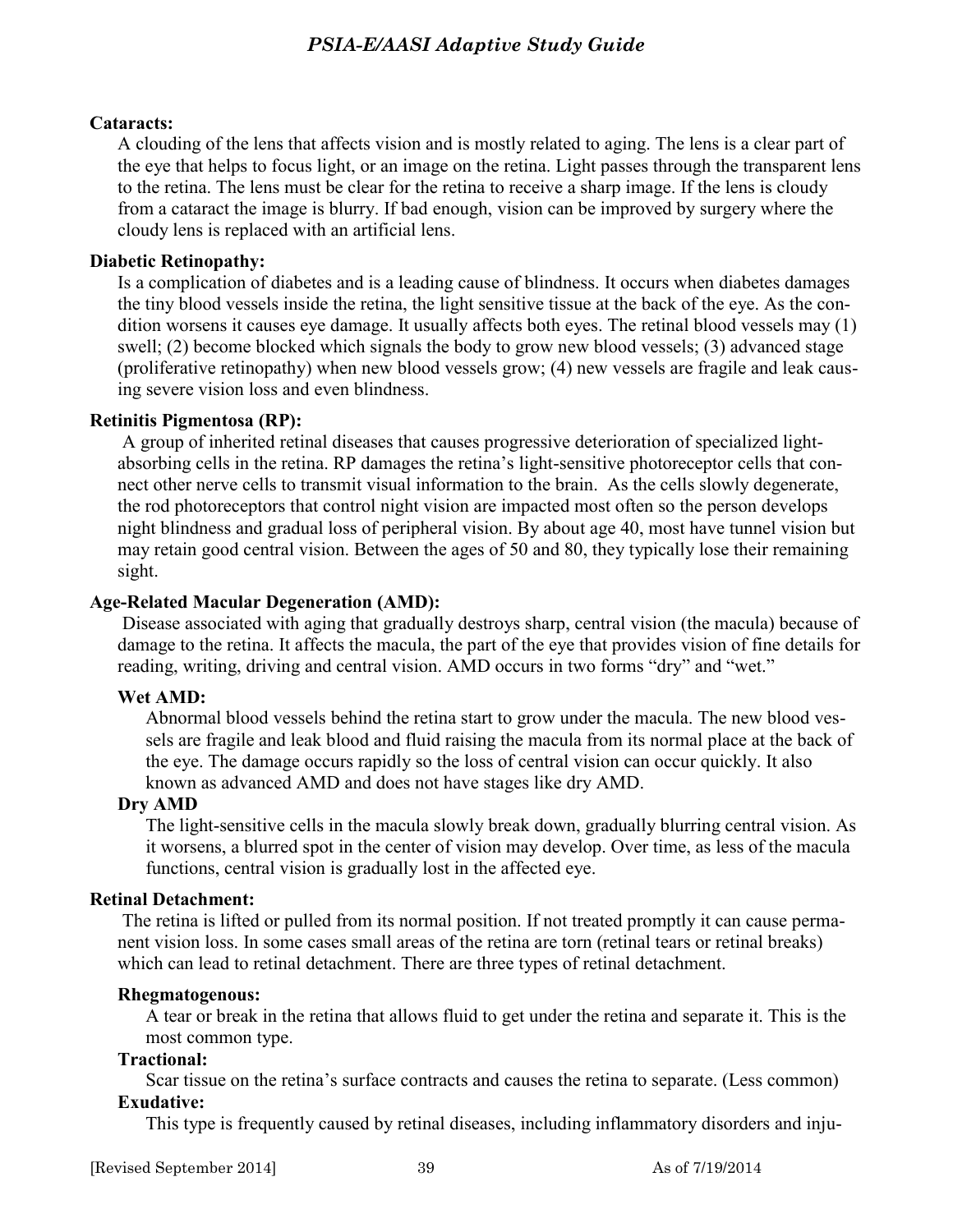ry/trauma to the eye. Fluid leaks into the area underneath the retina without any tears or breaks in the retina.

#### **Tunnel Vision:**

Loss of peripheral vision with retention of central vision resulting in severely constricted visual field. [http://en.wikipedia.org/wiki/Tunnel\\_vision.](http://en.wikipedia.org/wiki/Tunnel_vision)

#### **Nystagmus:**

Constant involuntary, cyclical movement of the eyeball. There are many causes for this disease including multiple sclerosis. Congenital nystagmus is a condition that begins at birth or early infancy where the eyes oscillate continuously and uncontrollably.

#### **Ophthalmoplegia or Ophthalmoparesis:**

Paralysis of one or more of the extra-ocular muscles responsible for eye movement.

#### **Diplopia:**

Double vision is the simultaneous perception of two images of a single object occurring in one or both eyes. It is usually the result of impaired function of the extra-ocular muscles, where both eyes are still being used, just not in focus. It can be one of the first signs of a systemic disease and may disrupt a person's balance, movement, and/or reading abilities.

 $(\text{http://en.wikipedia.org/wiki/Diplopia})$  Seen in diseases of the eyeballs, cranial nerve affections, and disease of the cerebellum, cerebrum, and meninges.

CEREBRAL PALSY: A non-progressive disorder caused by brain damage before, during or after birth. It is characterized by abnormalities of muscle tone and difficulties with voluntary motor control. It usually results in delayed motor development. The individual may have one type or a mixture of types. Individuals with cerebral palsy may or may not have cognitive impairment. Medical associations and text varies as to types and numbers of classifications.

Common types of CP classifications.

#### **Spastic (hypertonic)**

Increased muscle tension and difficulty with relaxation, may have lack of full mobility at some joints. *Tense contracted muscles.* 

#### **Low Tone (hypotonic) (FLACCID)**

Decreased muscle tension, may appear floppy, often have joint hyper-mobility (double jointed). *Diminished muscle tone.* 

#### **Athetoid**

Muscle tone fluctuates from high to low therefore motor control is inconsistent. *Extraneous uncontrolled movements.* 

#### **Ataxic**

Muscle tension often appears okay but control of movement and balance is impaired so that the individual may appear drunk. *Jerky uncontrolled movements* 

#### **Rigid**

Muscle tension often is very tense. *Stiff uncontrolled movements.* 

DEAF/HEARING IMPAIRED: Hearing Impairments refer to a reduction in sensitivity to sound. This may also be accompanied by some loss in the ability to correctly interpret auditory stimuli even after amplification. The deaf/hearing impaired population is often noted as being the largest of all chronic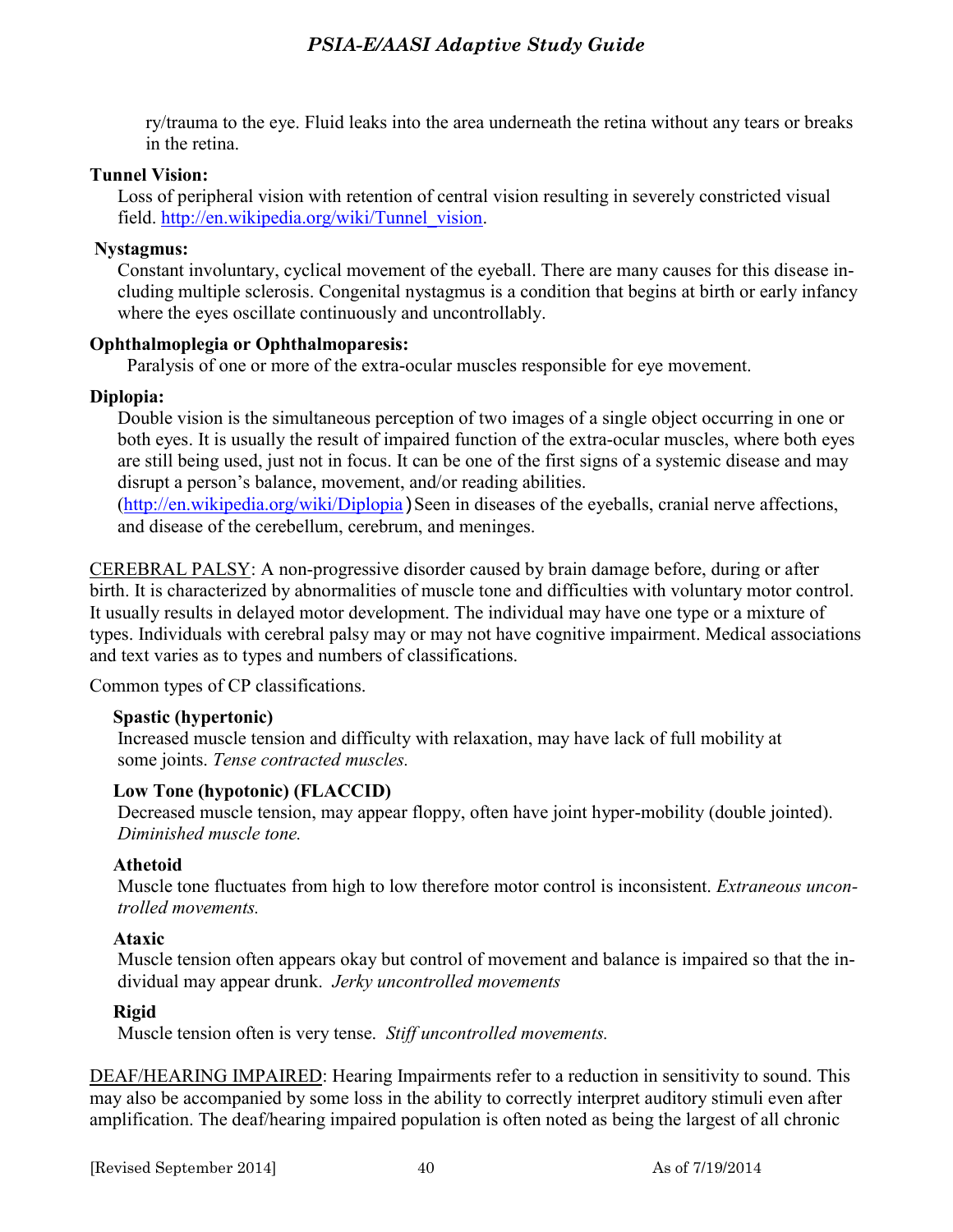physical disabilities. Hearing loss occurring after 19 years generally does not affect speech. Hearing losses occurring from birth to three years are referred to as *pre-lingual deafness*. Deafness occurring from three years to 19 years is termed as *prevocational deafness*.

Hearing Impairments fall into three categories:

### **Conductive Impairments:**

Defects in the auditory system that interferes with sound waves reaching the cochlea. Damage or lesion lies in the middle or outer ear (i.e. ruptured ear drum). Generally, conductive losses are often lesser in degree not exceeding moderate impairment.

## **Sensorineural Impairments:**

Defects to the auditory pathway beginning with the cochlea and auditory nerve, brain stem and cerebral cortex. Damage here prevents or disrupts interpretation of the signal (i.e. maternal rubella and noise).

## **Mixed Impairments:**

Defects involve both Conductive and Sensorineural impairments (middle ear infections).

DIABETES: A disease in which the body cannot properly metabolize glucose. In Type I diabetes the pancreas cannot produce insulin. In Type II diabetes, cells are resistant to insulin and/or the pancreas does not produce enough insulin. Two possible concerns with diabetes are:

## **Hyperglycemia:**

High blood sugar level.

## **Hypoglycemia:**

Low blood sugar level. Hypoglycemia is a major concern, as it can be triggered by exercise (skiing), and delays in meals. Sugar is needed immediately if it occurs.

DOWN SYNDROME: A birth defect, which is a type of intellectual disability. Down Syndrome is caused by a chromosomal abnormality, usually chromosome #21. Down Syndrome may sometimes be referred to as Trisomy 21. Individuals with Down Syndrome often have loose joints and low muscle tone. Additionally, there may be a predisposition for cervical subluxation, whereby a cervical vertebra dislocates and can cause a spinal cord compression. This can easily detected by X-Ray. Surgical repair may be necessary to prevent injury.

EPILEPSY / SEIZURE DISORDER: A seizure is an abnormal electrical impulse in the brain. Seizures may consist of a brief suspension of activity (focal or petit mal) where an individual stares into space, or may be generalized tonic clonic (grand mal) with full body involvement. There are many types of seizures that range between focal and tonic clonic in appearance. Most seizure disorders are controlled my medication. If a seizure occurs, try to protect student from injury. Discontinue skiing as the individual may be disoriented.

## **Tonic Clonic (Grand Mal)**

Seizures are generalized and affect the entire brain. An aura (strange feeling, taste, vision or smell) may indicate the start of a seizure. The seizure proceeds with loss of consciousness and movements alternating between contraction and relaxation of the muscles. Incontinence may occur. Seizures may last from seconds to minutes.

## **Focal (Petit Mal):**

Seizure with loss of consciousness, eye or muscle fluttering, and sometimes loss of muscle tone. There may be a period of unconsciousness so brief that neither the individual nor observers would

[Revised September 2014] 41 As of 7/19/2014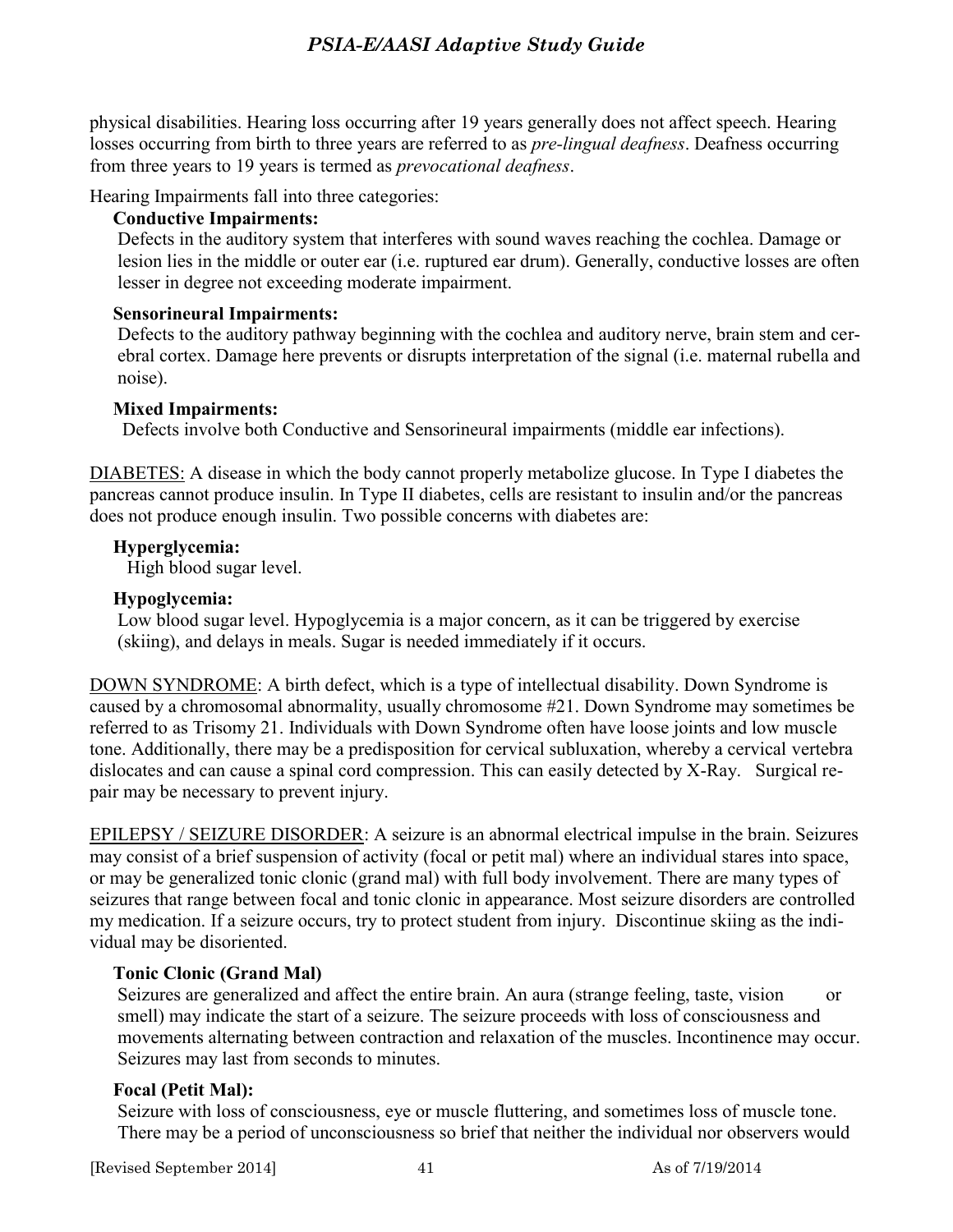be aware of it.

#### **Psychomotor Seizures:**

Seizures characterized by a loss of contact with surroundings. The individual is mentally confused, may stagger, perform purposeless movements, and make unintelligible sounds. Possibly individuals do not understand what is said and may refuse aid. These seizures can develop at any age and are usually associated with structural lesions in the temporal lobe.

INTELLECTUAL DISABILITIES: According to the Centers for Disease Control and Prevention, "Intellectual disability is characterized by a significantly below-average score on a test of mental ability or intelligence and by limitations in the ability to function in areas of daily life, such as communication, self-care, and getting along in social situations and school activities. Intellectual disability is sometimes referred to as a cognitive disability or mental retardation."

The [National Dissemination Center for Children with Disabilities](file:///C:/Users/Leslie/Documents/Documents/ABOE/EXAMGuideRevisions/NewAdaptGuides2013/ichcy.org/disability/specific/intellectual%23def) states:

Intellectual disability is a term used when a person has certain limitations in mental functioning and in skills such as communicating, taking care of him or herself, and social skills. These limitations will cause a child to learn and develop more slowly than a typical child.

Children with intellectual disabilities (sometimes called cognitive disabilities or mental retardation) may take longer to learn to speak, walk, and take care of their personal needs such as dressing or eating. They are likely to have trouble learning in school. They will learn, but it will take them longer. There may be some things they cannot learn.

The most common causes of intellectual disabilities are: (From The National Dissemination Center)

- *Genetic conditions.* Sometimes caused by abnormal genes inherited from parents, errors when genes combine, or other reasons. Examples of genetic conditions are Down syndrome, fragile X syndrome, and phenylketonuria (PKU).
- *Problems during pregnancy*. An intellectual disability can result when the baby does not develop inside the mother properly. For example, there may be a problem with the way the baby's cells divide as it grows. A woman who drinks alcohol (fetal alcohol syndrome) or gets an infection like rubella during pregnancy may also have a baby with an intellectual disability.
- *Problems at birth.* If a baby has problems during labor and birth, such as not getting enough oxygen, he or she may have an intellectual disability.
- *Health problems*. Diseases like whooping cough, the measles, or meningitis can cause intellectual disabilities. They can also be caused by extreme malnutrition (not eating right), not getting enough medical care, or by being exposed to poisons like lead or mercury.

*Teaching Tips* (Modified from [National Dissemination Center\)](http://nichcy.org/disability/specific/intellectual#def)

- Learn as much as you can about intellectual disability.
- Recognize that you can make an enormous difference in this student's life! Find out what the student's strengths and interests are, and emphasize them. Create opportunities for success.
- Talk to the student, his/her parents or caregivers and teachers. They can help you identify effective methods of teaching this student, ways to adapt the lesson, and how to address the student's goals.
- Be as concrete as possible. Demonstrate what you mean rather than giving verbal directions. Rather than just relating new information verbally, show a picture. And rather than just showing a picture, provide the student with hands-on materials and experiences and the opportunity to try things out.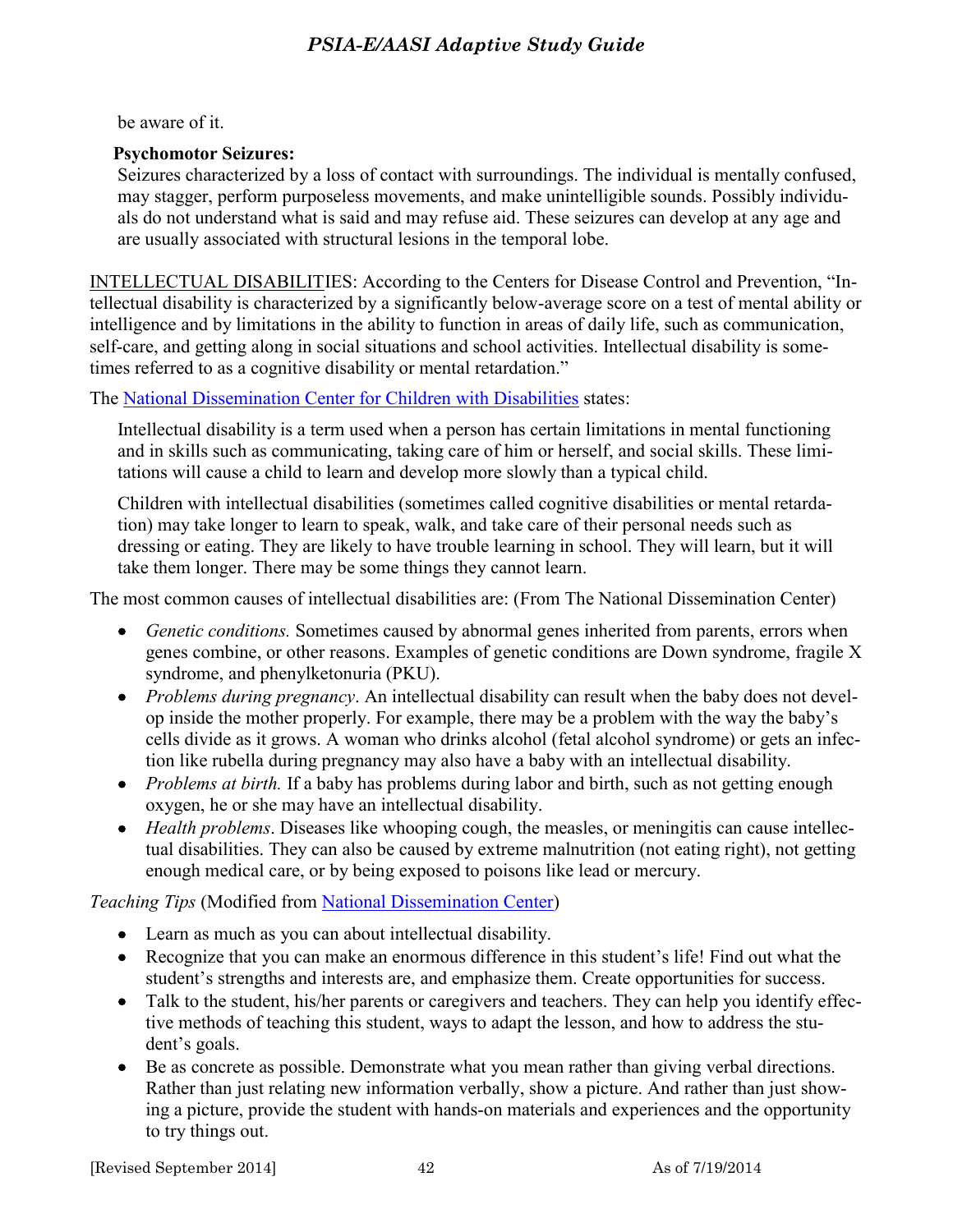- Break longer, new tasks into small steps. Demonstrate the steps. Have the student do the steps, one at a time. Provide assistance, as necessary.
- Give the student immediate feedback.
- Teach the student life skills such as daily living, social skills, and occupational awareness and exploration, as appropriate. Involve the student in group activities as appropriate.

LEARNING DISABILITIES: An abnormality in cognitive processing (deficits in vision, perception, linguistic processes, attention or memory, or combination thereof) that results in a substantially below standard achievement in academic skill testing (i.e. reading and math). These individuals have difficulties processing messages to the brain making it difficult for the individual to learn in one or more areas. However, normal or above normal intelligence is not uncommon. It is conservatively estimate that approximately 1.8 million children between the ages of 3 to 21 in the United States have learning disabilities severe enough to warrant special education services. The prevalence of learning disabilities is far greater among boys than girls. The ratio seems to range from 15:1 to 25:1.

MULTIPLE SCLEROSIS (MS): A progressive disease that causes the myelin sheath around nerve cells to disappear so that they no longer transmit the necessary signals. The disease may go into remission, but generally worsens over time (varies from individual to individual). It occurs more often in women than men; initial onset is usually in the late twenties or early thirties. Fatigue and heat tends to make the symptoms worse. Muscle paralysis may be partial or full in any limb and loss of sensation may also be partial or full in any area. Visual problems are very common.

MUSCULAR DYSTROPHY (MD): A progressive degeneration of muscles. Caused by a defective gene that is passed from parent to child. MD is more prevalent in boys.

#### **Duchenne Type:**

The most common and most severe form of MD. Onset is usually between ages 3 - 10. Males are affected more than females. Generally a delay in learning to walk with frequent falls. A waddling gait is usually apparent by 6 years of age.

#### **Facio-Scapular-Humeral Type:**

The most common form of MD in adults. Symptoms do not appear until adolescence and are not recognized until adulthood. Prognosis is good. The disease may arrest itself at any stage. Effects facial, shoulder, and arm muscles.

#### **Limb Girdle Type:**

This type may occur at anytime from age 10 or after. The onset usually occurs during the second decade. Both genders are equally affected. Effects movement in upper/lower extremities including ability to move.

#### **Mixed Type:**

Rapidly progressing and usually fatal within five years. Affects all voluntary muscles.

NEUROMUSCULAR DISEASES: A group of central nervous system diseases affecting the motor system, causing weakness or clumsiness with voluntary motion and involuntary movement. These diseases include: Huntington's Disease, Parkinson's Disease, Friedreich's Ataxia, Amyotrophic Lateral Sclerosis (ALS), Guillain-Barre Syndrome, and Myasthenia Gravis.

POLIO: Muscle weakness or paralysis in any specific muscle or muscle groups caused by the polio virus. The involvement is specific to each person.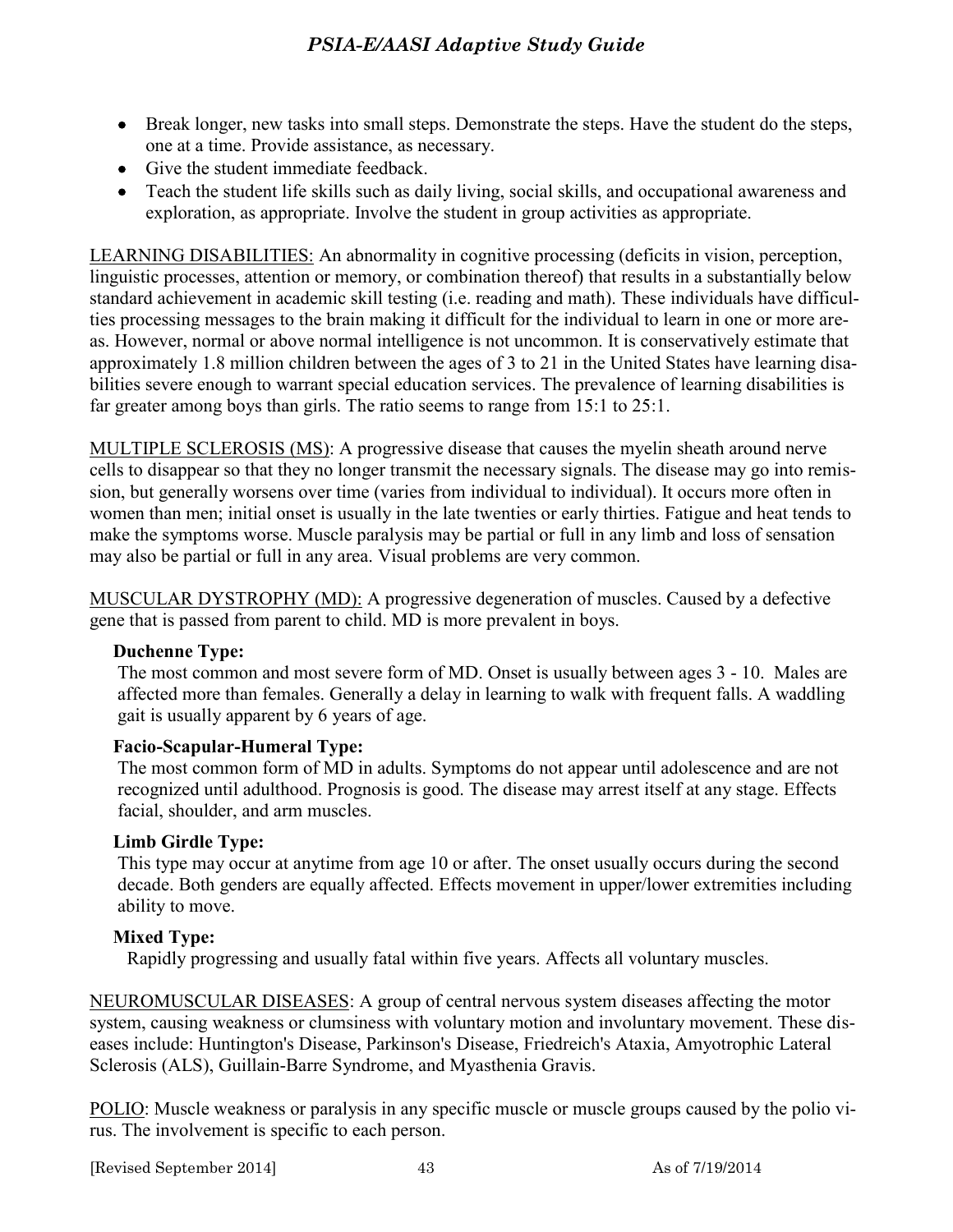POST POLIO SYNDROME: A progressive, degenerative disease impacting nervous and skeletal systems. The disease can be disabling since resulting problems are added to preexisting damage that occurred at the initial polio infection. There is no cure. Symptoms include: fatigue, muscle atrophy, muscle spasms, disc disease, and nerve damage resulting in muscle weakness, scoliosis, and other symptoms.

STROKE (Cerebrovascular accident [CVA]): Interruption in circulation to the brain that diminishes oxygen supply and commonly causes serious brain damage. Typically individuals will suffer from hemiplegia (one sided paralysis) of either upper or lower extremities or both. Balance may also be an issue. Some stroke victims have difficulty speaking or processing auditory input.

SPINA BIFIDA: A birth defect resulting in abnormal development of the spinal column during the early stages of pregnancy. The covering over the spinal column forms a sac-like pouch; the vertebrate fail to enclose the spinal cord which may affect the connection between the brain and the spinal cord. Damage may occur anywhere along the spinal canal. Disability may range from weakness in the legs to full paraplegia with trunk weakness.

SPINAL CORD INJURY: Spinal cord damage due to some type of insult to the spinal cord, such as trauma, infection or tumor. Some of the most common levels of injury are C5-C6, T6-T7 and T12-  $L1$ .

Damage that occurs in the cervical region is described as quadriplegia. Damage in either the thoracic, lumbar or sacral region is considered paraplegia. Approximately 50% of all spinal injuries cause quadriplegia.

Individuals are classified as complete or incomplete based on preservation of function in the S4/5 spinal segment. However, the function of each individual will vary depending on the level and severity of the injury and the spinal segment where it occurs.

Spinal cord injury terminology:

#### **Paraparesis:**

Partial paralysis affecting the lower limbs.

#### **Paraplegia:**

Paralysis of lower portion of the body and of both legs.

**Quadriplegia** (Also called Tetraplegia) Paralysis of all four extremities and usually the trunk

The Spinal Column is divided into five regions:

- 1- **Cervical Region** (Neck): This region contains the first seven vertebrae and the first eight spinal nerves.
- 2- **Thoracic Region** (Chest): This region contains the next twelve vertebrae and the next twelve spinal nerves. 3- **Lumbar Region** (Lower Back):
	- This region contains the next five vertebrae and the next five spinal nerves.
- 4- **Sacral Region** (Tail Bone): This region contains the next five vertebrae fused into one and the last six spinal nerves.
- 5- **Coccyx**: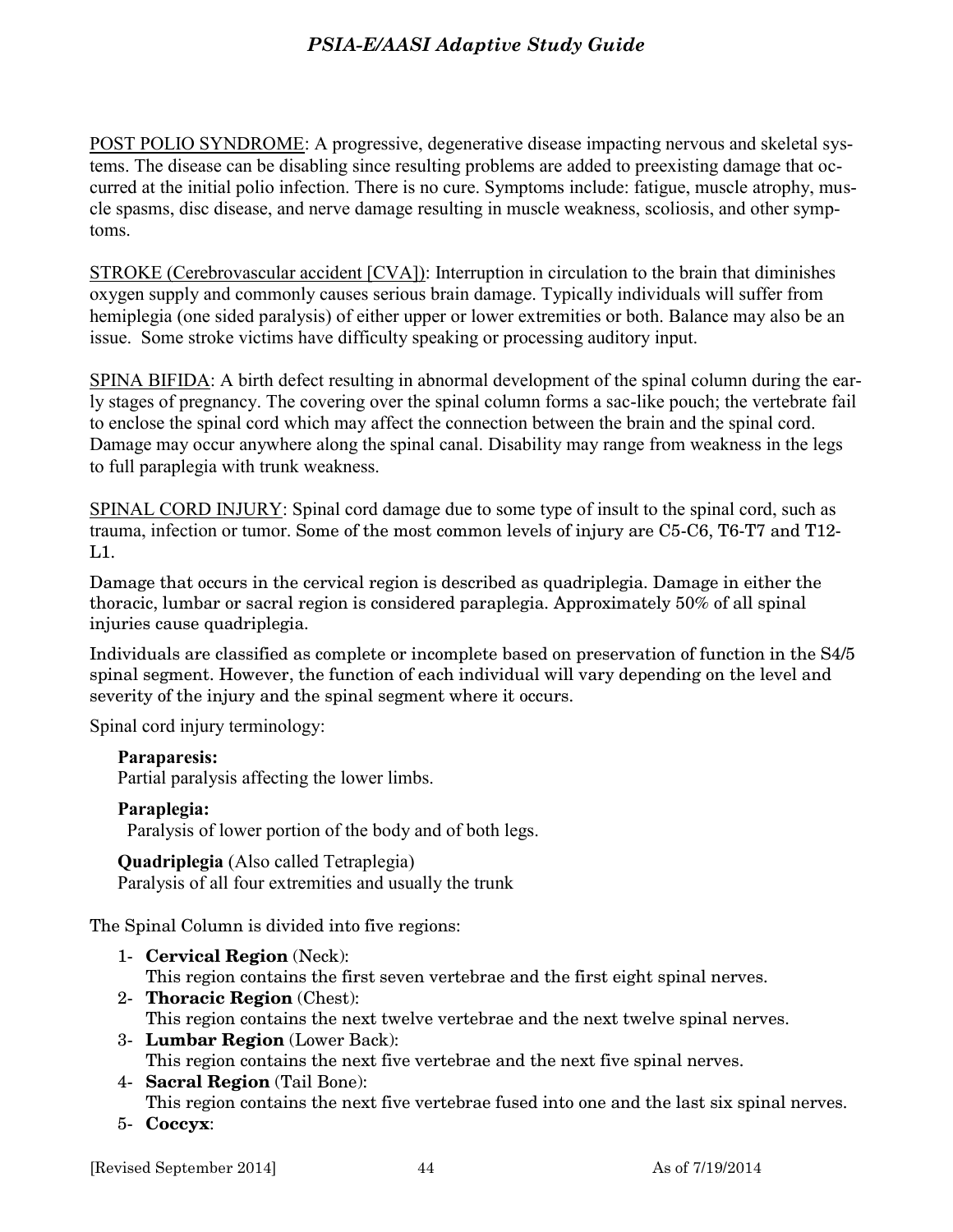

This region contains four vertebrae fused into one and no spinal nerves.

**Autonomic Dysreflexia (AD)** is a potentially life threatening condition that mainly affects people with spinal cord injuries at thoriac T6 or higher. Refer to the Sit Down (Mono-Ski/Bi-Ski) Teaching Overview section of this guide for important information about AD.

TRAUMATIC BRAIN INJURY (TBI): According to Brainline.org

[\(http://www.brainline.org/content/2008/11/tbi-inform-introduction-brain-injury.html\)](http://www.brainline.org/content/2008/11/tbi-inform-introduction-brain-injury.html), An acquired brain injury indicates damage to the brain caused by an event or disorder, such as a tumor, stroke, or traumatic injury. Traumatic brain injury (TBI) is more specific as it implies trauma to the brain caused by an external force affecting the head and brain. An example of an external force is a car crash.

**Closed Head Injury (CHI)** means the cranial contents have not been penetrated and there is no air inside the protective layers of the brain.

**Open Head Injury (OHI)** means the skull and other protective layers are penetrated and exposed to air (gunshot wound to head).

A blow or jolt to the head or a penetrating head injury that disrupts the function of the brain. Brain damage caused by some type of insult to the brain. The central nervous system (CNS) is made up of the brain and spinal. The peripheral nervous system (PNS) is made of nerves. Together the CNS and PNS control everything a person does – breathing, blinking, reading, etc.

The *Cerebrum* or cortex is the largest part of the human brain, associated with higher brain function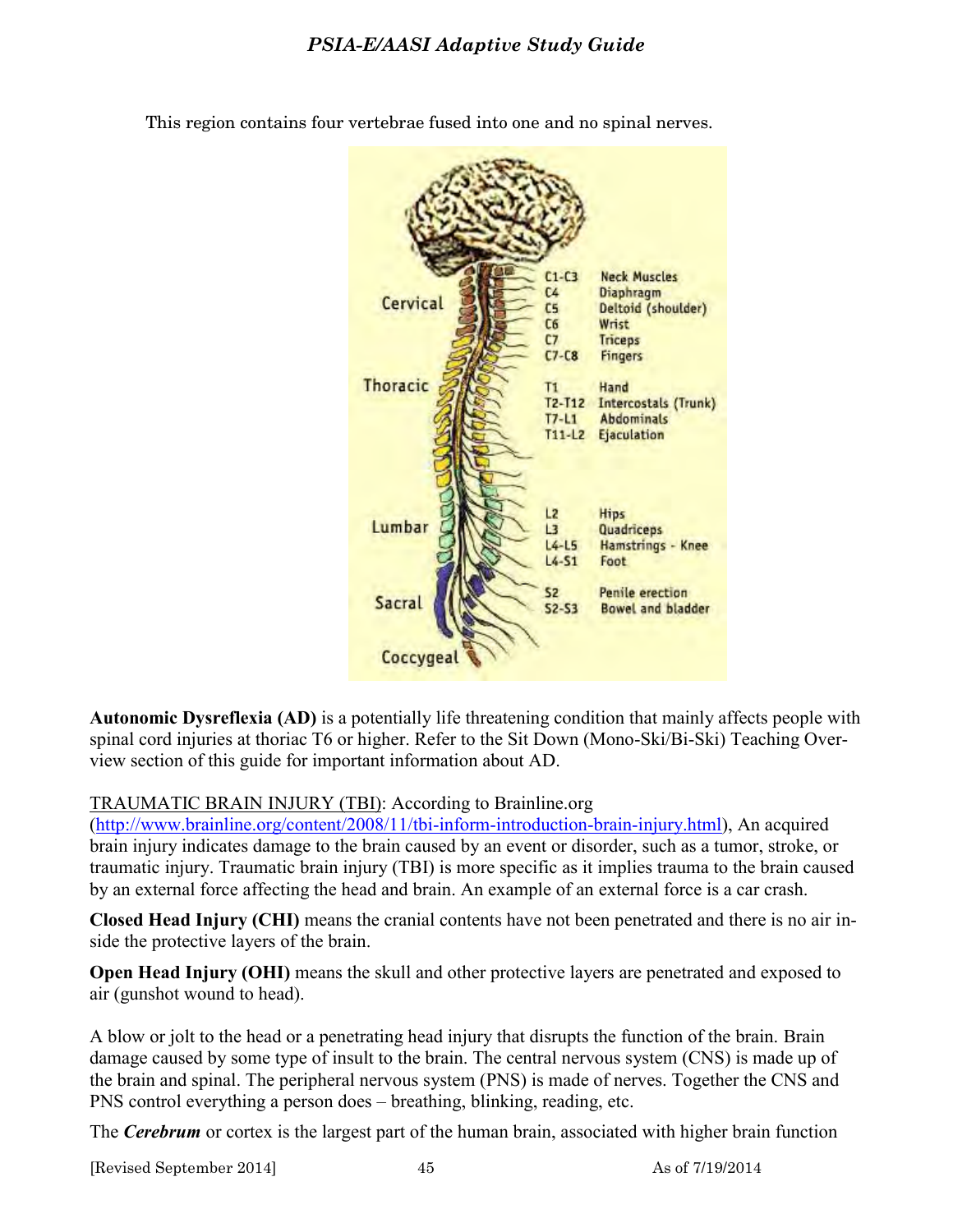such as thought and action. The cerebral cortex is divided into four lobes:

**Frontal Lobe** – Associated with reasoning, planning, parts of speech, movement, emotions, and problem solving.

**Parietal Lobe** – Associated with movement, orientation, recognition, perception of stimuli.

**Occipital Lobe** – Associated with visual processing

**Temporal Lobe** – Associated with perception and recognition of auditory stimuli, memory and speech.

*Source:* <http://serendip.brynmawr.edu/bb/kinser/Structure1.html>



<http://www.webmd.com/brain/picture-of-the-brain>

#### **Right or Left Brain**

The functional sections or lobes of the brain are also divided into right and left sides. The right side and the left side of the brain are responsible for different functions. General patterns of dysfunction can occur if an injury is on the right or left side of the brain.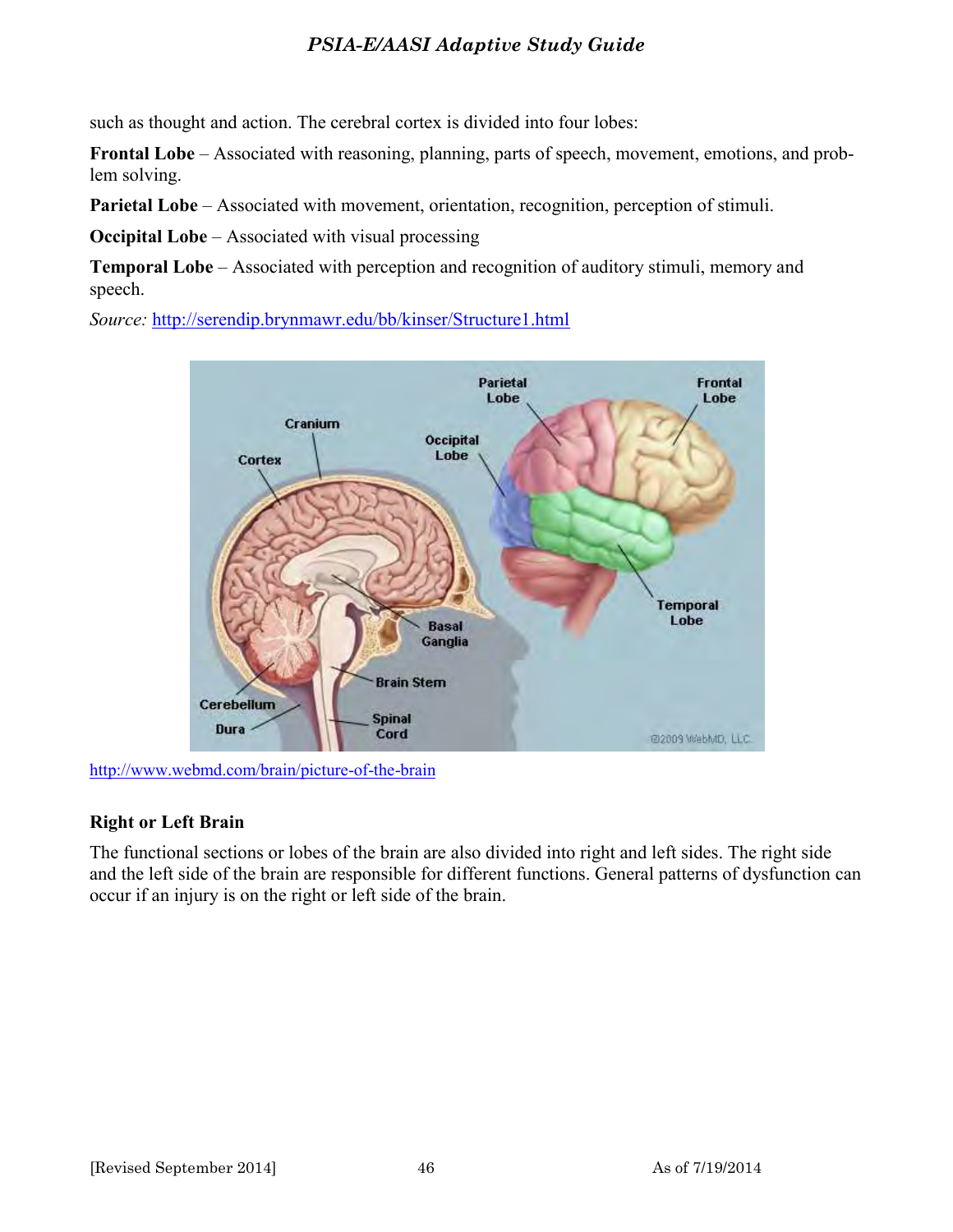

*Source:* Brain Injury Association of America<http://www.biausa.org/living-with-brain-injury.htm>

**The above information is a general overview of some common physical disabilities. In all cases, ask questions to learn as much as you can about the individual. Each student is an individual and each individual will be affected differently by his/her disability.**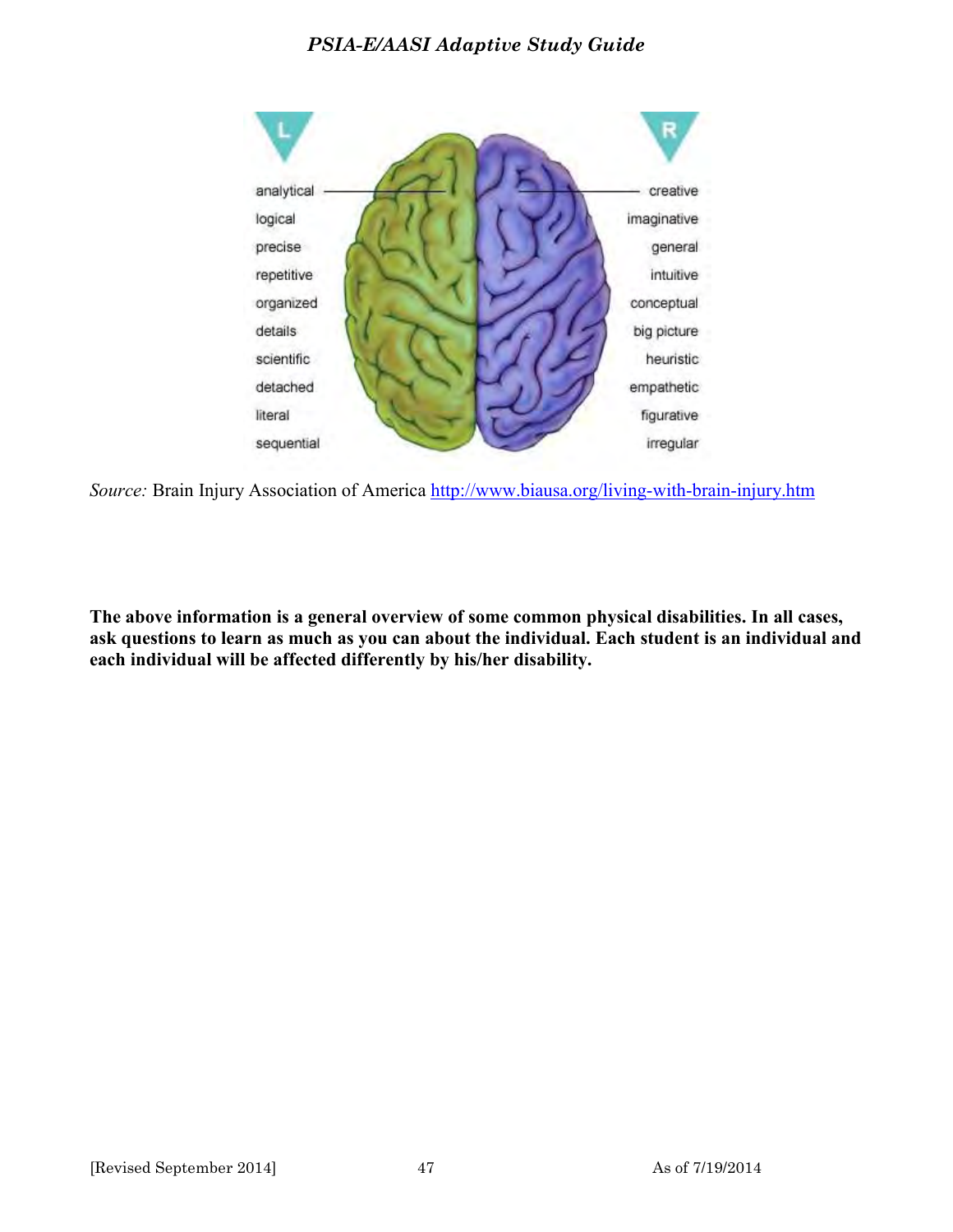## **MEDICATIONS**

People with disabilities can take medications for a variety of reasons. Any medication has the potential to cause a side effect. Some of these side effects may impact the student's performance. As an adaptive instructor, a basic understanding of medications, their use and the side effects is important. The following is not a complete list. Several resources for information on medications are available, including the "Physician's Desk Reference" (PDR), nursing or physician drug guides, and most importantly the world wide web.

**A word about medication side effects:** When you look up a drug, all side effects will be listed. Researchers are required to list ALL side effects that occur, whether one person or one hundred people had the side effect. Your student may have none of the side effects or several. Check with the student or their guardian about his or her response to medications.

As you read through the medication section, recognize that ANY medication has the potential to cause nausea, vomiting or diarrhea. Therefore, these three side effects will not be listed.

| <b>ANALGESICS:</b>              | <b>PAIN RELIEF</b> (two categories, narcotic and non-narcotic)         |
|---------------------------------|------------------------------------------------------------------------|
| Tylenol<br>Aspirin              | Non-narcotic:                                                          |
| Codeine<br>Oxycontin<br>Demerol | Narcotic: Sedation, lethargy, dizziness, confusion, increased sweating |

#### **ANTIBIOTICS: TREATMENT OF INFECTION**

This drug category has a wide array of medications that fall into a variety of classes. Generally, the side effects are nausea, vomiting, diarrhea or sensitivity to sun. Examples of common antibiotics include:

Amoxicillin, Augmentin, Levaquin, Zithromax, Bactrim, Keflex, Cipro, Pen V K.

#### **ANTICHOLINERGIC: TREATMENT OF BLADDER SPASM**

| Ditropan       | Decreased sweating, dizziness, rapid heart rate, constipation, dry |
|----------------|--------------------------------------------------------------------|
|                | mouth                                                              |
| ${\rm Detrol}$ | Dry mouth, headache, constipation, abdominal pain                  |

#### **ANTICOAGULANTS: PREVENTION OF BLOOD CLOT FORMATION**

Coumadin Easy bruising, excessive bleeding (nose bleeds, cuts)

#### **ANTIEMETIC: CONTROL OF NAUSEA AND VOMITING**

| Compazine<br>Phenegran | Drowsiness, lethargy, dry mouth, blurred vision |
|------------------------|-------------------------------------------------|
| Zofran                 |                                                 |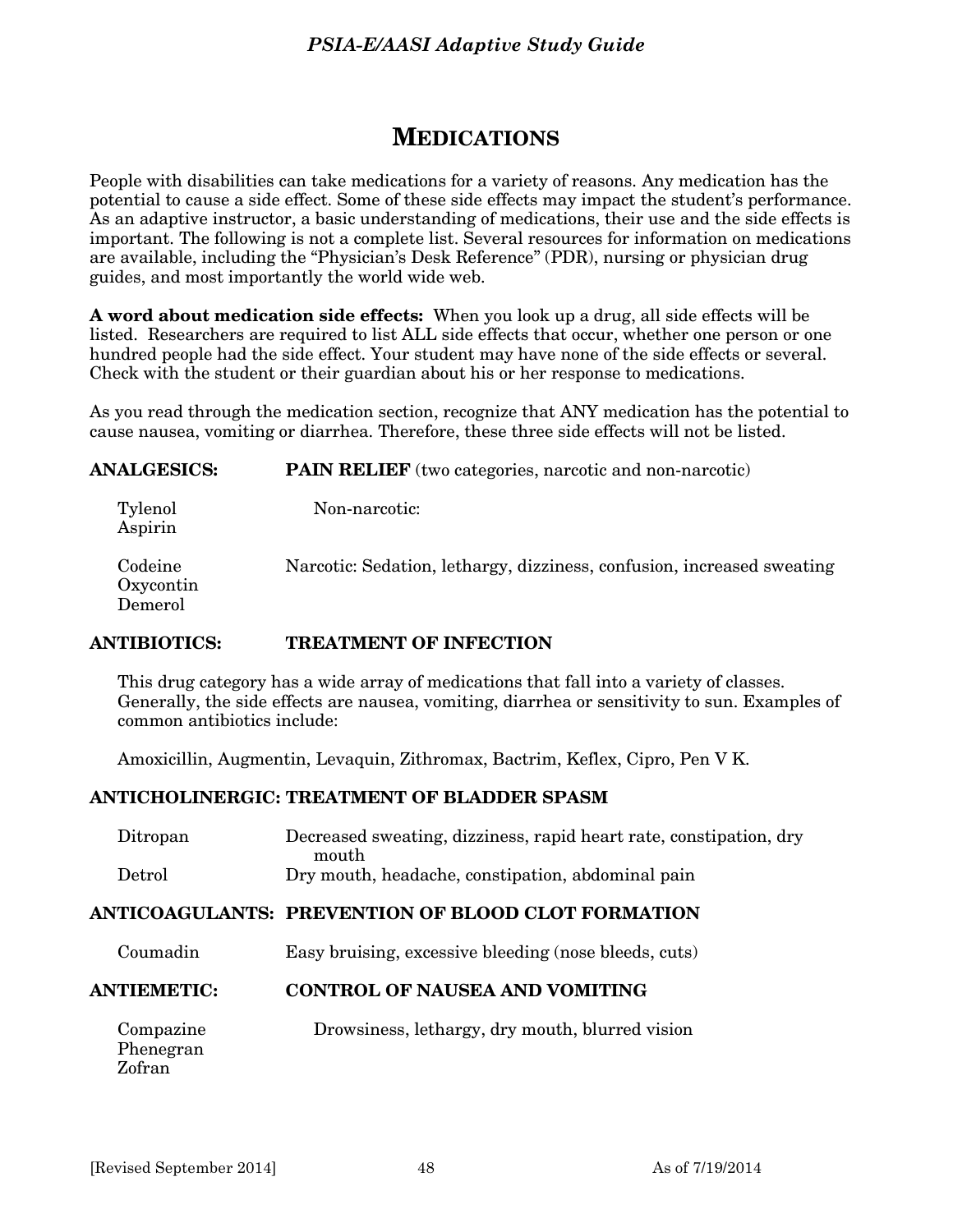#### **ANTICONVULSIVE: TREATMENT OF SEIZURE DISORDERS**

Side effects for anticonvulsives are very similar. Many anticonvulsives are used in conjunction with each other. Also, some anticonvulsives are used for non-seizure problems, so be sure to check why your student is taking the medication: Examples of anticonvulsives are:

Dilantin, Depakote, Tegretol, Clonopin, Phenobarbital, Neurontin, Keppra and Gabitril.

#### **ANTI-INFLAMMATORY: PREVENTION OR REDUCTION OF INFLAMMATION**

| Ibuprofen  | Non-steroidal: headache, dizziness             |
|------------|------------------------------------------------|
| Decadron   | Steroids: Dizziness, headache, fluid retention |
| Prednisone |                                                |

#### **ANTISPASMODIC: REDUCTION OF MUSCLE SPASM**

| Dantrium | Drowsiness, dizziness, fatigue, dry mouth |
|----------|-------------------------------------------|
| Lioresal |                                           |
| Valium   |                                           |

#### **ANTI-HYPERTENSIVE: CONTROL OF HIGH BLOOD PRESSURE**

| Norvasc  | Dizziness, headache, fatigue, lethargy |
|----------|----------------------------------------|
| Toprol   |                                        |
| Tenormin |                                        |

| <b>SEDATIVES:</b> | <b>REDUCTION OF ANXIETY</b> |
|-------------------|-----------------------------|
|                   |                             |

 Ativan Drowsiness, sedation, fatigue Xanax

#### **ANTIPSYCHOTICS: MANAGEMENT OF SYMPTOMS FOR PSYCHOTIC DISORDERS**

| Haldol    | Drowsiness, dry mouth, tremors                            |
|-----------|-----------------------------------------------------------|
| Thorazine | Drowsiness, vertigo, dry mouth, nausea, urinary retention |
| Clozaril  |                                                           |

#### **ANTIDEPRESSANTS: TREATMENT OF DEPRESSION**

| Zoloft  | Headache, drowsiness, dizziness, sweating |
|---------|-------------------------------------------|
| Paxil   |                                           |
| Prozac  |                                           |
| Effexor |                                           |

#### **CNS STIMULANTS: BEHAVIORAL CONTROL**

| Dexedrine | Decreased appetite/weight loss; sleep problems; headaches; jitteriness |
|-----------|------------------------------------------------------------------------|
| Ritalin   | Over-stimulation, restlessness, dizziness, dry mouth, high blood       |
| Adderall  | pressure                                                               |
| Concerta  |                                                                        |
| Focalin   |                                                                        |
| Vyvanse   |                                                                        |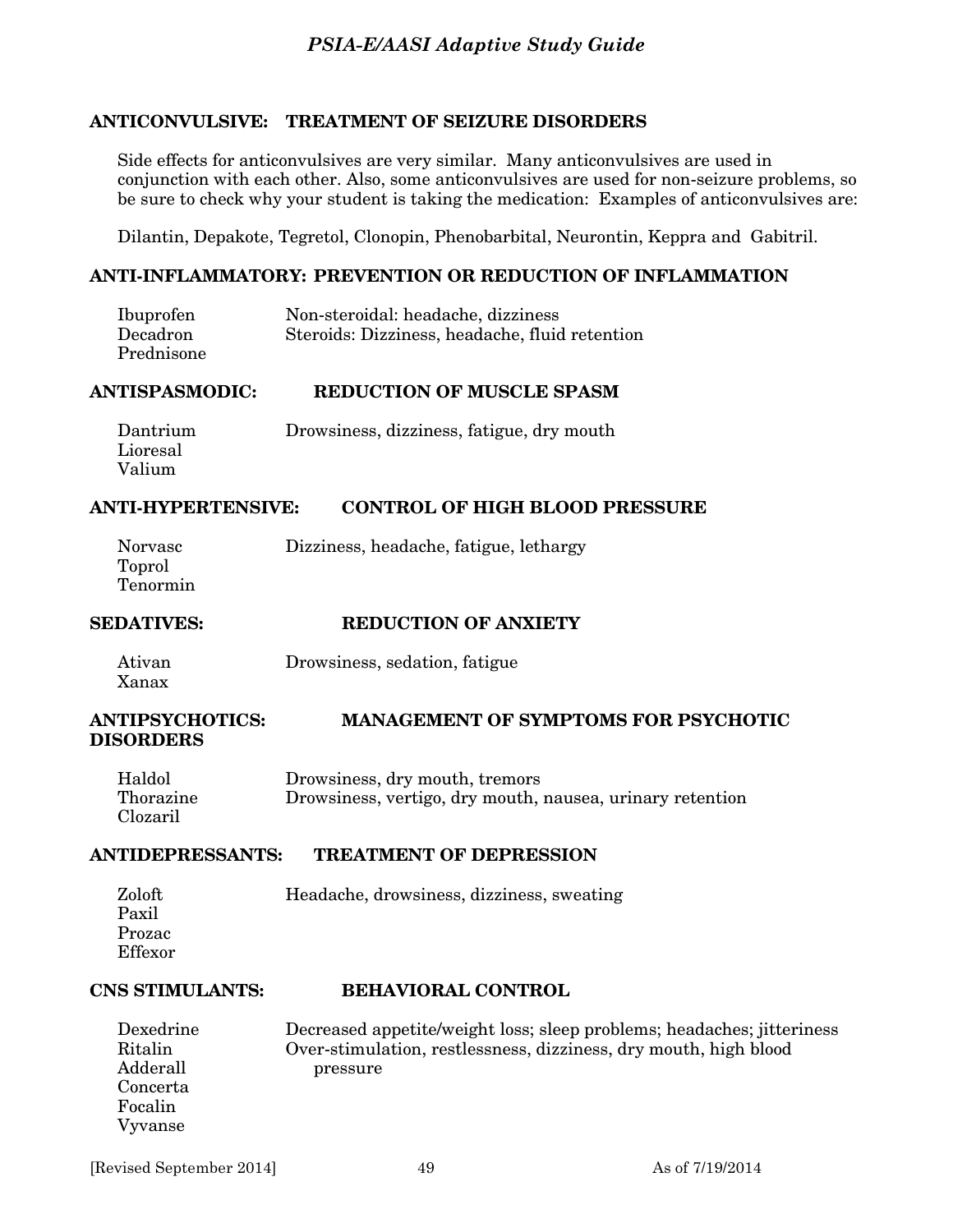#### Daytranna

#### **CNS NON-STIMULANTS: BEHAVIORAL CONTROL**

| Strattera | Tiredness; loss of appetite/weight loss; dizziness, trouble sleeping; |
|-----------|-----------------------------------------------------------------------|
| Intuniy   | worsening of condition; mental/mood changes; unusual behavior         |
| Kapvay    | changes                                                               |

#### **Adapted from:** Adaptive Sports Foundation, 2004

Additional Information sources: Many new drugs are being introduced annually. Drugs not found in this guide can be referenced through the "*Physician's Desk Reference"*, any nursing drug guide or web sites such as [www.webmd.com.](http://www.webmd.com/)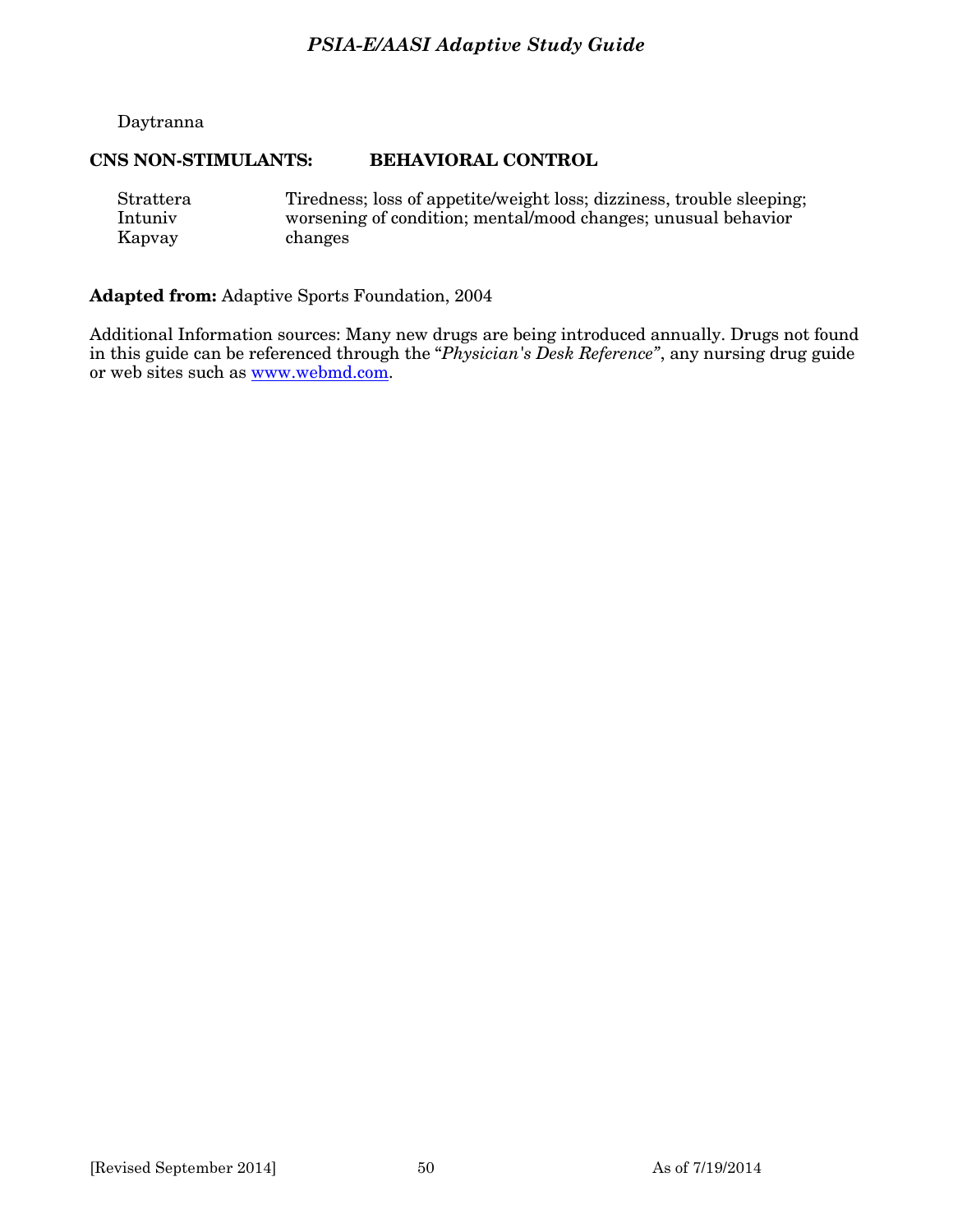# **COMMON GAITS FOUND IN ADAPTIVE STUDENTS**

 **Gait** - Manner of walking

 Careful observation of the student as they walk into the ski lodge can reveal what muscles are affected and what the degree of impairment is. Sometimes impairment of gait may be caused by mechanical factors, such as disease of bones, tendons, joints or muscles. Damage or lesions at different levels of the nervous system are very important causes of gait abnormalities. A few of the most common gaits are listed and illustrated below:

**Hemiplegic gait.** Both arm and leg on the same side are involved. Individuals lean to the affected side, may use alternate muscle groups to move into the next step and the arm on that side is held in a rigid, semi flexed position.



**Cerebellar gait**. Irregularity of steps, unsteadiness, and tendency to reel to one side. Problems are increased when the ground is uneven. Individual will often lean to the weighted side in order to move the opposite side through to the next step.



**Scissors gait.** The legs are flexed and abducted at the hip joint causing them to cross alternately in front of each other with the knees scraping together.

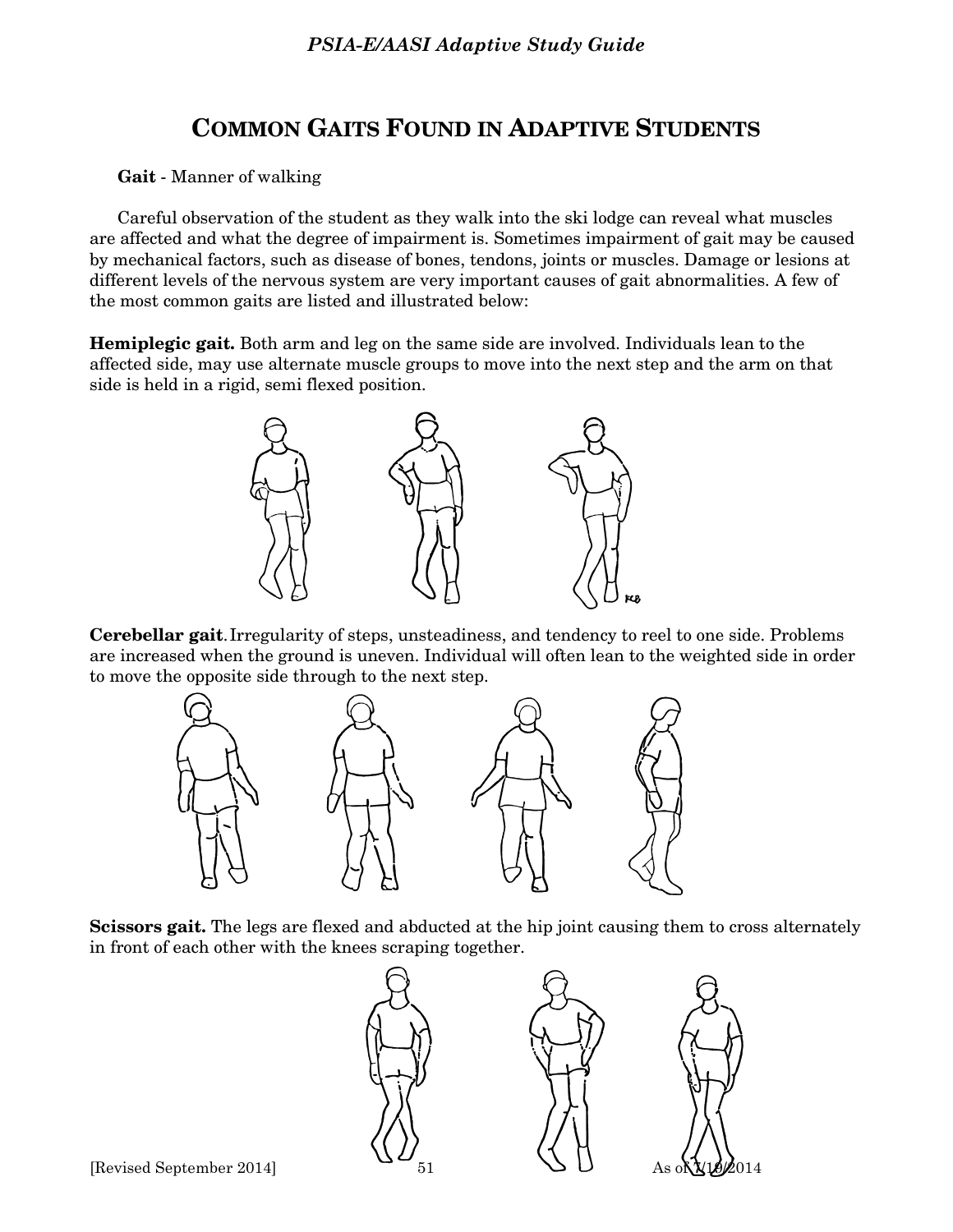**Step to, swing to, or drag to gait.** All the weight is taken by the arms while the legs are lifted and swung or dragged forward. The pattern is lift and drop, lift and drop. A good example would be a person with spina bifida in long leg braces.



**Swing through gait.** The body is swung through the crutches so that the good foot lands in front of the crutches. Then the crutches are brought forward and the sequence is repeated. This gait is used by most leg amputees.



**Waddling gait.** This gait is very similar to the muscular dystrophy gait. Characterized by an awkward side to side waddle, the muscles are often used to initiate stepping.



**Illustrations by Kathryn Bevier**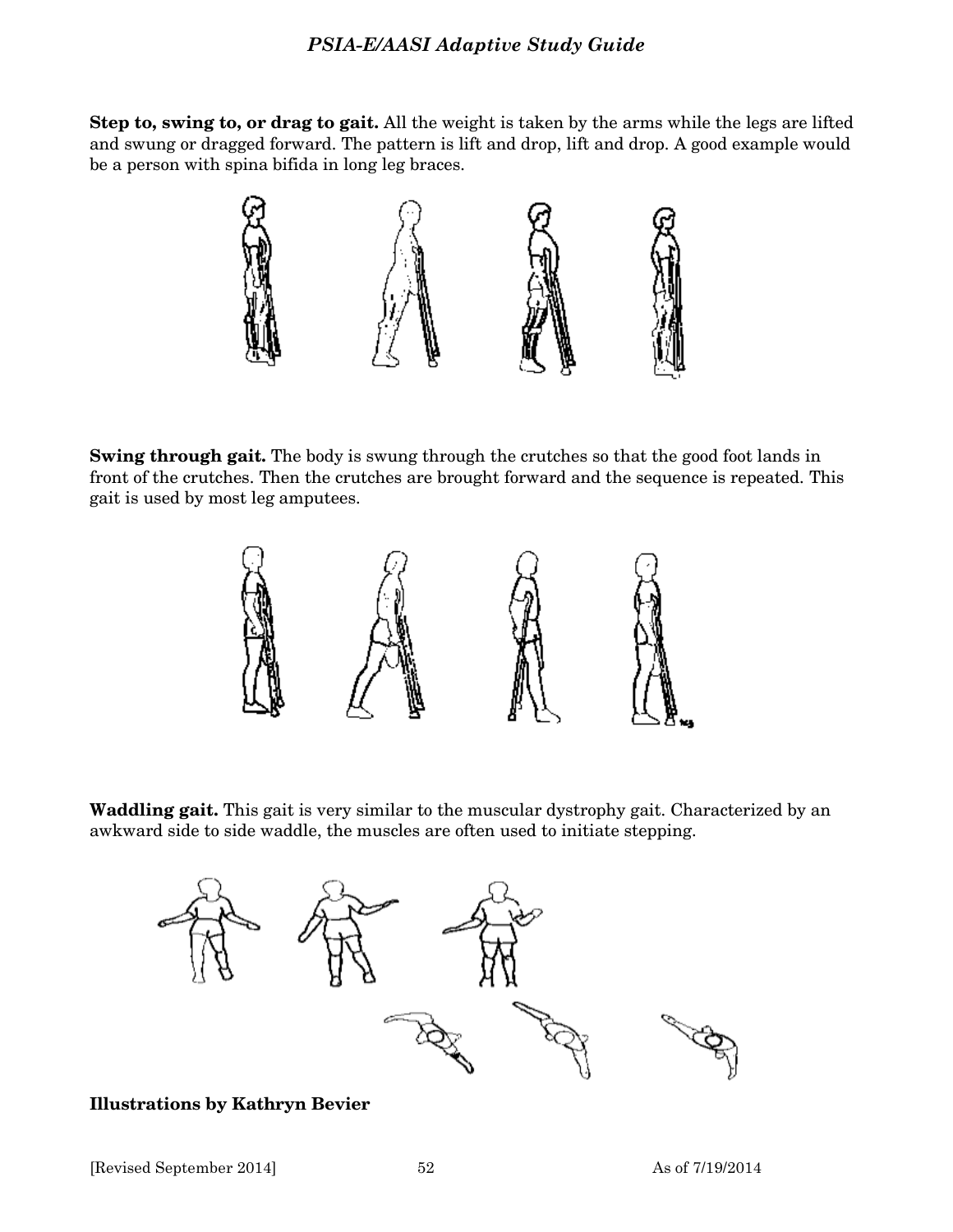# **BEHAVIOR MANAGEMENT**

Behavior management is used frequently in special education, particularly with some adaptive students. It is essential that the adaptive ski instructor be familiar with some of the common procedures. The first step is to discuss with the parent/guardian which techniques they use with the student. When possible, the instructor should utilize the same technique.

#### DEFINITIONS:

#### **Behavior:**

The manner in which one acts; the actions or reactions of individuals under specific circumstances.

#### **Behaviorism:**

 A theory of conduct that regards normal and abnormal behavior as the result of learned responses (conditioned reflexes) For example, behaviors learned as a response can be re-learned to respond in another, more effective/or acceptable way.

#### **Behavior Management:**

Behavior management is the use of behavioral teaching techniques in order to decrease instances of inappropriate behavior and to replace them with appropriate behavior.

#### **Behavior management is based on the concept of cues & consequences.**

1) Cue is the term for a signal, condition, command or instruction that elicits the desired response.

The following are three recommended rules to follow when giving cues:

- o Make the cue as clear/brief as possible.
- o Use the same cue each time. (i.e. come, go, stay, or "ready, ski").
- o Do not repeat the cue until the student makes some kind of response. If correct response is made reinforce. If no response or incorrect action is demonstrated use a correction procedure (i.e. No, do it this way - demonstrate again).
- 2) Consequence is immediate feedback or information relative to a behavior that increases or decreases that behavior or response.
	- o Aggressive behavior (i.e. hitting, scratching kicking, etc.) may require negative feedback followed immediately by positive feedback relative to desired outcomes. It may also require removing the student from the environment and activity.
	- $\circ$  Noncompliant behavior (i.e. I can't, I won't, I'm scared etc.) ignoring, diverting their attention, or engaging in an activity that is comfortable for them.
- 3) The following are recommendations to be followed when enacting consequences:
	- o Give immediate feedback for the student's actions.
	- o Accompany nonverbal (food, tokens, hugs, etc.) with words.
	- o Ignore noncompliant behavior.
	- o Address/punish aggressive behavior by emphasizing positive behavior and desired result (non-physical).

#### **Behavior Management Steps:**

- 1) Determine/specify desired behavior.
- 2) Establish baseline.
- 3) Apply intervention (intervention can be as simple as praising desired behavior and ignoring other types or as complex as punishment).
- 4) Evaluate if intervention is effective (i.e. desired behavior increases).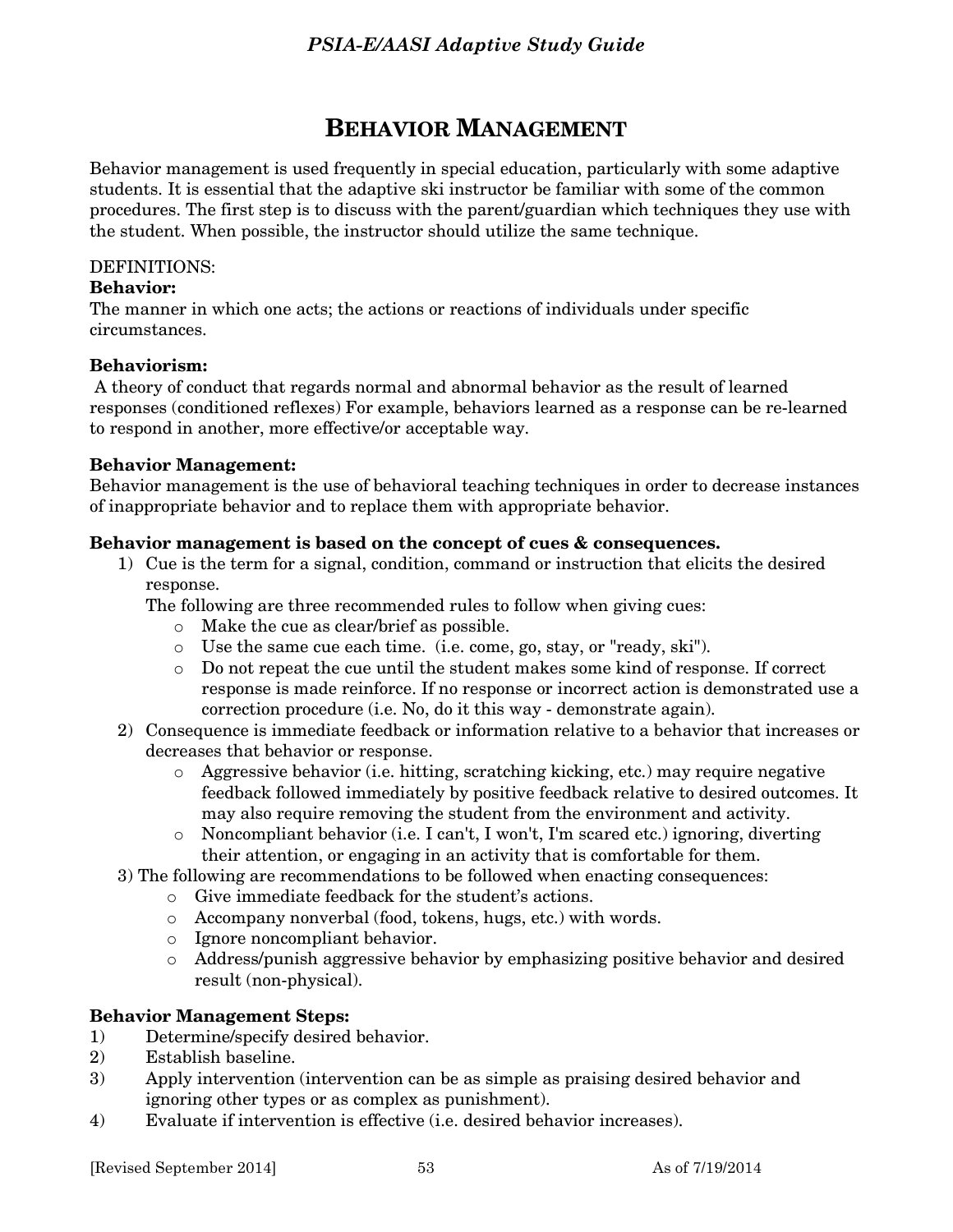## **Behavior Modification and Teaching Strategies:**

Behavior modification teaching strategies are numerous and vary in their applied techniques. Some commonly used in teaching, they are: Operant Conditioning, Reinforcement, Punishment, Contracts and Token Economy.

- Operant Conditioning: Producing desired responses identified by the results rather than the stimuli. Key element in this theory is reinforcement.
- Reinforcement: Anything that reinforces the desired behavior or response is called reinforcement.
- Reinforcements come in the form of physical, verbal, visual, edible, rewards, positive, negative, immediate, delayed, group, and individual.
	- o Physical: A pat on the back, hi-five etc.
	- o Verbal: "That was a great demo-excellent!"
	- o Visual: Giving the "thumbs-up" sign.
	- o Edible: A piece of candy.
	- o Rewards: "You have done so well; now let's take a free run".
	- o Positive: All the above and more that reinforces the positive desired response.
	- o Negative: The removal of non-desired action. Outlining unmet goals ("you did not do xxx) or unacceptable behavior.
	- o Immediate: Spotlighting movements, actions while they happen, most likely verbally.
	- o Delayed: Noting movement or desired behavior after it happens.
	- $\circ$  Group: Including the entire group for combined efforts or team work.
	- o Individual: Working with individual to reinforce desired reaction.
- Punishment: A consequence that is not pleasing given in response to undesirable behavior. Anything (non-physical) that decreases the frequency of an undesired behavior. Punishment can include but not limited to the removal of a desired event or removal for desired or present environment (time out) Potential problems with punishment:
	- o Punishment demands the instructor's constant attention.
	- o There are ethical (and legal) constraints on its use.
	- o The instructor may be viewed as a negative reinforcer.
	- o The student may experience behavioral paralysis or may react emotionally or aggressively.
	- o The student may attempt to avoid the instructor or program.
	- o Punishment may lead to learned helplessness.

**Contracts**: An understanding/agreement between student and teacher clearly stating what is to be learned (behavior required) and consequences of both learning (behavior required) and not learning.

**Reward**: A token/point system where the student is rewarded tokens/points for appropriate behavior. The tokens/points should be meaningful to the student and should be traded in at the end of the day for a reward or privilege (i.e. hot chocolate, play instructor for the last run etc.).

**Token Economy**: Secondary reinforcers that are earned, collected and then redeemed for other reinforcer such as trinkets, pins, food etc.

**Timeout:** Removal from activity to a predetermined quite place if activity becomes so stimulating that a student cannot control negative behavior.

#### **Concluding comments about behavior management:**

1) Reinforce desired behavior.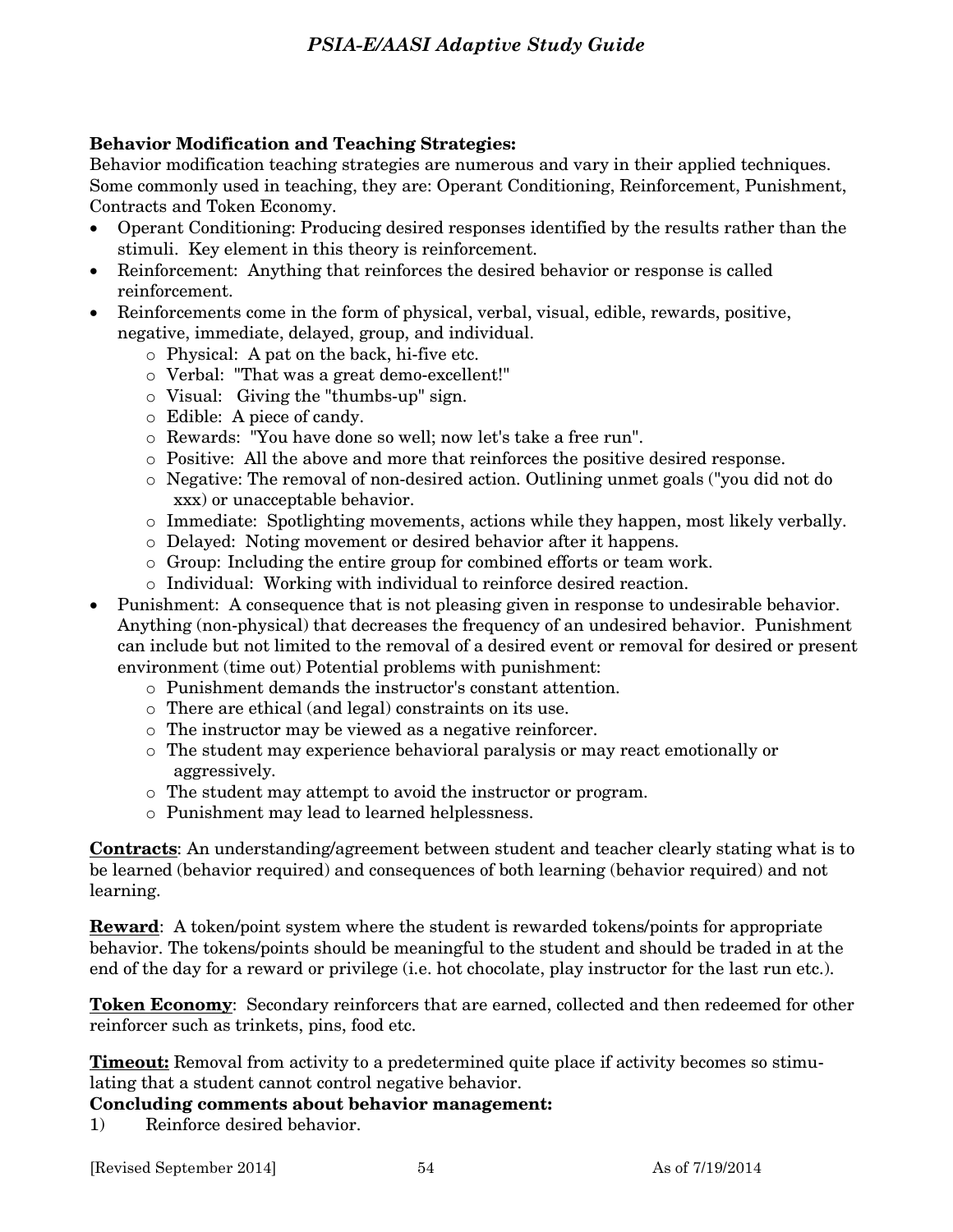- 2) Praise student when student attempts or does a task correctly (Catch them being good).
- 3) Aggressive behavior needs firm action followed by information and positive reinforcement of desired behavior/outcomes.
- 4) Discuss techniques with parent/guardian that other instructors have used with student.
- 5) If a system that works well, tell the parent/guardian so they can tell the instructor next time.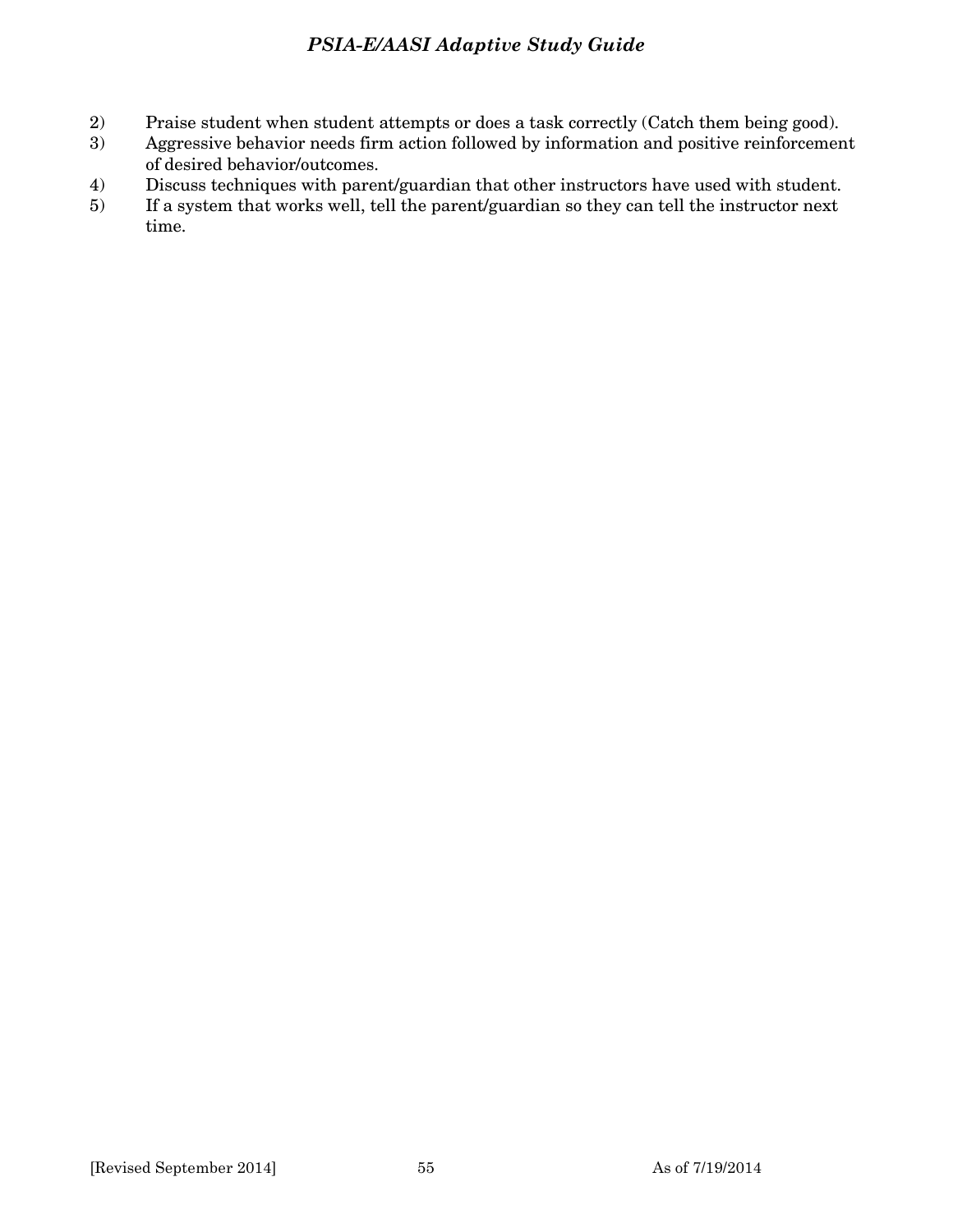# **ADAPTIVE EQUIPMENT AND TECHNIQUES**

The equipment listed below is the adaptive equipment, which is currently available. All equipment should be checked before and after use to ensure that it is in working order.

#### BAMBOO/PLASTIC POLES

Bamboo or other poles are used frequently to help students improve their balance and/or turning skills. Some of the pole assists used with adaptive students.

- 1. Single pole held horizontally at waist, chest or shoulder height by student as instructor skis or rides backwards holding on to the pole.
- 2. A *long* single pole held horizontally at waist to chest level by both student and instructor, skiing side by side. Have the student hold the pole with palms up which helps to avoid the student from "hanging" on the pole
- 3. Horse & Buggy Two poles, one in each hand of student and instructor, held at hip height with student skiing in front and the instructor skiing in the back. Instructor can shake or gently push one of the poles to help the student learn how to turn in the direction of the shaken or pushed pole.
- 4. Clam Shell two heavy/strong poles (or two poles taped together) held by *two* instructors; one pole being placed under the buttocks, the other placed waist-chest height for student's hands. The two instructors or assistants ski on the side of the skier to help with balance and turning.



BI-SKI



A seat (called a "bucket seat") is mounted to a tubular frame that is attached to two short and wide, radically side cut skis. The attachment device for the skis allows them to be set on edge by just tipping the seat and tubular frame. Fixed outriggers and/or handle bars can be attached to assist the skier. The bi-ski is usually tethered with either a dual or two single tether lines. The bi-ski must be tethered whenever fixed outriggers are used. Some advanced skiers may use individual hand held outriggers (not fixed), self load, and ski un-tethered (based upon the rules of each ski area's and/or adaptive program's rules).

#### BLIND (VI) SKIER (RIDER) and GUIDE BIBS

A bib worn by a student with a visual impairment or blind while skiing or riding. The instructor and any assistants wear a Guide bib.

#### **HARNESS**

 A strapping device which is usually a climbing harness that goes around the student's hips and waist. Tether lines or reins are attached (usually by carabineers) to each side of the harness. The instructor uses the tether lines to manage the student's turn shape and speed. The harness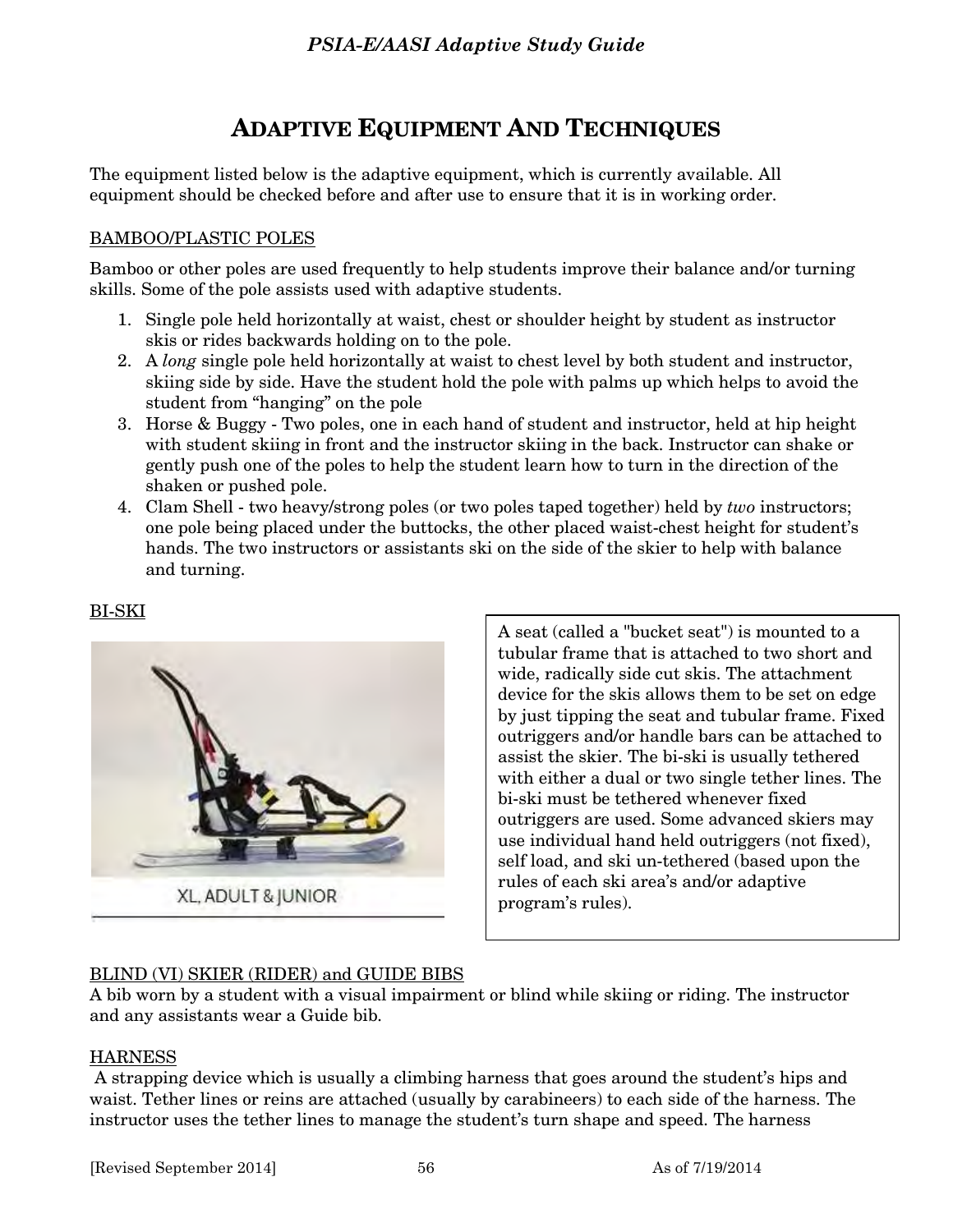system can be used for both skiers and riders.

#### HELMET

A protective head covering usually made of a hard material (i.e., plastic, composite, polycarbonate, etc.) Worn when skiing or riding.

#### HORSE & BUGGY

This term has two similar but different meanings. It was originally used to describe the use of two (2) bamboo poles to assist students with their turning skills (see description under Bamboo/Plastic Poles). The newer version is two (2) six foot PVC pipes with a bicycle inner tube or webbing strap attached. The inner tube is wrapped around the student's hips or pelvis and the instructor holds the poles while behind the student. The instructor uses the poles to gently rotate the skier's or rider's pelvis to initiate a turn.

#### MONO-SKI:



The molded seat and foot support are mounted on tubular frame and which is connected to a shock absorber attached to a single ski. The Dual Ski and the Twin Ski are units that make use of a device similar to the bi-ski to allow the attachment of two skis. These units perform most like a mono-ski and require good balancing skills. Outriggers are used by the student to maintain balance. Skiers can self load by raising the bucket to chairlift height.

OUTRIGGERS



Outriggers are used by students that either stand-up or sit-down to ski or ride. The main difference between sit-down and stand-up outriggers is the length of the outriggers. Outriggers are "Canadian" style crutches with a ski tip mounted at the base. The tips can be made of plastic or other lightweight material or the tips of alpine skis. The back end of the ski tip can have a "claw" or row of small screws to provide drag when the student leverages the tip or uses the outrigger in the "walk" position. The claw is often referred incorrectly as the "brake" but this system will not stop a student.

[Revised September 2014] 57 As of 7/19/2014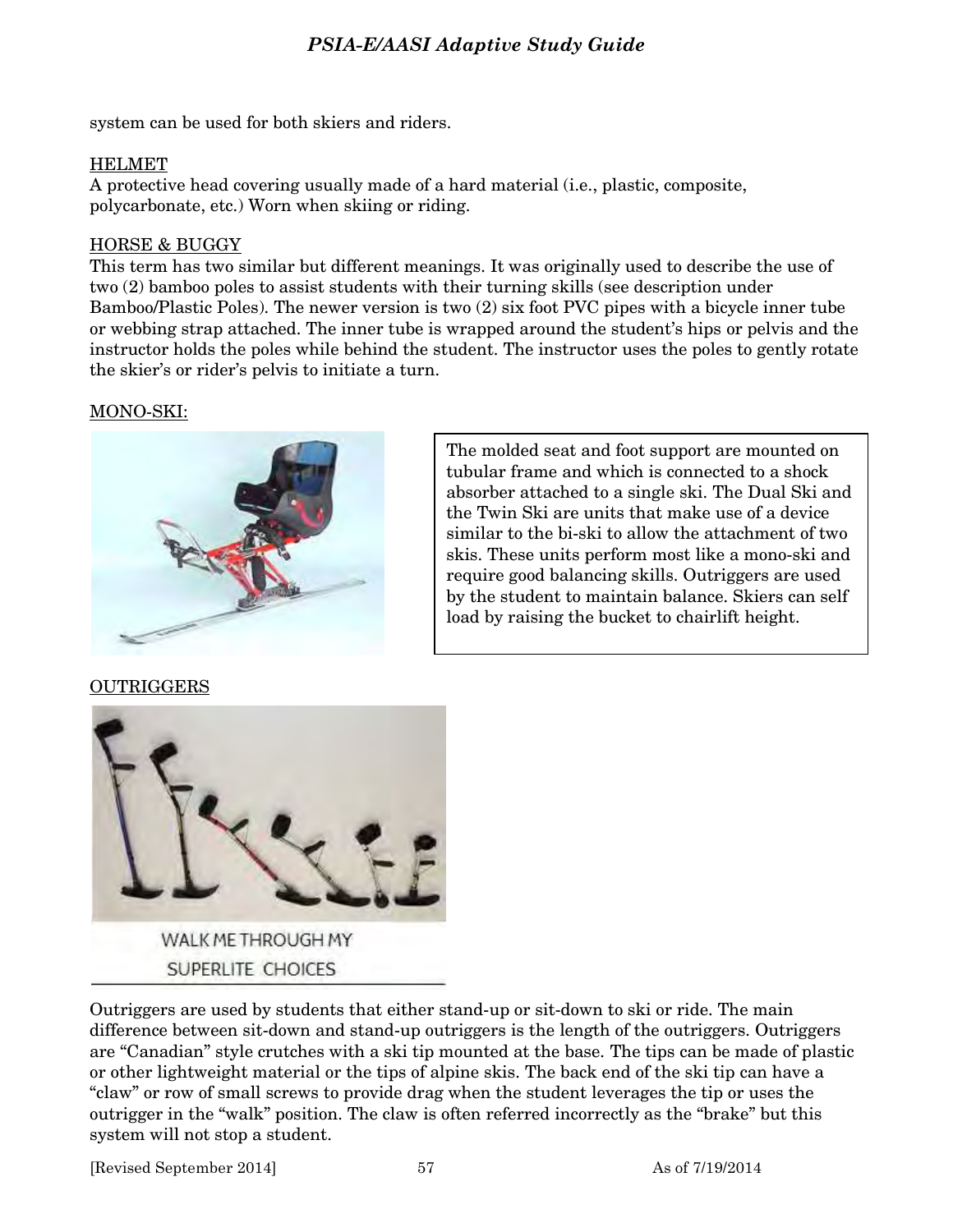A string and spring mechanism allows the student to "flip" the tip up to create a more stable crutch position for walking or pushing. When the tip lay on the snow enabling it to slide it is in the "ski" or "ride" position. Outriggers are manufactured in different sizes, weight, and tips styles as well as bent or straight arm sections. The outriggers are also adjustable to make a custom fit for each student.

Outriggers provide a three- or four-point balance system. Outrigger length and claw adjustment are individual to the student. For stand-up students, outrigger length should be adjusted to allow for a standing athletic stance. For sit-down students, outrigger length should enable the outrigger to lie on the snow with the handles near the student's knees (or personal preference). As the student's skills develop, the claw adjustment is usually reduced or eliminated. Equipment adjustments, physical assists and terrain selection all enhance flow of movements and maintenance of balance in motion.

A common problem when using stand-up outriggers is "paper-clipping". This occurs when the student bends forward at the waist and relies excessively on the outriggers. Paper-clipping is seen more often in a 3-Track skier than a 4-Track or Stand up student. Equipment issues such as outrigger length and/or boot alignment can also cause the "paper clipping". Do not confuse this with the normal stance of a CP 4-Track/Stand Up student because of muscle/tendon strength/ surgery.

Common traits of a "paper-clipped" student:

- A. Underdeveloped balancing ability:
	- 1. Little or no dynamic balance on leg(s).
	- 2. Relies on outriggers to remain in balance.
- B. Underdeveloped ability to control rotary movements:
	- 1. Lack of controlled rotary movements to initiate and control a turn.
- C. Underdeveloped ability to manage pressure (flexion/extension, pressure distribution) movements:
	- 1. Uses little or no flexion/extension.
	- 2. Pressures only front of the ski or board.
- D. Underdeveloped ability to control edging (tilt, pivot, twist) movements:
	- 1. Poor upper/lower body separation.
	- 2. Little or no angulation.

#### REINS

Approximately twenty (20) foot long straps (usually made with webbing) with carabineers or steel triangles that are attached to tip connectors, snowboard clamps or a climbing harness. The other end of each rein has a small loop for the instructor to thread the rein through to create a noose that goes onto the instructor's wrists (on skin, not the glove). The reins enable the instructor to manage the student's turn shape and speed. Reins can be used for both skiers and riders. The length of the reins can vary based upon instructor's preference and the size and skill level of the student.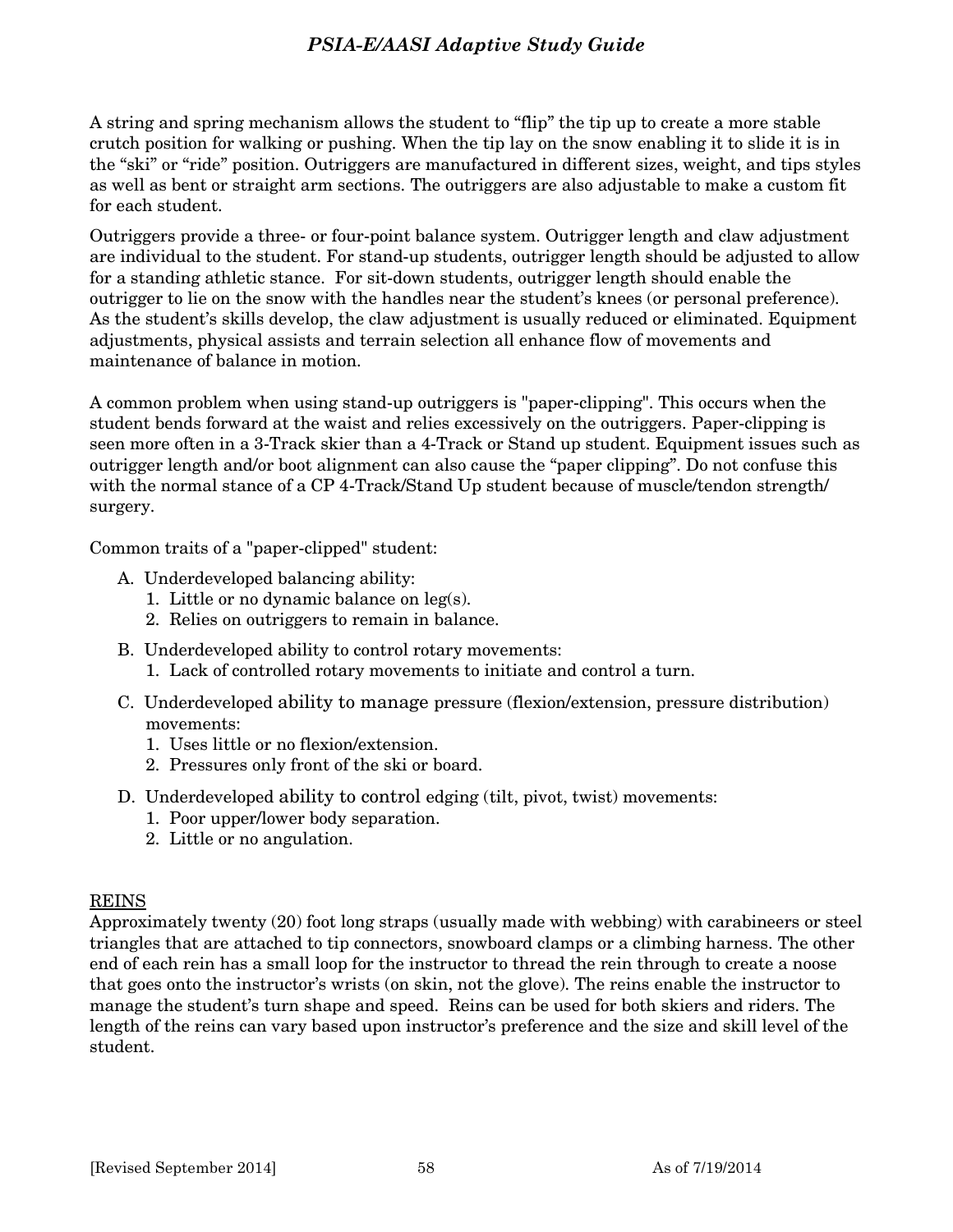#### [RIDER BAR](http://www.freedomfactory.org/pricing.htm)



A device attached to a snowboard to help the rider with balance and turning.

#### SNOW SLIDER OR SKI LEGS



The Snow Slider and Ski Legs are adaptive equipment used to help students stand up to ski (considered a part of Four Track skiing). They originate from the concept of a walker on skis. These devices utilize a tubular frame for trunk and forearm support. Height is adjustable and depending upon the piece of equipment, the joints may articulate; adjustable edge angle; and ski orientation (wedge or parallel) adjustment. The instructor must use tethers attached to the device whenever working with the student.

#### **TETHERS**

The terms "reins" and "tethers" are often used interchangeably however reins tend to made with slightly lighter webbing since the reins are attached to the skis, snowboard or harness. Tethers are two (2) straps made with heavier webbing used to tether certain types of sit-down equipment, primarily bi-skis or twin/dual skis, and the Snow Slider or Ski Legs. The length of the tethers ranges from six (6) to ten (10 feet) based upon instructor preference. Each tether strap has a carabineer or other method to attach the strap to the adaptive equipment. The other end of each tether has a small loop for the instructor to thread the strap through to create a noose that goes onto the instructor's wrists (on skin, not the glove).

Some instructors use a single tether which is one (1) continuous strap so the two ends attach to the adaptive equipment. There are various techniques for attaching the single tether to the instructor.

#### TIP CONNECTORS

Tip connectors can be used if the skier has decreased lateral control of one or both legs or has difficulty maintaining his or her skis in either a wedge or parallel position. The various connectors are used to prevent the student's tips from crossing or separating while keeping the skis in a parallel or wedge position. Whenever the student has tip connectors on his or her skis,

[Revised September 2014] 59 As of 7/19/2014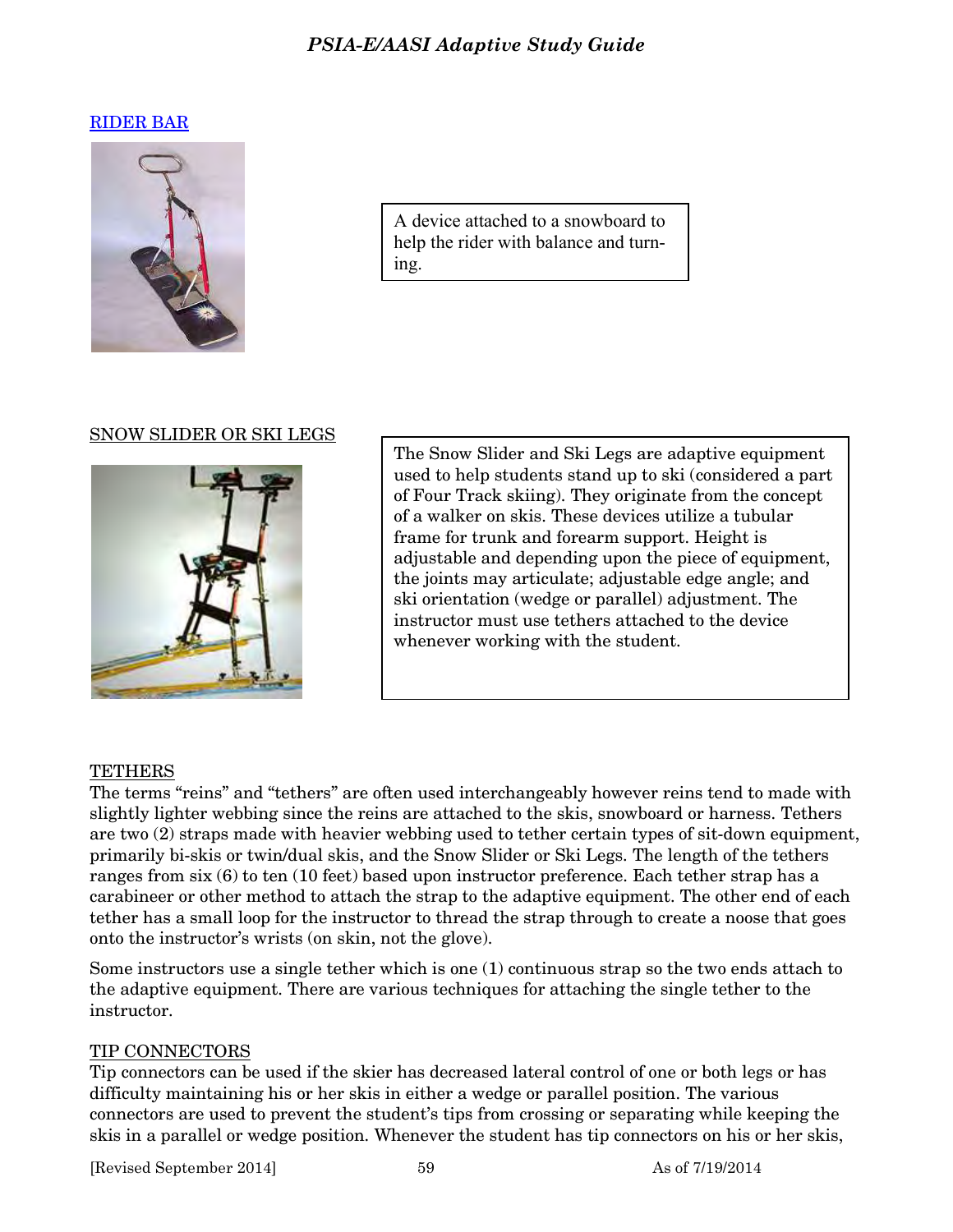#### **extreme care must be taken to prevent the skier from sliding backwards.**

- *Ski Bra* A metal clamp type device which screws onto the student's ski tips. The device will not damage the skis. These metal devises were originally designed when straight skis were the norm. Therefore the part that clamps to the ski tips is usually too small to fit on today's skis but may work with children's skis. There are several types of ski bras.
	- $\triangleright$  Hook and Eye the two tip devises are joined by a hook and eye assembly.
	- $\triangleright$  Trombone The two tip devises are joined with a hook and eye assembly but the eye piece can slide fore and aft like a trombone slide. The trombone ski bra enables the student to shuffle the skis forward and backwards to "walk" across the flats or in the lift line. It is much heavier than a hook and eye ski bra.
- *Edgie Wedgie* ™- A lightweight (6") piece of rubber tubing with a small clamp and a thumb screw at each end. It does not prevent the ski tips from crossing, but loosely holds the tips together.
- *[Wedgease](http://launchpadgear.com/wedgease.html)*™ A device with plastic clamps connected by a bungee cord. The device helps the student maintain a wedge while working on his or her turning skills.
- *Blocks & Bungies* A permanent type of tip connection system where holes are drilled through the tip of the ski, and they are held together by means of a chain or heavy bungee cord. Blocks can be installed on skis to prevent crossing.
- *C-Clamps* A homemade tip connector with two small (1 or  $1 \frac{1}{2}$  inch) c-clamps connected with bungee cord, surgical tubing or rubber trailer ties. The length and strength of the connecting material can vary based upon the height and weight of the student.

#### TWO WAY RADIOS

A two way radio head set that attach to the student's and instructor's helmets to provide two way communication. Motorcycle headsets are one type of radio communication system. Students with visual impairment and his or her guide primarily use these radios.

#### SKI-PAL

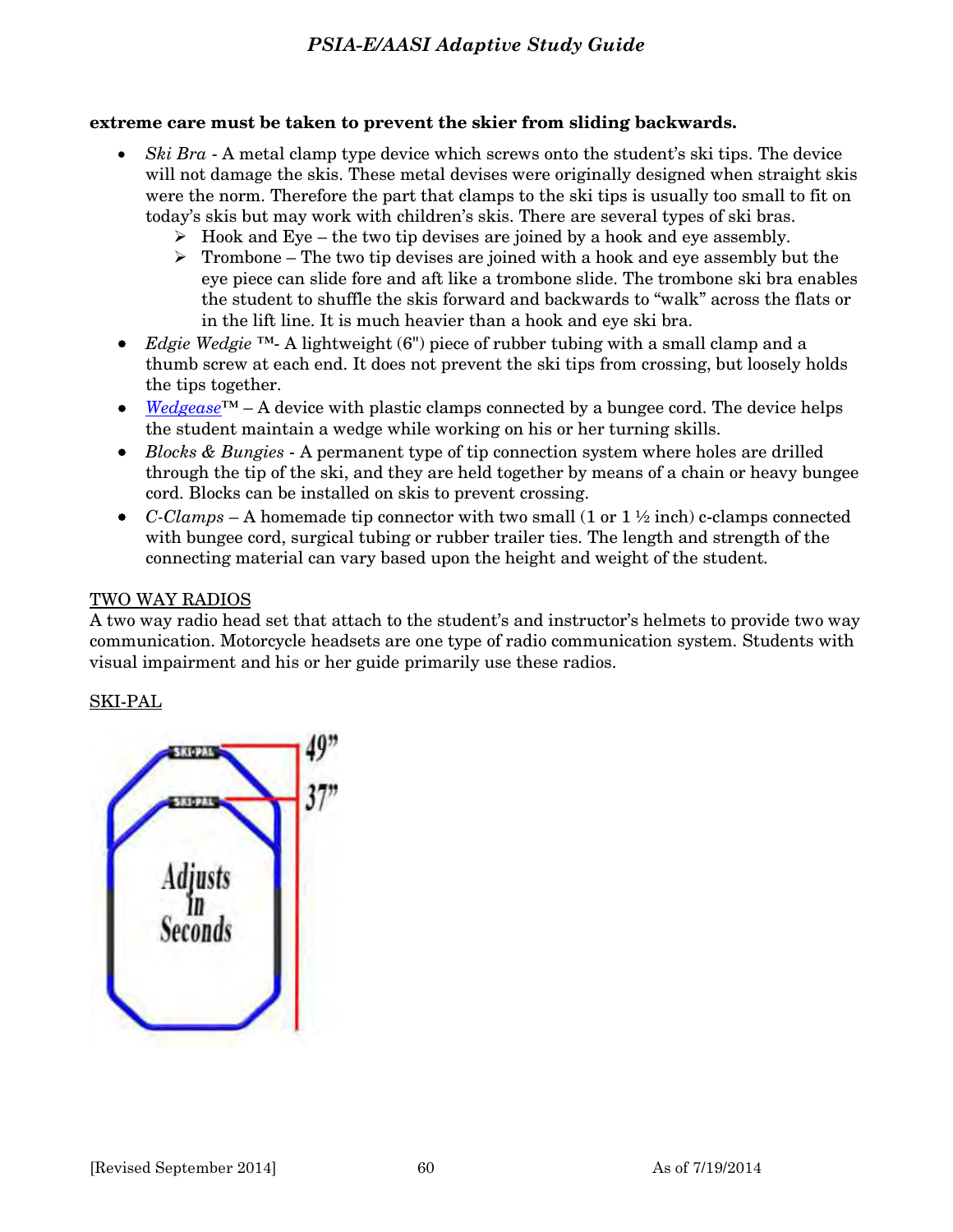## SNO – WING



#### **WALKERS**

Adjustable hospital walkers with skis attached are utilized for students with severe balance problems and who can not totally support themselves. Recommended height selection is approximately hip high. Usually two instructors are required to assist students.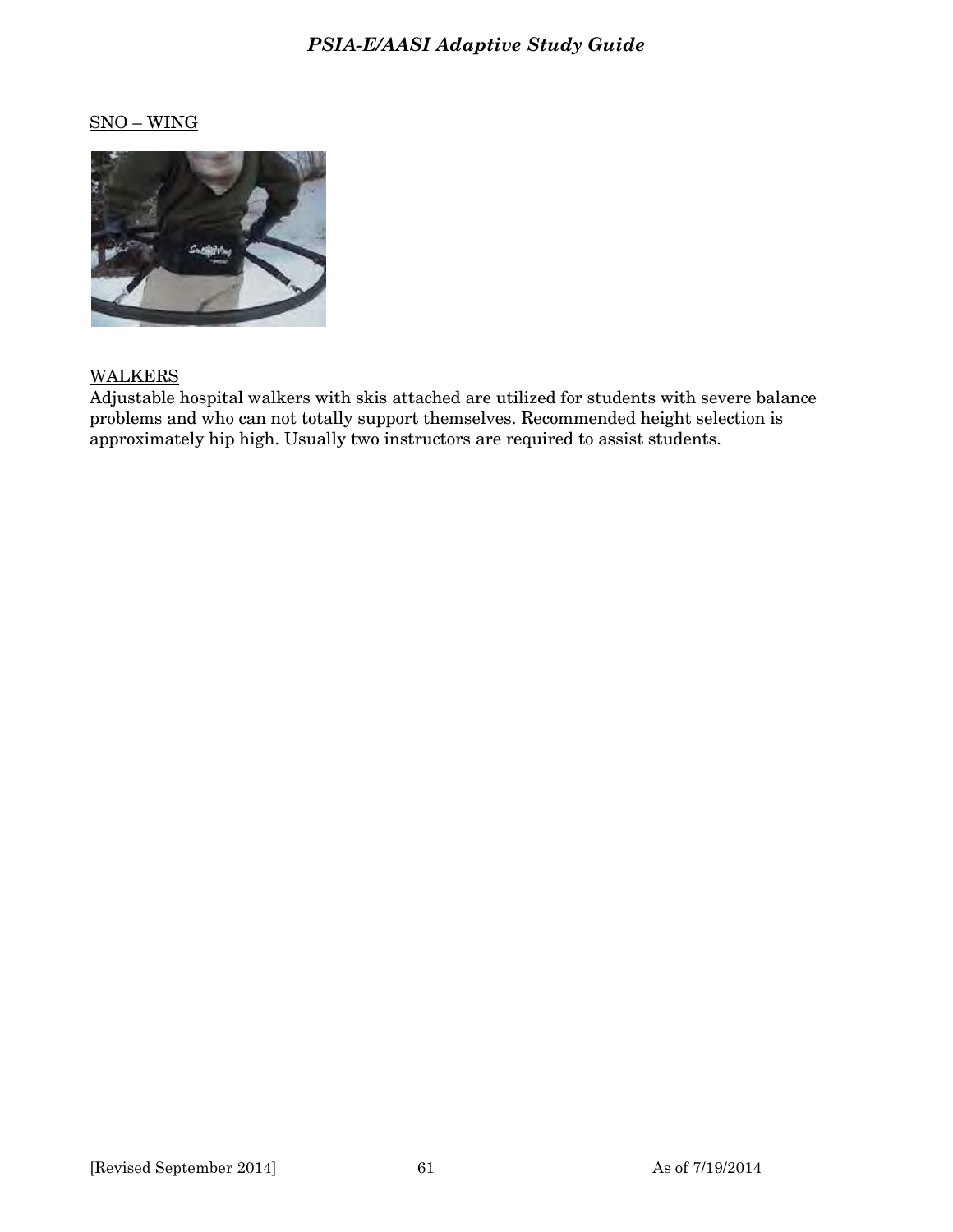## **SAMPLE EXAM QUESTIONS**

- 1. Which of the below disabilities would be more likely to have an allergic reaction to latex?
	- a. Down Syndrome
	- b. Post Polio
	- c. Spina Bifida
	- d. Cerebral Palsy
- 2. Which of the below is the largest group of mental retardation?
	- a. Mild
	- b. Moderate
	- c. Severe
	- d. Profound

Refer to this manual, Appendix #1 Common Disabilities under Mental Retardation.

3. In Adaptive Ski Teaching a pro should look for what each student can do, instead of what he or she can't

True or False

Refer to Core Concepts page 82.

4. Autonomic Dysreflexia should be considered an emergency condition. True or False

5. There are two types of Attention Deficit Disorder. The first type is ADHD (attention deficit hyperactivity disorder; the second type is

- a. Attention Deficit Non Hyperactivity Disorder (ADNHD)
- b. Undifferentiated Attention Deficit Disorder (UADD)
- c. Variable Attention Deficit Disorder (VADD)
- d. Sublesion Attention Deficit Disorder (SADD)
- e. Progressive Attention Deficit Disorder (PADD)

Refer to this manual; Appendix #1 Common Disabilities, under Attention Deficit Disorders.

6. Paper-clipping is most often a problem associated with which of the following types of adaptive skiing?

- a. Mono-Skiing
- b. Bi-Skiing
- c. Four-Track skiing
- d. Two-Track skiing
- e. Three-Track skiing

Refer to this manual, 3-Track & 4-Track Teaching Overview.

7. Hypoglycemia is a term used to describe a low blood sugar. True or False

Refer to this manual; Appendix #1 Common Disabilities, under Diabetes

8. An individual who is said to be mildly retarded would most likely have an IQ in which of the below ranges?

- a. 72-85
- b. 55-70
- c. 40-55

[Revised September 2014] 62 As of 7/19/2014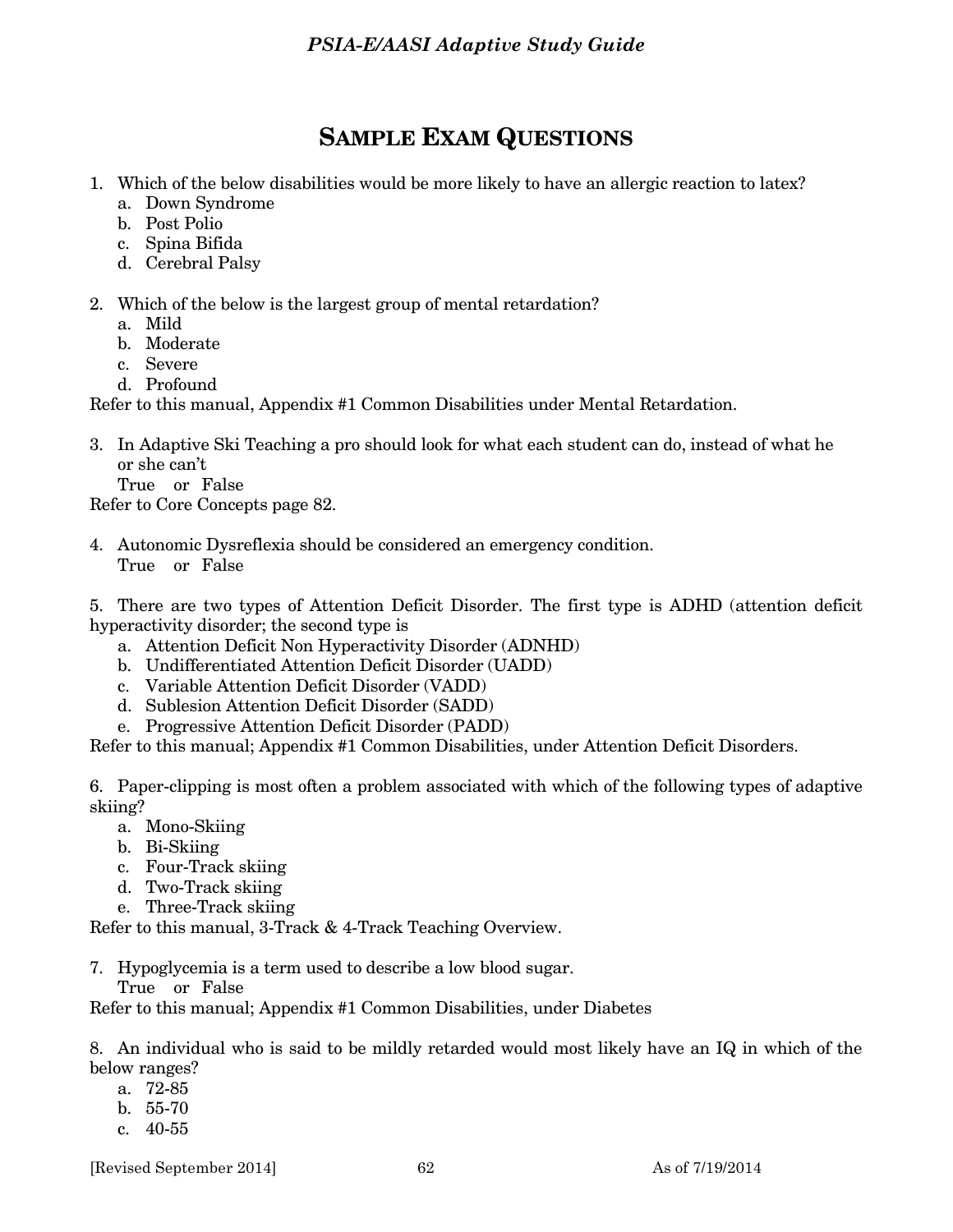#### d. Below 40

Refer to this manual; Appendix #1 Common Disabilities, under Mental Retardation

- 9. How many vertebrates are located in the Cervical Region of the spine?
	- a. five
	- b. seven
	- c. ten
	- d. twelve

Refer to this manual, Appendix #2, Spinal Cord Injuries.

10. Contracts, timeouts, and reward systems are examples of Behavior Management Techniques. True or False

Refer to this manual, Appendix #7, Behavior Management

11. Leverage is

- a. The application of pressure fore or aft of the mid-foot balance point of the ski.
- b. flexion and extension movements for pressure control.
- c. the application of pressure to one ski by active weight transfers.
- d. the application of pressure opposite to the skier's direction of travel.

Refer to the PSIA Alpine Technical Manual.

12. It is important to establish trust and rapport with the student so that learning can occur. Real trust is built over the course of the entire experience and requires patience, thoughtfulness, and care.

 True or False Refer to Core Concepts page 24.

13. One student following another student and giving feedback would be known as the reciprocal style of teaching.

True or False

Refer to the PSIA Alpine Technical Manual.

14. Adaptive snowboarding is possible for both AK amputees and BK amputees.

True or False

Refer to the PSIA Adaptive Snowsports Instruction Manual - Snowboard Section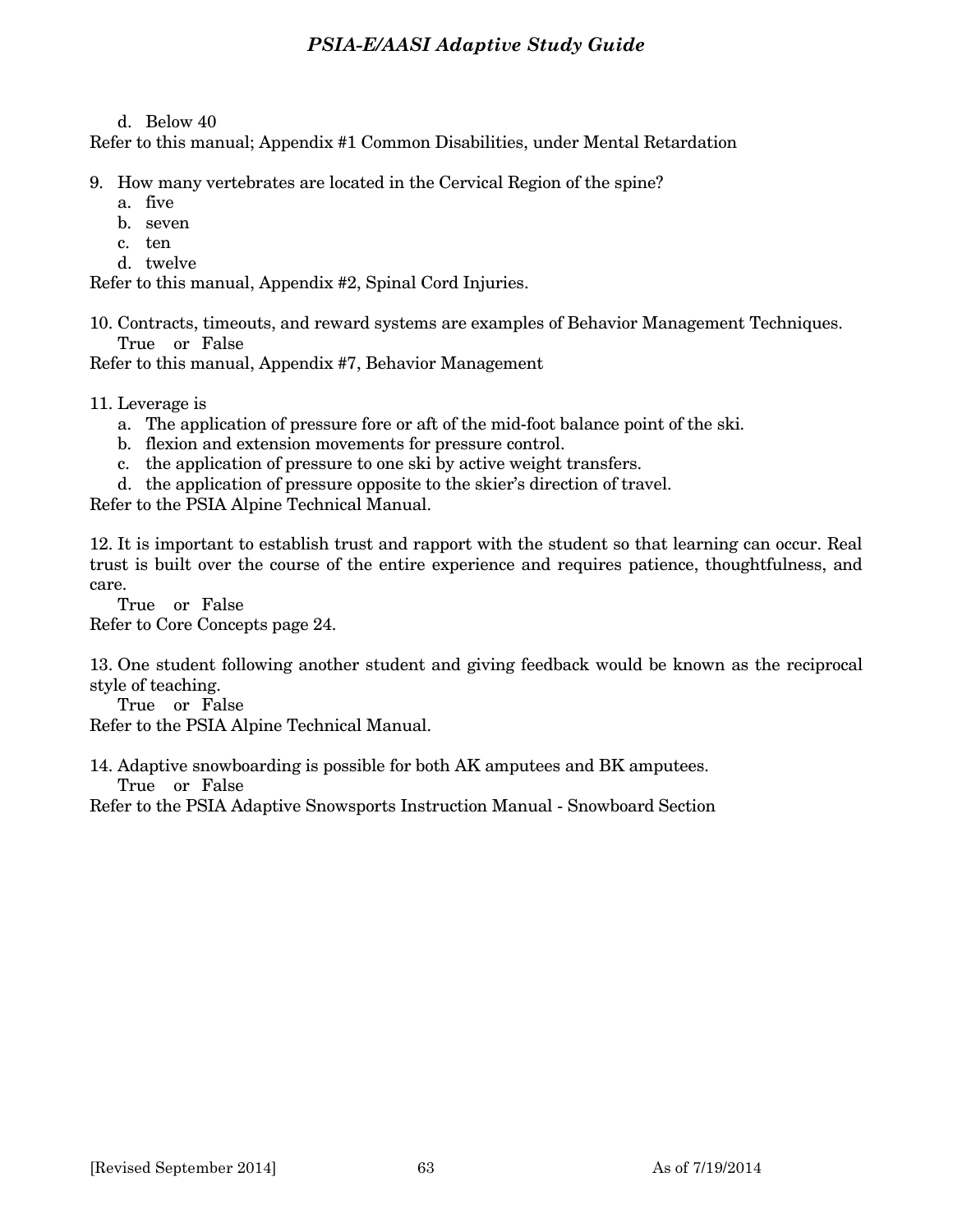## **ADAPTIVE RECOMMENDED RESOURCES**

#### **AVAILABLE FROM PSIA/AASI NATIONAL OFFICE OR WEB SITE** *(*[http://www.thesnowpros.org/\)](http://www.thesnowpros.org/)

#### **PSIA-AASI National Standards**

*PSIA Adaptive Alpine Certification Standards 2014 PSIA Adaptive Alpine Standards Exam Supplement* (June 2014) *AASI Adaptive Snowboard Certification Standards 2014 AASI Adaptive Snowboard Standards Exam Supplement* (June 2014) *PSIA Alpine Certification Standards 2014 AASI Certification Standards 2014 PSIA-AASI Children's Specialist Standards 2014 PSIA-AASI Freestyle Specialist Standards 2014* 

#### **Additional PSIA-AASI Resources**

*Adaptive Snowsports Instruction Manual***.** PSIA Education Foundation (2003) (PDF) *AASI Adaptive Snowboard Guide* – AASI, 2103 *Alpine Technical Manual: Skiing and Teaching Skills, 2nd ed.*, PSIA, 2007 *Core Concepts for Snowsports Instructors*, PSIA-AASI, 2008 *Children's Instruction Manual, 2nd ed*., PSIA/AASI, 2008 *Children's Alpine Teaching Handbook*, PSIA (2010) *Adult Alpine Teaching Handbook*, PSIA (2011) *Alpine Stepping Stones Pocket Guide*, PSIA (2005) *Visual Cues to Effective/Ineffective Skiing, 2nd ed.,* PSIA, 2010 *Cues to Effective/Ineffective Teaching*, PSIA – AASI, 2008 *Tactics for All-Mountain Skiing* 2006 *A Ski Instructor's Guide to the Physics and Biomechanics of Skiing,* 1995 *Park and Pipe Instructor's Guide,* 2005 *Ski and Snowboard Movement Guide,* 2005 *Captain Zembo's Ski & Snowboarding Teaching Guide for Kids, 2nd ed.,* 1996 *Snowboard Instructor's Guide,* 2007 *Focus on Riding DVD,* 2005 *Snowboard Instructor's Handbook,* 2012 *Snowboard Movement Analysis Handbook,* 2003 *The Pathway to Superior Snowboard Lessons: The "Tiny Bubbles" Approach 32 Degrees – The Journal of Professional Snowsports Instruction*

#### **AVAILABLE FROM PSIA/AASI EASTERN DIVISION WEB S[ITE](http://www.psia-e.org/)**

**Coaching Fundamentals for Adaptive Skiers**, 2013 (DVD) **PSIA-E Alpine Standards** DVD, 2010 *Adaptive Exam Guide*, 2014 *Adaptive Study Guide*, 2014 *Alpine Exam Guide Alpine Study Guide AASI Level I Exam Guide AASI Level II & III Exam Guide*

[Revised September 2014] 64 As of 7/19/2014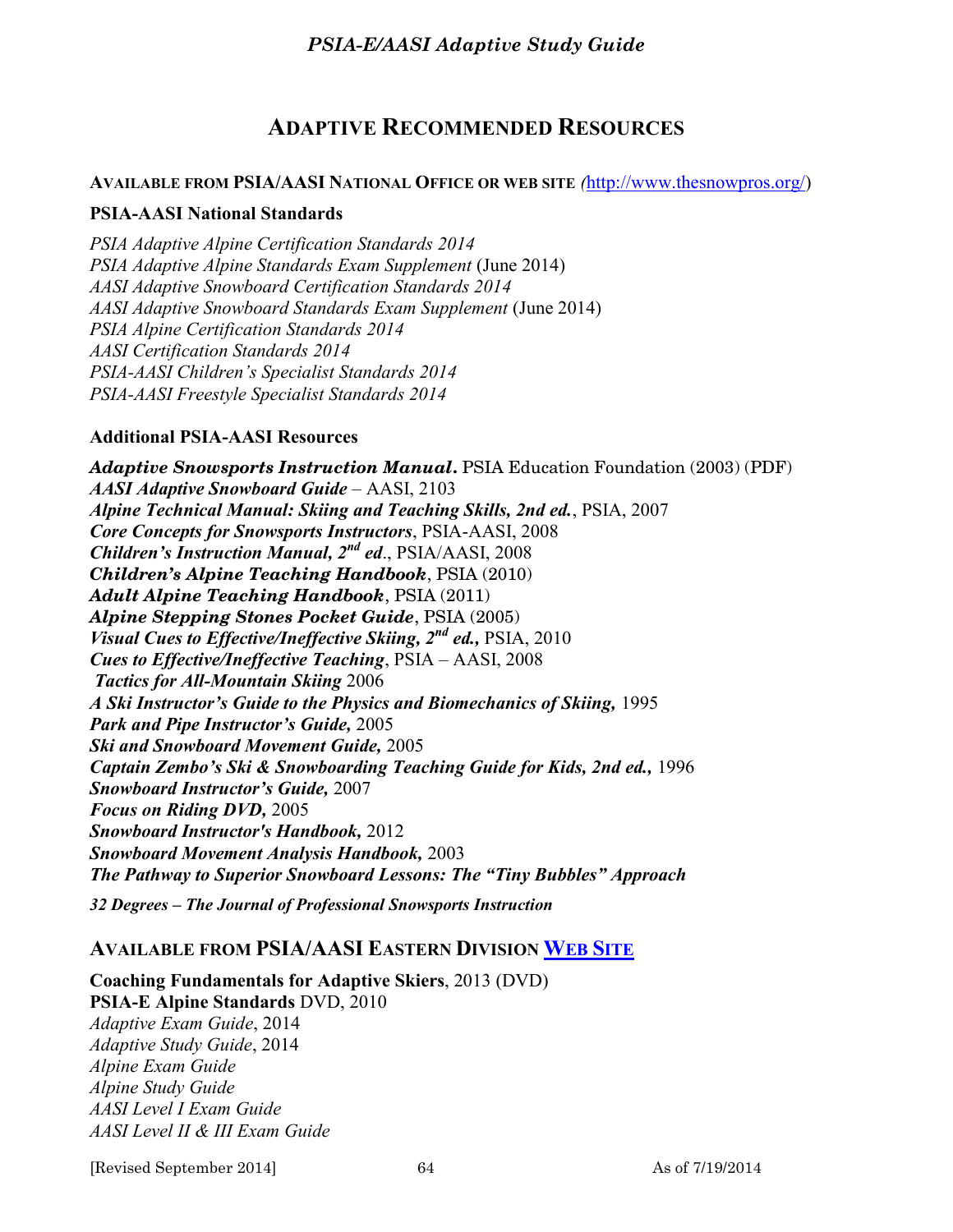*Snow Pro* PSIA-E/AASI newsletter

**AVAILABLE ELSEWHERE**

*Skiing and the Art of Carving*, Ellen Post Foster, Turning Point Ski Foundation, 1998 *Technical Skills for Alpine Skiing*, Ellen Post Foster, Turning Point Ski Foundation, 1995 *Total Skiing*, Chris Fellows, Human Kinetics, 2011 *Alpine Exam Tasks*, Video produced by David Capron, 2010 *Images & Concepts of Skiing 2008*, video produced by Sean Warman (Bootleg Films, 2008) *Images and Concepts Going South*, video produced by Sean Warman *Blind Skier's Edge*, Serac Adventure Films, 2009 *Heroes of the Slopes*, One Track Productions, a film by Mark Romero, 2007 *Bold Tracks, 3rd ed.,* O'Leary, Hal Colorado, Cordillera Press, 1994. Out of print *Supporting Individuals with Autism Spectrum Disorder in Recreation,* Phyllis Coyne and Ann Fullerton, Sagamore Publishing, 2004 (ISBN: 1-57167-498-5) *Ten Things Every Child With Autism Wishes You Knew*, Ellen Notbohm, Future Horizons, Inc., Arlington, TX, 2005 *Adapted Physical Education and Recreation* (3rd ed.), Sherrill, Claudine, Time Mirror Higher Education Group, 1986

## **REFERENCE MATERIAL**

www.webmd.com

Medical Economics Staff, (2002).**Physicians Desk Reference (PDR)**, NJ, Thomson Medical Economics Co.

Nat'l. Ctr. for Health Statistics (1998). **Professional Guide to Diseases** (6th ed.) Springhouse Venes, Donald (2001). **Taber's Cyclopedic Medical Dictionary**, F.A. Davis Co.

Sherrill, Claudine (1986). **Adapted Physical Education and Recreation** (3rd ed.) Time Mirror Higher Education Group

Stolov & Clowers (1981). **Handbook of Severe Disability U.S. Department of Education Rehabilitation Services Administration**

Weisberg, Strub & Garcia (1983). **Essentials of Clinical Neurology University Park Press Chairperson of Reporting Task Force**

Frances, Allen (MD) (1994) **Diagnostic & Statistical Manual of Mental Disorders** (4th ed.) (DSM-IV) American Psychiatric Association

Campbell, Claire RN (2002) **Illustrated Manual of Nursing Practice** Springhouse Corp.